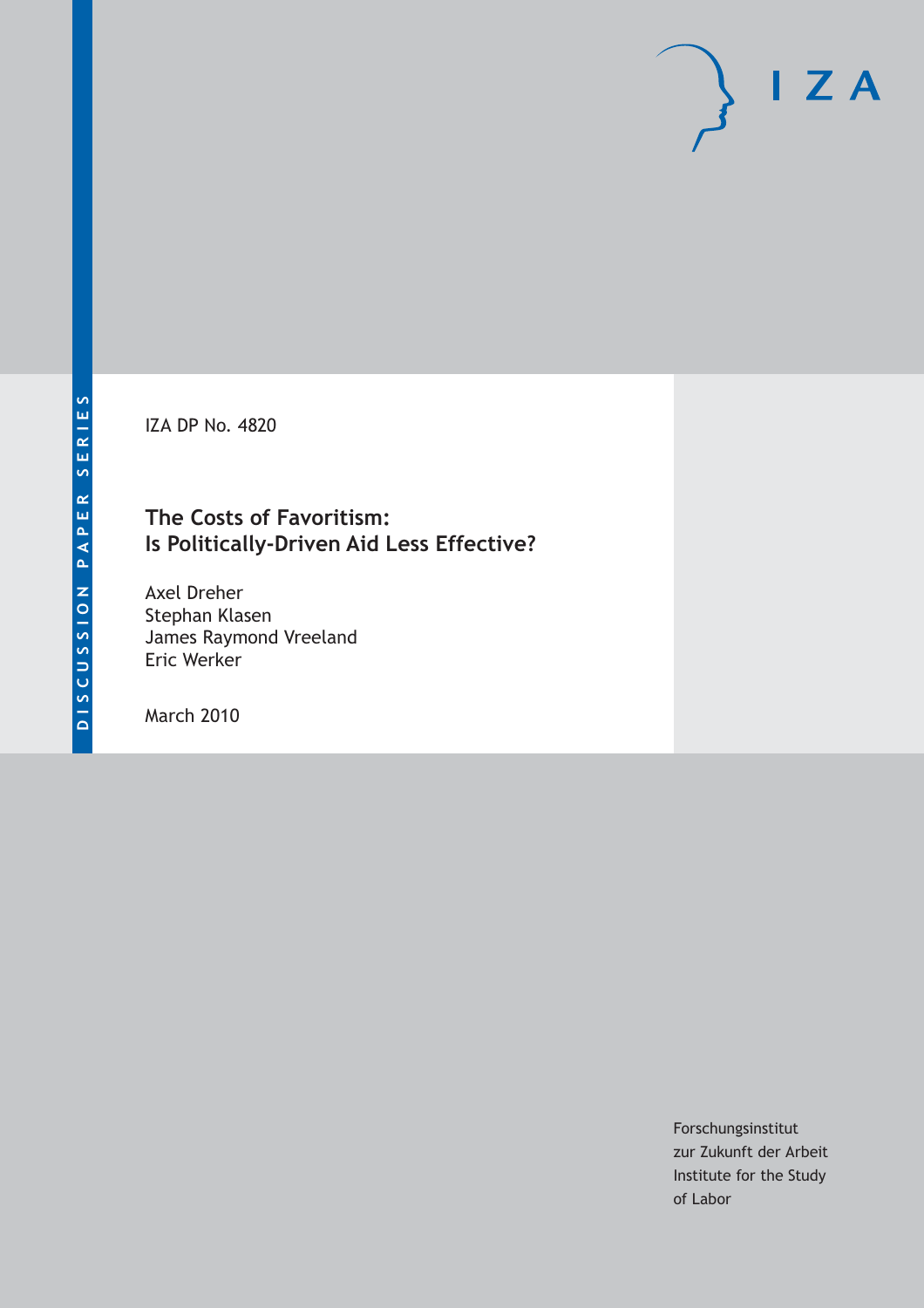# **The Costs of Favoritism: Is Politically-Driven Aid Less Effective?**

### **Axel Dreher**

*Georg-August University Göttingen, KOF, CESifo and IZA* 

### **Stephan Klasen**

*Georg-August University Göttingen and IZA* 

### **James Raymond Vreeland**

*Georgetown University* 

### **Eric Werker**

*Harvard Business School* 

Discussion Paper No. 4820 March 2010

IZA

P.O. Box 7240 53072 Bonn **Germany** 

Phone: +49-228-3894-0 Fax: +49-228-3894-180 E-mail: iza@iza.org

Any opinions expressed here are those of the author(s) and not those of IZA. Research published in this series may include views on policy, but the institute itself takes no institutional policy positions.

The Institute for the Study of Labor (IZA) in Bonn is a local and virtual international research center and a place of communication between science, politics and business. IZA is an independent nonprofit organization supported by Deutsche Post Foundation. The center is associated with the University of Bonn and offers a stimulating research environment through its international network, workshops and conferences, data service, project support, research visits and doctoral program. IZA engages in (i) original and internationally competitive research in all fields of labor economics, (ii) development of policy concepts, and (iii) dissemination of research results and concepts to the interested public.

IZA Discussion Papers often represent preliminary work and are circulated to encourage discussion. Citation of such a paper should account for its provisional character. A revised version may be available directly from the author.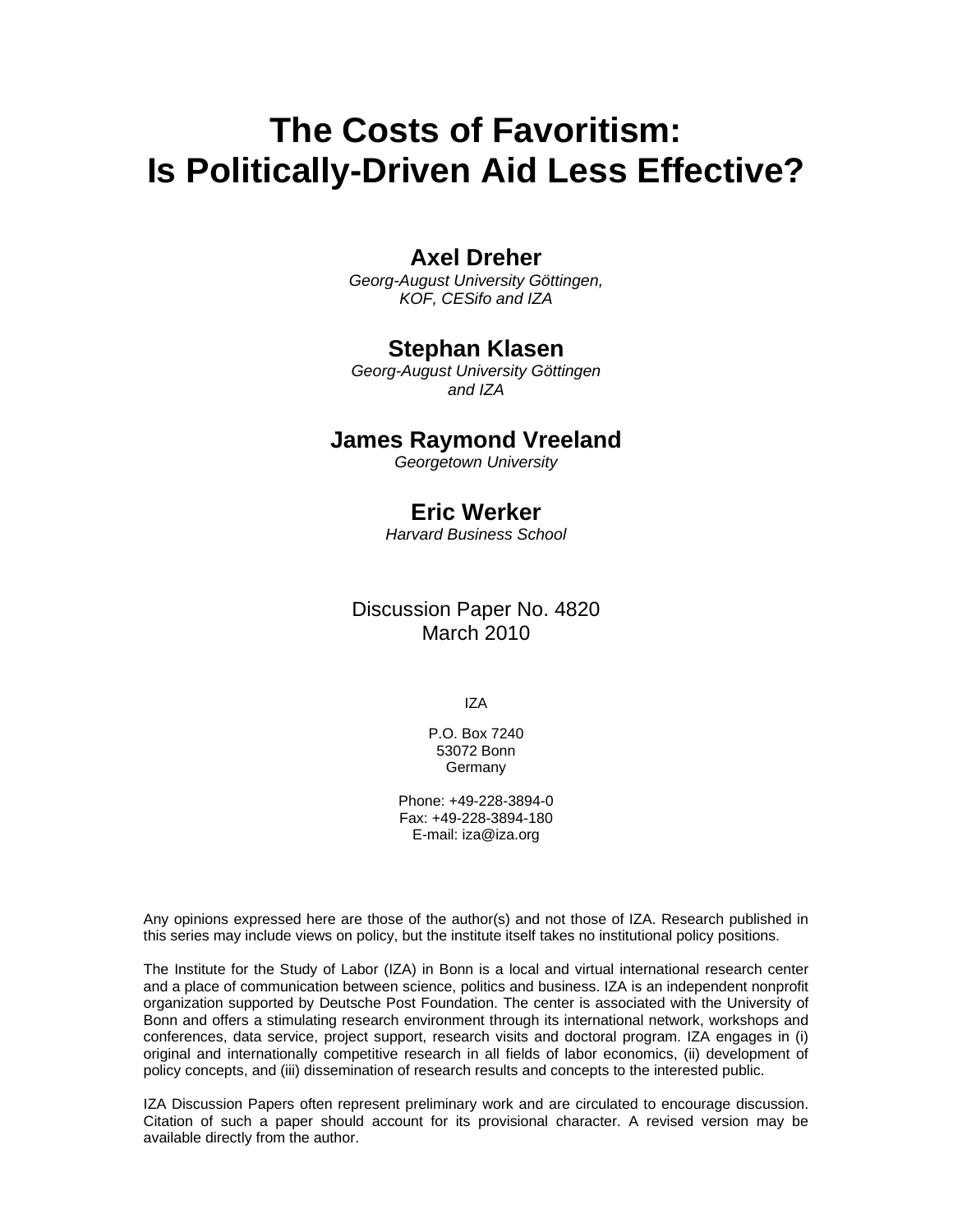IZA Discussion Paper No. 4820 March 2010

# **ABSTRACT**

# **The Costs of Favoritism: Is Politically-Driven Aid Less Effective?\***

As is now well documented, aid is given for both political as well as economic reasons. The conventional wisdom is that politically-motivated aid is less effective in promoting developmental objectives. We examine the ex-post performance ratings of World Bank projects and generally find that projects that are potentially politically motivated – such as those granted to governments holding a non-permanent seat on the United Nations Security Council or an Executive Directorship at the World Bank – are no more likely, on average, to get a negative quality rating than other projects. When aid is given to Security Council members with higher short-term debt, however, a negative quality rating is more likely. So we find evidence that World Bank project quality suffers as a consequence of political influence only when the recipient country is economically vulnerable in the first place.

JEL Classification: O19, O11, F35

Keywords: World Bank, aid effectiveness, political influence, United Nations Security Council

Corresponding author:

Stephan Klasen Department of Economics University of Göttingen Platz der Göttinger Sieben 3 37073 Göttingen Germany E-mail: sklasen@uni-goettingen.de

<sup>-</sup>\* We thank Faisal Ahmed, Marcel Fafchamps, Jan Gunning, Christopher Kilby, Stephen Knack, Varun Piplani, Eva Terberger, participants at the annual meeting of the German Development Economics Association (Frankfurt 2009), the European Economic Association Meeting (Barcelona 2009), the European Development Network Meetings (Paris 2009), the Silvaplana Workshop on Political Economy 2009, the International Political Economy Society Meeting (University of Pennsylvania 2008), the Political Economy of International Organizations Conference (Geneva 2009 and Washington, D.C. 2010), the Beyond Basic Questions Workshop (Goettingen 2008), the University of Chicago Program on International Politics, Economics and Security, the Princeton University Political Economy Seminar Series, the University of Virginia Politics Department CP/IR Seminar Series, the George Washington University Institute for Global and International Studies Research Seminar Series, seminars at the Universities of Bayreuth, Bergen, Duisburg-Essen (Mercator School of Management), Duisburg-Essen (Campus Essen), Heidelberg, Kassel, Kiel, Milano-Bicocca, New School for Social Research, and the European Central Bank for helpful comments and discussion on an earlier version of this paper.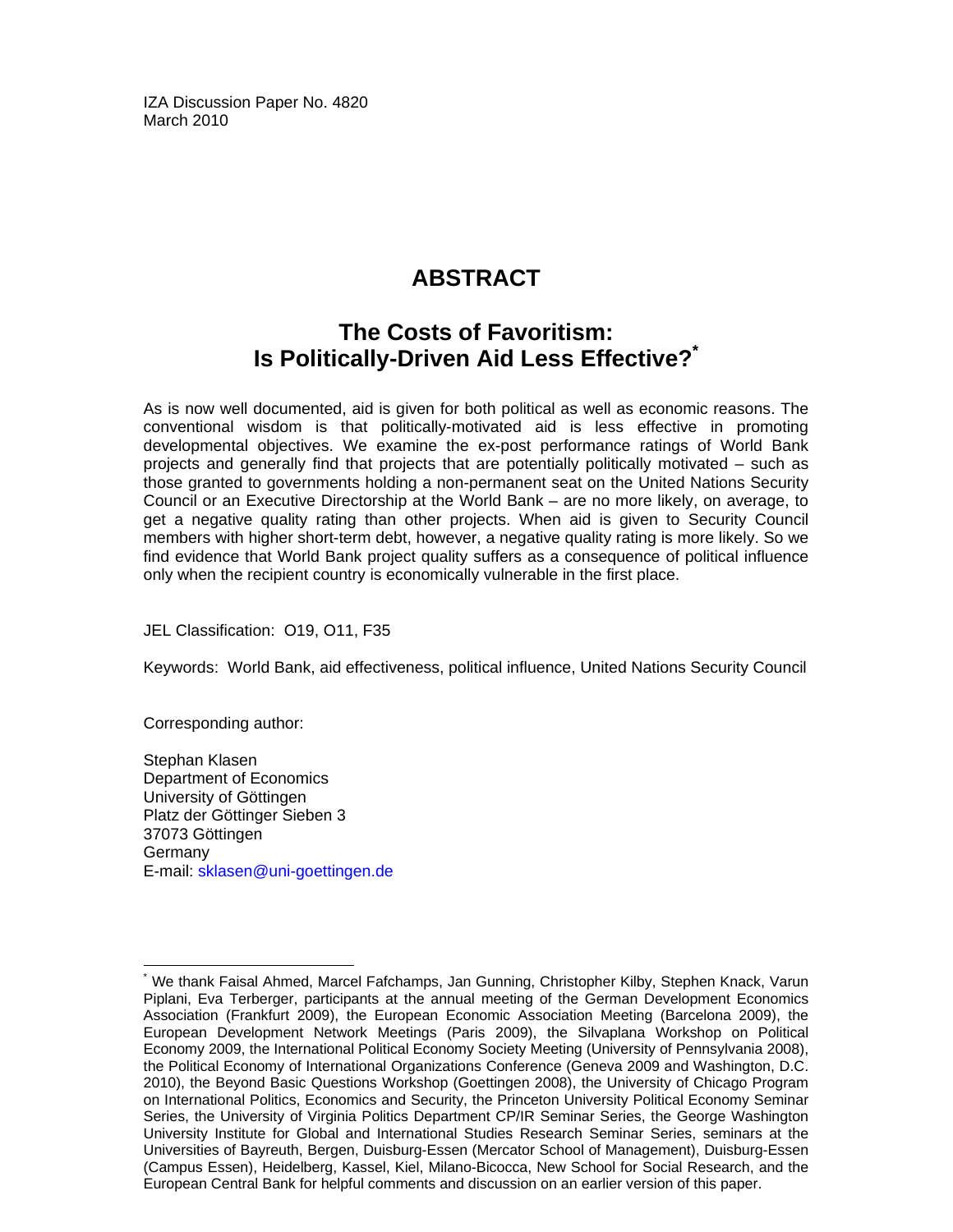#### **1. Introduction**

1

It has now been well established that foreign aid is frequently granted for reasons of politics rather than need (Dollar and Svensson 2000, Kilby 2000, 200[1](#page-3-0)).<sup>1</sup> This fact, of course, comes as little surprise to scholars and practitioners of statecraft. As Hans Morgenthau, one of the founders of realist international relations theory, noted: "the transfer of money and services from one government to another performs here the function of a price paid for political services rendered or to be rendered" (1962: 302). Indeed, since the late 1940s, every US administration has considered foreign aid to be important in achieving foreign policy goals (Ruttan 1996).

Perhaps even better documented than the political determinants of aid is the failure of development assistance, on average, to noticeably raise GDP growth in recipient countries (e.g., Boone 1996, Easterly, Levine, and Roodman 2003, Rajan and Subramanian 2008, Doucouliagos and Paldam 2009). While there is a large on-going controversy over the effectiveness of aid (e.g., Sachs 2005 versus Easterly 2006), the debate in economics journals largely turns on the question of whether the very small effects found are statistically significant, or whether these small effects differ significantly depending on donor or recipient characteristics or behavior (e.g., Burnside and Dollar 2000, Hansen and Tarp 2001). It is no great leap to speculate that the political patterns of aid disbursement could partly be responsible for aid's lackluster performance. In one of the most cited of the recent econometric studies detailing the political determinants of aid, Alesina and Dollar (2000) conclude that the political allocation of aid "provides evidence as to why it is not more effective at promoting growth and poverty reduction." Other studies make the same claims, though only a handful consider the impact of donor behavior on aid effectiveness in detail (Dunning 2004, Minoiu and Reddy 2007, Headey 2008, Bermeo 2008, Bearce and Tirone 2009, Kilby and Dreher 2010).

Part of this literature has focused on motivations and effectiveness of bilateral aid. A literature has also developed documenting the relevance of politically-motivated aid allocation in multilateral development organizations such as the World Bank and the

<span id="page-3-0"></span><sup>&</sup>lt;sup>1</sup> Also see, among many others, Kaufmann and Wang (1995), Burnside and Dollar (1997),,Meernik, Krueger, and Poe (1998), Dollar and Pritchett (1998), Isham and Kaufmann (1999), Alesina and Dollar (2000), Berthélemy and Tichit (2004), Kuziemko and Werker (2006), Canavire et al. (2006).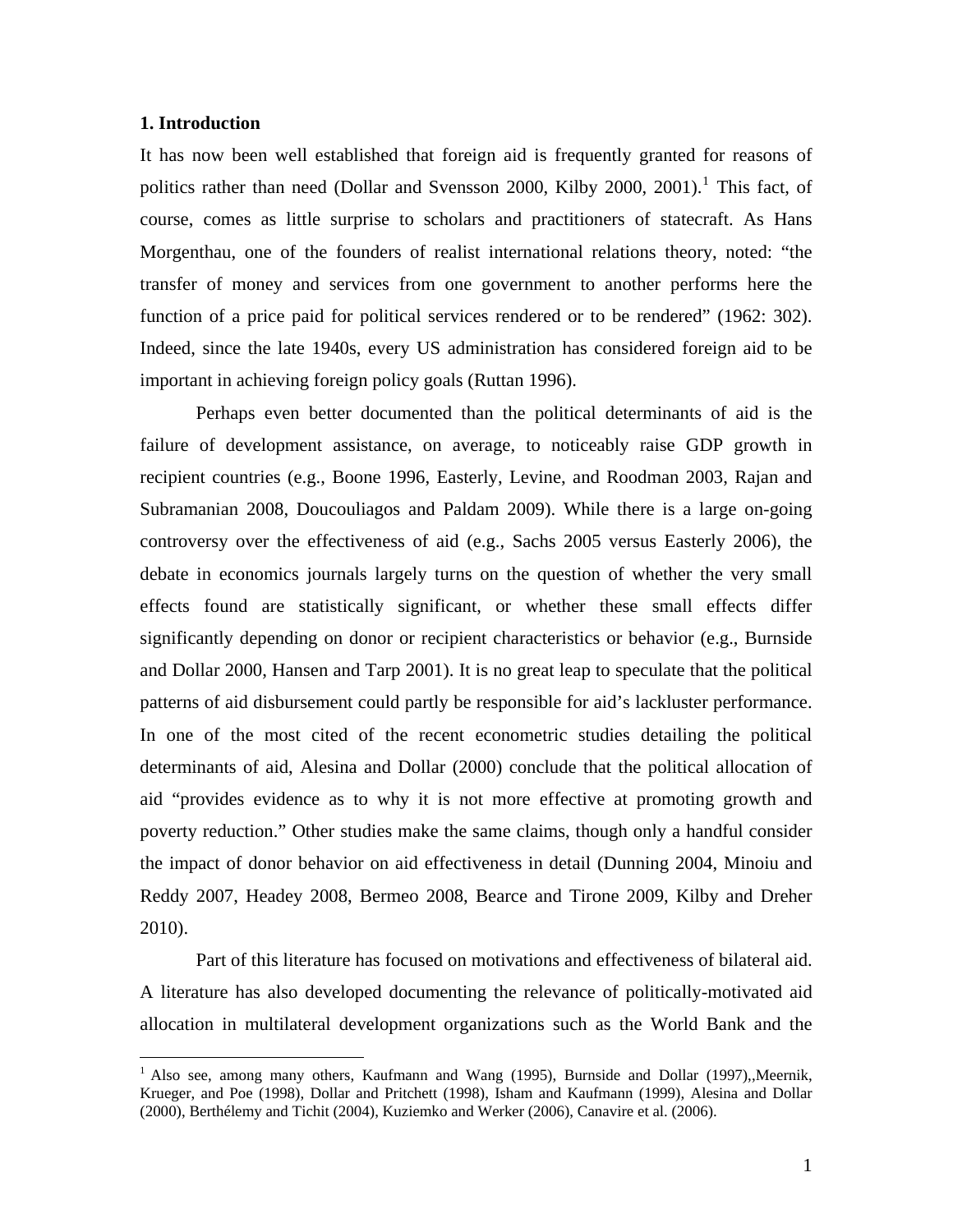International Monetary Fund (IMF). These intergovernmental organizations, though technocratic, are hardly free of politics. The World Bank itself freely admits that its lending practices were politically motivated during the Cold War, $<sup>2</sup>$  $<sup>2</sup>$  $<sup>2</sup>$  and scholars have</sup> found this to be the case both during and after the Cold War period (Schneider et al. 1985, Frey and Schneider 1986, Andersen, Hansen and Markussen 2006, Fleck and Kilby 2006, and Dreher, Sturm and Vreeland 2009a). As with bilateral aid, there is a debate on the effectiveness of aid from these organizations, although much of this debate focuses on the effectiveness of stabilization and structural adjustment programs, rather than aid more generally (e.g., Mosley, Harrigan and Toye 1991, Tarp 1994, Dollar and Svensson 2000, Vreeland 2003). Moreover, as suggested by Stone (2002), the effectiveness of multilateral aid may be influenced by the collective political motivations of donor community. $3$ 

The theoretical case for political aid being less effective than developmental aid is not without controversy. If political motivations lead to choosing inferior projects or lowers the determination to implement them successfully, the result may indeed be a drop in quality. Dollar and Svensson (2000) suggest that because aid allocation may follow strategic considerations, development agencies like the Bank have incentives to "prepare adjustment assistance for countries that are objectively low probability reformers" (2000: 910). Considering the lending decisions of the World Bank specifically, Kilby (2009) shows that countries favored by the largest shareholder at the World Bank (the United States) face weaker enforcement of the economic policy conditions attached to their loans. He suggests that such lending may thus be less effective.

However, there are good reasons why the quality of political aid may not suffer. Donors may give additional funds to their allies, not just to curry favor but also to see them succeed developmentally. Furthermore, while aid allocation decisions may be made by politicians, the aid bureaucrats who actually carry out projects may handle their

1

 $2^2$  According to the World Bank web page, "When the board makes a decision on lending, the decision is based on management's estimation of how the project will benefit the developing country that asks for our support. It is true that during the Cold War years aid was politically motivated. Now however, aid is being delivered to countries most in need and to those who show they are determined to use it well."

<span id="page-4-1"></span><span id="page-4-0"></span> $3$  For a "common agency" perspective on the IMF, see Copelovitch (forthcoming). For a discussion comparing multilateral and bilateral aid directly, see Schneider and Tobin (2010).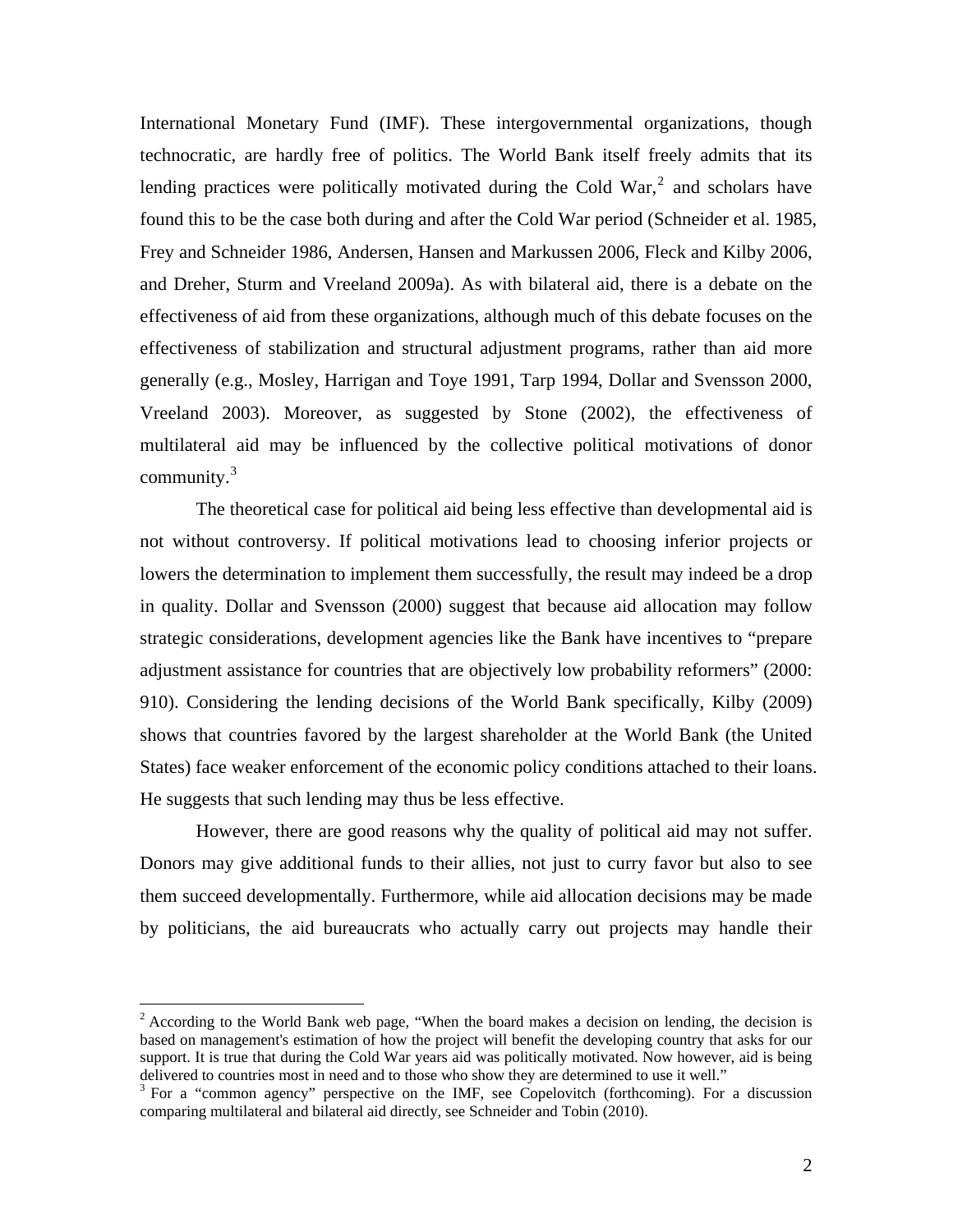assignments with the same capacity regardless of the initial reasons for the loan. Because of this theoretical ambiguity, we look to test the hypothesis using empirical data.

As it turns out, there are at least two reasons why it is no easy matter to test whether politically-driven aid is less effective. First, the impact of aid on the obvious outcome measure, GDP per capita, is notoriously difficult to measure with any precision (Roodman 2007) – standard errors only increase if a researcher attempts to classify aid into political and non-political flows. Second, even if the outcome variable were not so noisy, most measures of political motivation—like former colonial status, military assistance, and United Nations (UN) General Assembly voting—are problematic. Colonial status has no time variation, so any comparison of aid effectiveness along this dimension simply contrasts former colonies with non colonies, hardly an even match. Comparing recipients of military aid with non-recipients, cross-sectionally or dynamically, compares across very different regimes with very different priorities. UN voting might stand the best chance of the three but since countries' preferences over international policy are likely correlated with how easy it is to deliver effective aid, UN voting would need a strong instrument, which has yet to be identified. In short, most measures of political motivation of foreign aid do not allow the researcher to control for unobserved recipient characteristics when investigating aid effectiveness.

The strategy of this paper is to narrow the lens so as to circumvent these challenges. We consider the multilateral context and look at World Bank projects, which allow us to use a less noisy outcome variable: the Bank's own evaluation of the project. The Bank's Independent Evaluation  $Group<sup>4</sup>$  $Group<sup>4</sup>$  $Group<sup>4</sup>$  has rated or audited a large fraction of over 8000 projects delivered to all its client member states during the past five decades, with a remarkable level of objectivity (see below).

We choose two measures of political motivation: (1) temporary membership on the United Nations Security Council (UNSC), and (2) holding a Directorship on the World Bank Executive Board (WBEB). As Dreher, Sturm, and Vreeland (2009a) show, countries serving as temporary members of the UNSC are more likely to receive World Bank projects. Presumably, the World Bank's major shareholders seek to win favor with UNSC members in case of an important vote regarding international security; the finding

 $\overline{a}$ 

<span id="page-5-0"></span><sup>&</sup>lt;sup>4</sup> The Independent Evaluation Group was formerly called the Operations Evaluation Department.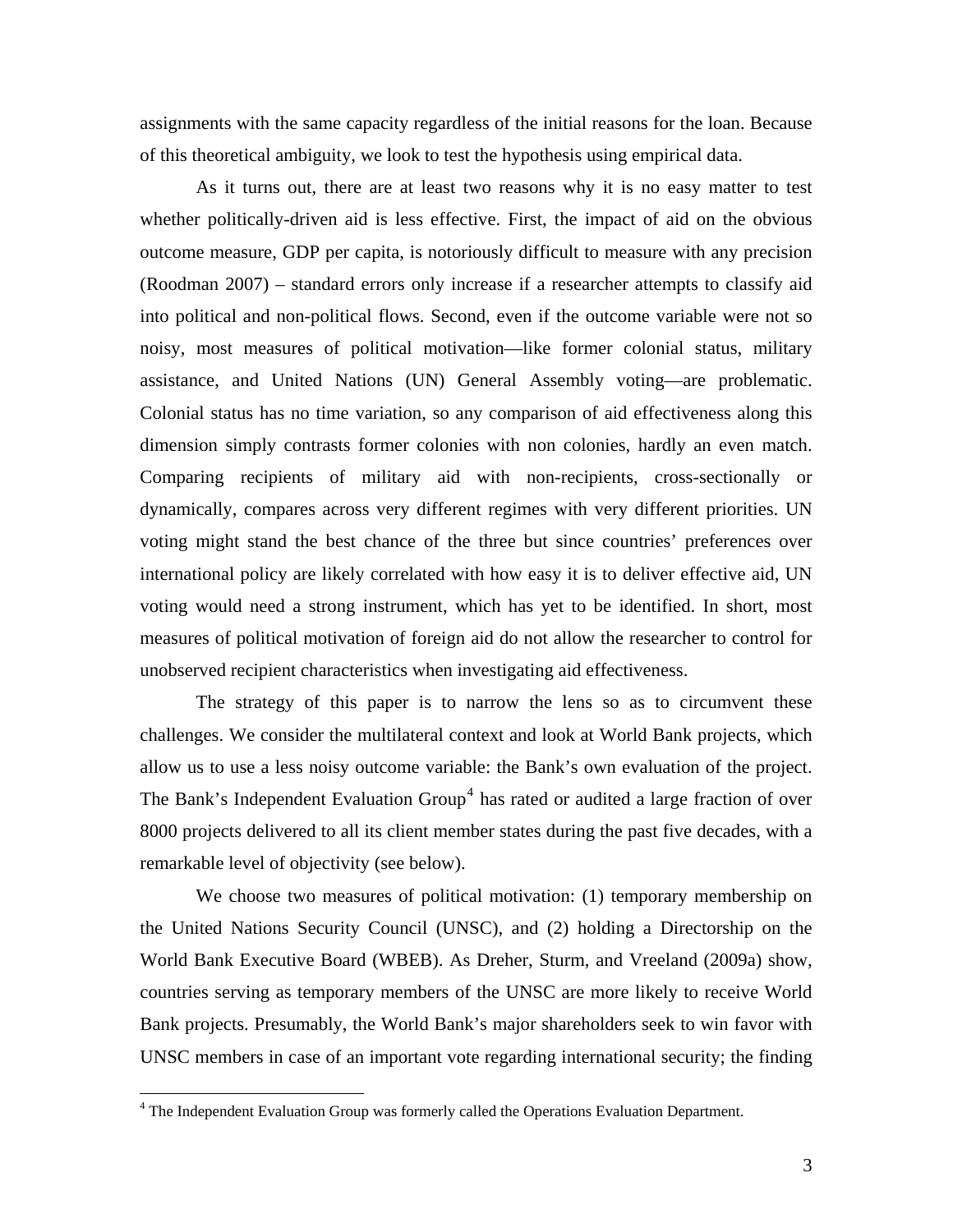is consistent with research that finds temporary UNSC members receive more US, UN, and IMF money (Kuziemko and Werker 2006, Dreher, Sturm, and Vreeland 2009b). Similarly, Kaja and Werker (2009) find that developing countries serving on the WBEB receive more development funds from the World Bank. Since the WBEB oversees all day-to-day Bank operations, a seat around the table can improve a country's chance of receiving a project. Both of these measures of political influence allow for less problematic use of panel data than other measures of political importance.

We analyze the comprehensive dataset of over 8,000 World Bank project evaluations in order to understand how the political motivation of aid affects project quality. In our baseline model, we find no effect of political influence on the likelihood of a successful project evaluation. And under no conditions do we find that projects approved when countries are WBEB members have a significantly different quality level. Yet, when we examine projects granted to UNSC members that also face economic mismanagement or vulnerability—measured by short term debt and debt service burden—we find that project quality suffers. These results suggest that World Bank project quality is generally unaffected by political motivation, unless the recipient country is economically vulnerable in the first place.

The rest of the paper is organized as follows. Section 2 summarizes the World Bank evaluation procedures and dataset, while Section 3 explains our choice of variables to measure political influence. We present our argument in section 4. Section 5 describes additional data and empirical specifications, with the results from our analysis presented in Section 6. We present a series of robustness tests in section 7, and section 8 concludes.

#### **2. Project Evaluation at the World Bank**

Since the 1970s, all World Bank projects have gone through an ex-post evaluation. The evaluation system, as it currently operates, involves a "self-evaluation" by staff involved with the project and usually takes place about six months after the project is completed. The lengthy evaluation process involves considerable documentation and considers three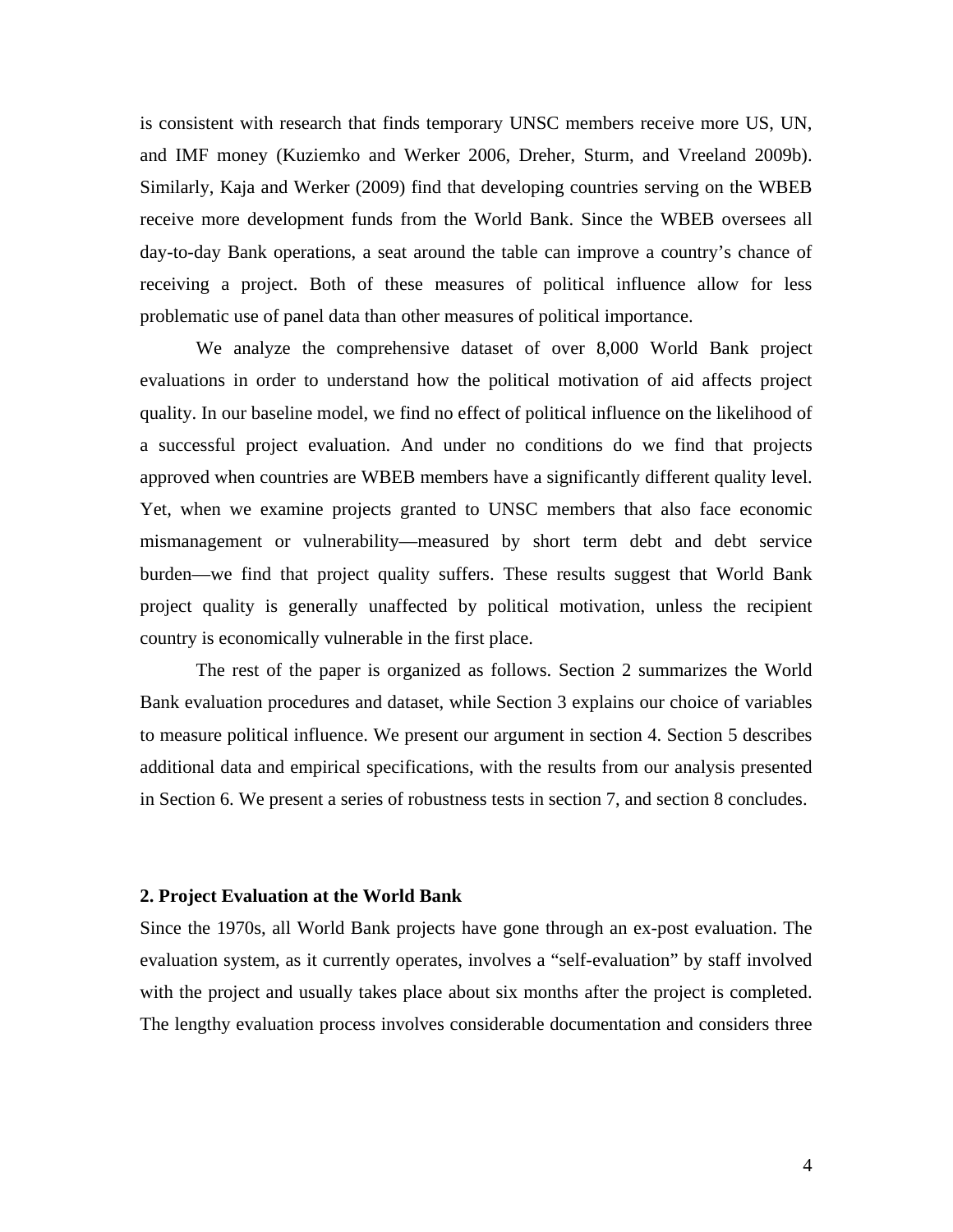<span id="page-7-0"></span>criteria measured in both quantitative and qualitative terms: (1) outcomes,  $5(2)$  $5(2)$ sustainability, and (3) institutional development.  $6$  Ex-ante project goals and extenuating circumstances are also taken into account. The borrower is then invited to comment on the evaluation, and those comments (if any are received) are appended to the World Bank's own evaluation, but do not affect the rating of the project.

While it is certainly possible that staff judgments may be incorrect or even biased in individual cases, there is little ground to suspect systematic bias linked to political motivations that were relevant at the time of approval.<sup>[7](#page-7-0)</sup> This is related to several practices within the Bank that would make such a systematic bias unlikely. Firstly, frequent staff rotations at the Bank ensure that the person managing the completion report is rarely the person who supervised the early stages of the project. Secondly, career advancement at the Bank is tied more to preparing projects and getting them approved than to high expost performance ratings (Mosley, Harrigan, and Toye 1991). Indeed, there is no formal process holding individual staff members (or their supervising managers) accountable for unsatisfactory projects, and there are no direct consequences in terms of pay or promotion.<sup>[8](#page-7-0)</sup> Finally, and perhaps most importantly, even if there were some benefit, it would be risky to distort evaluations because the practice might be detected if the project is selected for a direct audit by the Independent Evaluation Group.<sup>[9](#page-7-0)</sup>

The Independent Evaluation Group (IEG), formerly known as the Operations Evaluation Department (OED), evaluates a sample of World Bank projects (World Bank 2003). The Bank first instituted a separate evaluations department in 1971 (prior to this, projects were evaluated on an ad-hoc basis).<sup>[10](#page-7-0)</sup> Since 1975, the evaluations department has reported directly to the World Bank Executive Board, bypassing the Bank's own

1

<sup>&</sup>lt;sup>5</sup> Outcome evaluations sometimes include an ex post calculation of the project rate of return for projects where this is deemed appropriate (such as infrastructure projects); for many loans (including policy based loans, technical assistance projects, projects with high presumed externalities such as health and education investment projects), no rate or return calculation is provided.

<sup>&</sup>lt;sup>6</sup> Separately, the performance of Bank and borrower is also assessed, partly to help identify reasons for project success or failure. The evaluation process usually lasts several months and involves part-time work for a team of two to four people.

 $^7$  For further discussion see Kilby (1994, 2000) and Dollar and Svensson (2000).

<sup>&</sup>lt;sup>8</sup> Staff members are held accountable in the rare case that there is clear evidence of corruption or criminal behavior associated with a project.

<sup>&</sup>lt;sup>9</sup> The self-evaluation usually is completed about one year after the closing of the project (which is the date after which no further disbursements are possible); for projects selected for audit, the time lag is 3.3 years.

<sup>&</sup>lt;sup>10</sup> For our analysis, we focus on the period 1975-2006, a time when a systematic review process was already under way.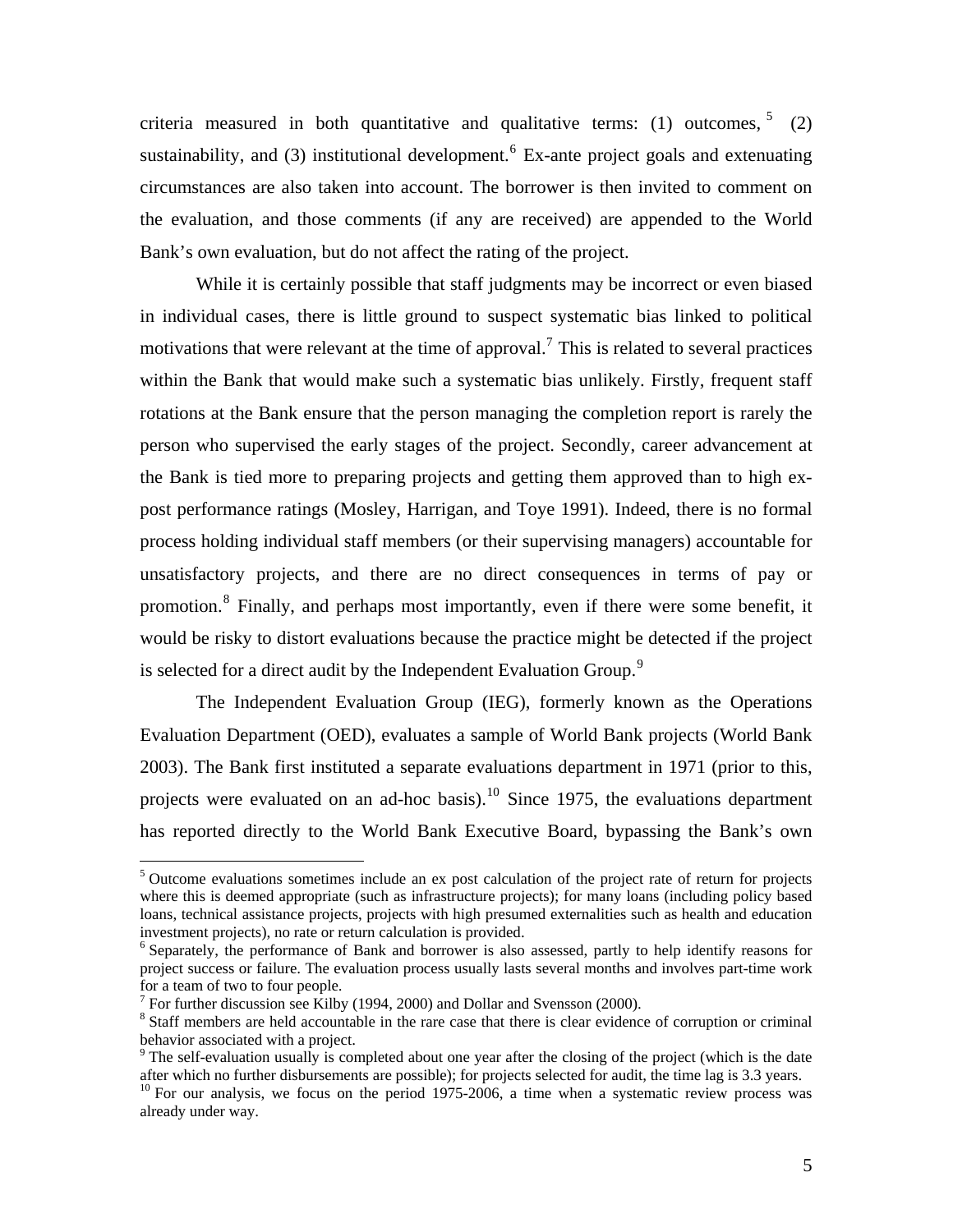<span id="page-8-0"></span>management layers. To further insure independence, evaluations managers and staff are mostly senior managers who move to IEG as the last step in their career and others come from outside of the Bank.

The IEG/OED directly audits a substantial fraction of the staff self-evaluations. Audits are non-random, focusing on projects that are programmatically, politically, or environmentally important. But all projects have a positive probability of being audited, and audits tend to produce similar results as the self evaluations. Over the years, the share of directly audited projects has steadily declined, from 100 percent in the 1970s to about 50 percent in the 1980s and 25 percent today. Overall, the share of directly audited projects from 1975 to 2006 (the data we use below) is about 35 percent.

The World Bank has assembled the full universe of project evaluations – selfevaluations and direct audits by the IEG/OED – into a dataset. The performance rating ranges from highly unsatisfactory to highly satisfactory since 1993, and was binary before. In line with the standard practice of the World Bank and with Dollar and Svensson (2000), we group highly to marginally satisfactory together, and highly to marginally unsatisfactory together in order to generate a Boolean variable.<sup>[11](#page-8-0)</sup>

Table 1 reports descriptive statistics from the evaluations data. There is no difference in the performance ratings of projects that received an audit from the IEG/OED and those that did not: both audited and non-audited projects have an average satisfactory rating of 73 percent. Projects in agriculture and population, and health and nutrition received the lowest share of satisfactory ratings, while education, poverty reduction and social protection projects received the highest share. Satisfactory ratings are lowest in sub-Saharan Africa at 63 percent, while over 80 percent in East Asia and Western Europe. The share of satisfactory projects has fluctuated over time, reaching a nadir in 1988.

These data have not previously been analyzed with respect to the political motivation behind the project. In the next section we discuss appropriate measures of political motivation at the World Bank.

<u>.</u>

 $11$  We test below whether our results are robust to this choice.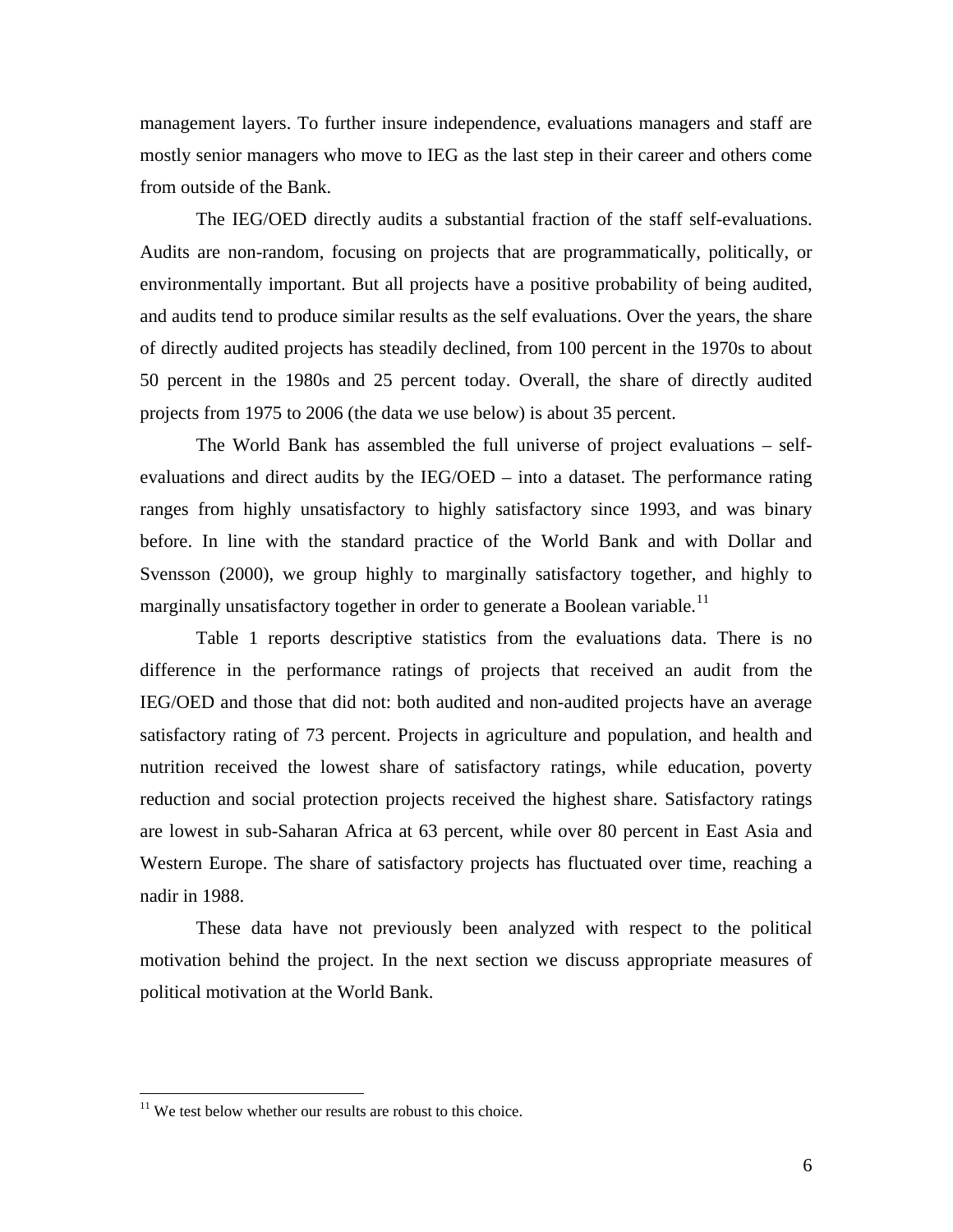#### <span id="page-9-0"></span>**3. Politically-motivated Projects at the World Bank**

Scholars have proposed several variables to capture the political importance of countries to the major shareholders of the World Bank.<sup>[12](#page-9-0)</sup> These include (1) voting patterns at the UN General Assembly (Thacker 1999, Copelovitch 2007), (2) bilateral aid provided by the major shareholders (Stone 2002, 2004), (3) major shareholder bank exposure (Oatley and Yackee 2004), and (4) membership in international committees (Dreher, Sturm, and Vreeland 2009a,b, Bueno de Mesquita and Smith 2009, Kaja and Werker 2009).

Since our outcome variable is project effectiveness, these variables may be problematic. Regarding UN voting and bilateral aid, countries that vote in a similar fashion to, or receive bilateral support from, the major shareholders might very well be the same sorts of places in which World Bank projects are especially easy to implement due to shared values or operating styles between the Bank staff and their national counterparts. Similarly, countries with excessive New York or London bank exposure might be in the midst of a financial bubble and therefore places with unobservable project risk.

Among potential variables of political influence, we believe that international committee membership poses the fewest problems because of the scarcity of membership positions, the temporary nature of service, and the exogeneity of the selection process. Thus we use two crisply coded dichotomous measures that have been shown in previous research to be associated with World Bank political favoritism. The first measure is whether the country has a temporary seat on the UN Security Council and the second is whether the country has a directorship seat at the World Bank Executive Board.

The importance of UNSC membership has been explored by Kuziemko and Werker (2006) and Dreher, Sturm, and Vreeland (2009a,b). There is good reason to believe that the major shareholders of the World Bank—the United States, Japan, Germany, France, and the United Kingdom—agree on the importance of winning favor with some elected members of the UNSC.<sup>[13](#page-9-0)</sup> The Security Council is the most important

 $\overline{a}$ 

 $12$  Most of these variables have actually been proposed to measure political importance to the major shareholders of the IMF, but this is actually the same set of countries: the United States, Japan, Germany, France, and the United Kingdom.

<sup>&</sup>lt;sup>13</sup> Note that while Germany and Japan are not permanent members of the Security Council, they care a great deal about how the body votes on matters of international security, particularly in the last two decades when the two countries have assumed a greater role on the world stage. They play active roles in the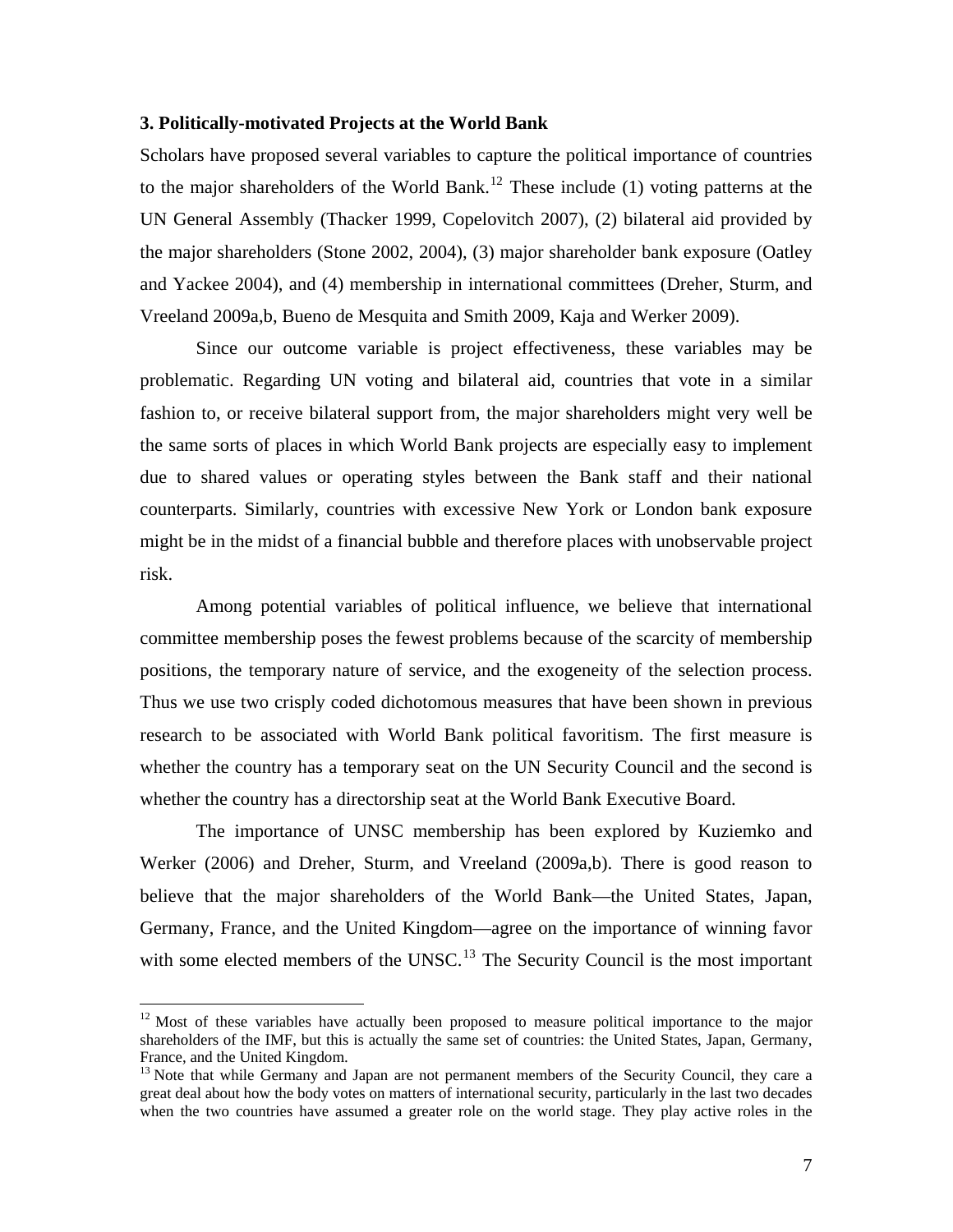<span id="page-10-0"></span>organ of the UN; its actions are visible to the public, sometimes receiving considerable press, and its duties include taking military action. Every member of the UNSC is given a prominent voice on the most pressing issues of international security.

While five members of the UNSC (China, France, Russia, the United Kingdom, and the United States) serve on a permanent basis, ten others are elected. These elected members serve non-renewable two-year terms. While by no means a random draw, membership appears to be largely idiosyncratic due to varying regional norms. Different regions follow different norms (Dreher et al. 2009a,b): Africa typically rotates. Latin America and Asia hold competitive elections with regional hegemons winning most often (e.g., Brazil and Japan). Western Europe has a mixture of rotation and competitive elections. Eastern Europe, since the Cold War (when most of them joined the IMF and the World Bank), has exhibited no systematic pattern.<sup>[14](#page-10-0)</sup> Two-year term limits are strictly enforced, which also reinforces the exogeneity of the selection process. These mechanisms lead us to believe that temporary UNSC membership is unrelated to the political factors driving additional projects from the World Bank.

As for the political importance of temporary membership, UNSC decisions on substantive matters require a majority of nine votes. Even though the five permanent members have veto power, temporary UNSC members may be sought out to ensure an oversized coalition (see, e.g., Volden and Carrubba 2004) and to increase the legitimacy or domestic support of the debated action (Voeten 2001, 2005, Chapman and Reiter 2004, Hurd 2007, Chapman 2007, Hurd and Cronin 2008, Chapman forthcoming).

Thus, the major shareholders of the World Bank may often agree that the temporary members of the UNSC are politically important. In fact, there is mounting evidence that powerful countries do favor elected UNSC members in various ways: They receive increased aid from the United States and the United Nations (Kuziemko and

elections when other countries run. Japan has been elected itself more than any other country in the world, with Germany not far behind. One might argue that these powerful countries care even more about influencing the UNSC because they lack veto power and do not always get to participate directly. For work on the international politics of Japan's bid for a permanent seat, see Weiss (2008).

<sup>&</sup>lt;sup>14</sup> The ten elected seats are allocated by region, with three seats for Africa, two for Asia, two for Latin America, one for Eastern Europe, and two for the Western Europe and Others group. Typically, regions agree on a clean slate of nominations in advance, which is then ratified by the United Nations General Assembly. Sometimes competitive elections are held, decided by a two-thirds majority rule by the Assembly.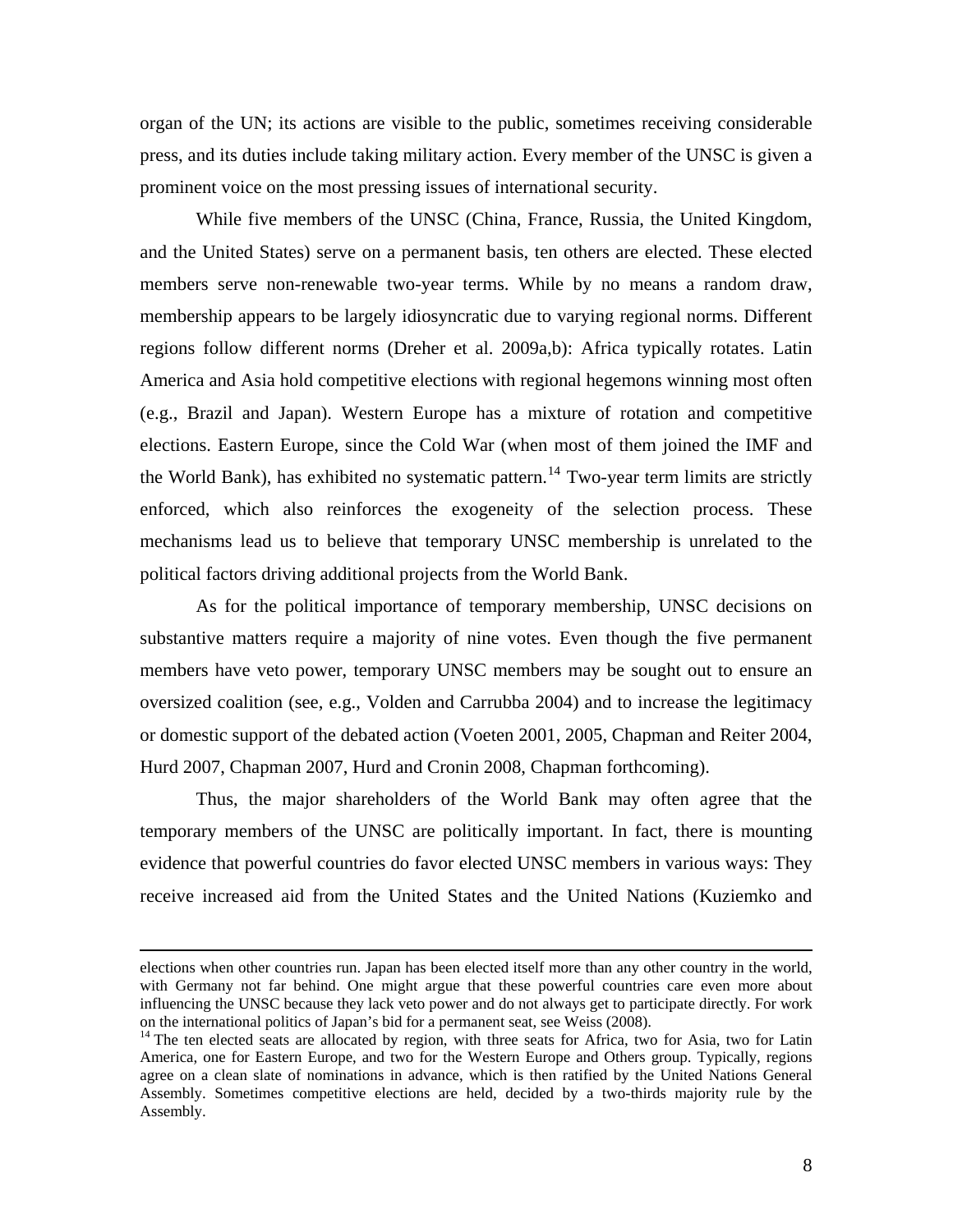<span id="page-11-0"></span>Werker 2006). They are more likely to receive a loan, and with fewer conditions, from the International Monetary Fund (IMF) (Dreher, Sturm, and Vreeland 2009b). With respect to the World Bank, Dreher, Sturm, and Vreeland (2009a) find that UNSC membership increases the number of projects awarded to a country between 10 and 25 percent. For all of these reasons, we consider UNSC participation to be a good measure of importance to the World Bank's major shareholders.

The importance of Executive Board membership at the World Bank has been explored by Kaja and Werker (2009). There are 24 members of the Board of Executive Directors of the International Bank for Reconstruction and Development (IBRD), the largest division of the World Bank. Five of these are appointed, while the remaining 19 are elected for optionally renewable two-year terms. Countries are grouped in an ad-hoc manner, though often in accordance with region, into "seats"—with a single representative on the Board. Each of the ad-hoc groupings – which tend to be stable from election to election – has its own norms for choosing a representative, with some groups taking turns (e.g., Africa) and others dominated by regional hegemons (e.g., India). Since the WBEB makes nearly all of the important day-to-day decisions in running the Bank, those countries without a seat at the table face a disadvantage in securing Bank projects. Kaja and Werker (2009) find that countries serving on the WBEB receive around double the funding from the IBRD.<sup>[15](#page-11-0)</sup> The results are robust to changing the functional form, dropping countries that never served, or ignoring the seats without meaningful rotation. As with temporary UNSC members, World Bank loans to WBEB members drop off precipitously once their term expires.

Typically, the WBEB is far less politically charged than the UNSC. Moreover, while the additional Bank projects that come with UNSC membership are the result of a complex game of global horse-trading, the WBEB is more like a simple appropriations committee since it actually doles out money. Thus, "politically-motivated" aid projects to UNSC members are likely driven by international politics, while to WBEB members are driven by more narrow institutional influence.

 $\overline{a}$ 

<sup>&</sup>lt;sup>15</sup> The Bank's second-largest division, the poverty-oriented soft loan window International Development Association (IDA) also has an executive board which is nearly overlapping with the IBRD board, but Kaja and Werker (2009) find no effect of board membership on IDA funding; therefore, we limit our definition of WBEB member to the IBRD.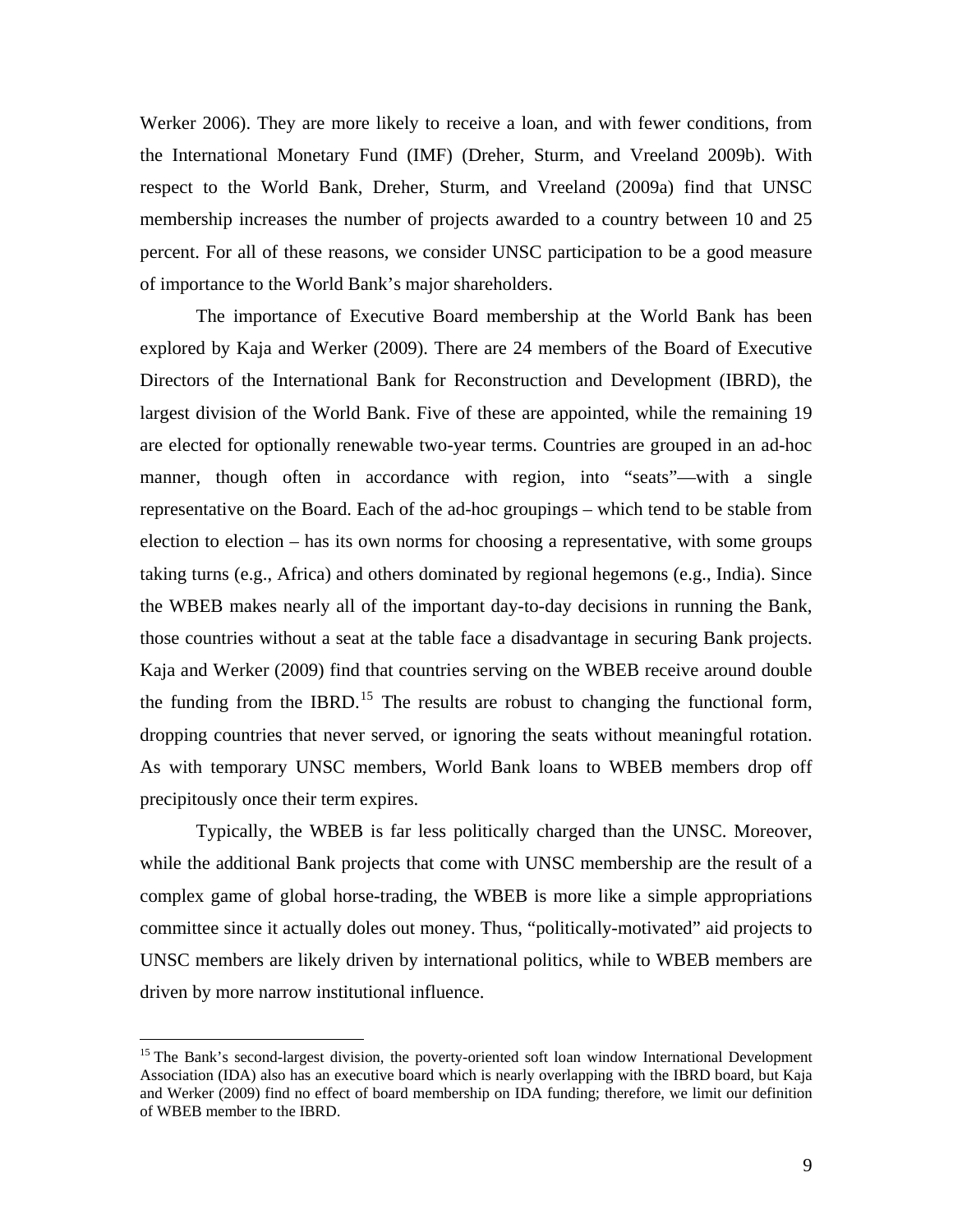#### **4. The argument**

How might political favoritism negatively influence the impact of foreign aid in general and the quality of World Bank projects in particular? While aid-and-growth scholars generally assume that politically-motivated aid is less effective than developmentoriented aid, the theoretical logic behind this is more ambiguous.

There are good reasons why politically-motivated aid may be just as effective. Cold War donors, for example, may have wanted not only to curry favor with their client states, but also to help their allies succeed economically. The East Asian Tigers, for example, received tremendous amounts of politically-motivated assistance during the Cold War that does not appear to have impeded their economic development.

Moreover, once an aid allocation decision has been made – with or without political intentions – it must be delivered by the aid bureaucracy. The bureaucratic agents, for their part, may desire to implement effective programs regardless of the political motivations of donors. For example, when deciding how to allocate economic aid to Pakistan to increase political support for anti-Taliban operations, a US aid official said, "We had to choose a method of funding that was most likely to produce results efficiently and effectively" (Perlez 2009). Thus, the evidence of political bias in aid allocation need not imply ineffectiveness.

Furthermore, at any given time, there may be a plethora of worthwhile possible investment projects with similar potential effectiveness. Choosing among these projects according to political criteria may not reduce the average effectiveness of aid programs.

However, there are also strong reasons why politically-motivated aid might fall short in delivering development benefits. The first is that politically-motivated aid allocation leads to the approval of lower-quality projects to favored countries, compared with competing projects from other countries. As hinted at above, this presumes that the allocation decision is made facing a declining marginal return schedule of projects and political motivation just ensures that lower return projects get prioritized. Thus the problem is already apparent at the stage of project approval.

The second line of argument is that politically-motivated projects reduce the motivation on the part of the World Bank and/or the recipient country to invest as much in project success as for other projects. The granting of the project may delay important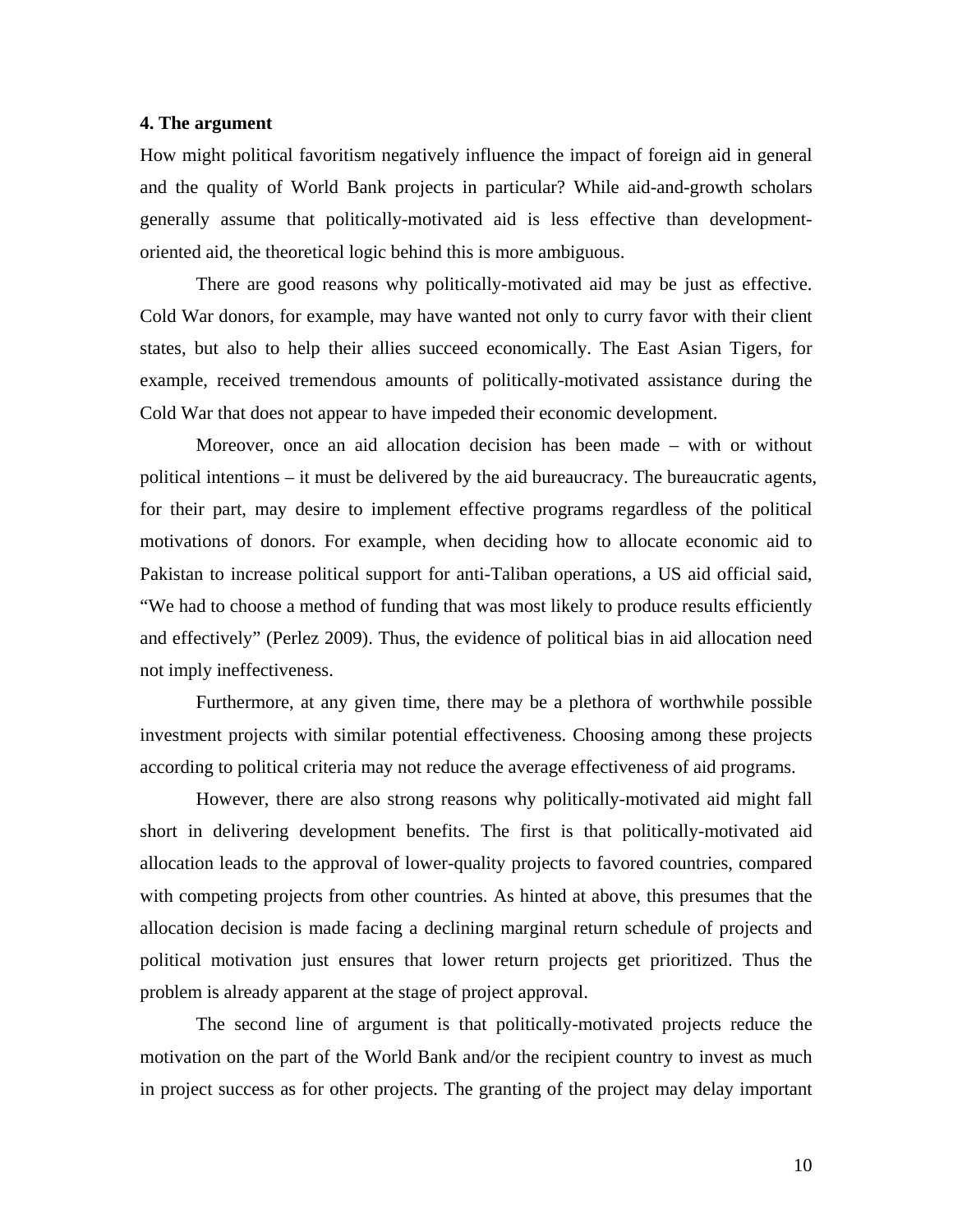<span id="page-13-0"></span>policy reforms that would, among other things, also promote project success. With specific reference to World Bank projects, Kilby (2009) suggests an important implication of such favoritism in project allocation is that it undermines the credibility of conditionality, rendering it ineffective. Favoritism might also allow projects to go ahead where the preconditions are not met.

This does not imply that politically important countries necessarily follow unsound economic policy. Sometimes governments and the World Bank agree on policy; some governments even invite policy conditionality (Vreeland 2003). Other times, governments may follow a different policy course than that recommended by the World Bank and still produce fine results.<sup>[16](#page-13-0)</sup>

Still other times, however, politically important countries may be unable or unwilling to follow World Bank conditionality even though economic imperatives require tough adjustment. This may be particularly likely when a government faces a high ratio of short-term to long-term debt or simply when debt service in general is too high. When a politically important country obtains a loan from the World Bank under these circumstances, it signals that weak enforcement of conditionality on the part of the Bank and the project loan itself reduces the immediate necessity to undertake important adjustment.

Consistent with these arguments, Stone's (2008) work on the International Monetary Fund suggests that politically important countries will employ their leverage when they are economically vulnerable. The argument is straightforward and compelling. While political importance allows governments to seek out assistance from World Bank major shareholders, they may rely more heavily on their political leverage under certain circumstances than others. <sup>[17](#page-13-0)</sup> When a politically important country is economically vulnerable, it may seek World Bank assistance to promote short-run economic goals and

 $\overline{a}$ 

<sup>&</sup>lt;sup>16</sup> South Korea during the early 1980s is a good example. The World Bank suggested an austerity program, but the Korean government argued that this would cause a counterproductive recession. So the Korean government dropped out of a Bank-sponsored Structural Adjustment Loan and followed its own policies to

good ends. The government later returned to the Bank for another loan, effectively on Korea's own terms.<br><sup>17</sup> Sometimes politically important countries choose not to borrow from the World Bank or IMF; others gladly accept the loans but follow sound economic policies. Consider East Asian Tiger South Korea, for example, who participated in IMF programs consecutively from 1965 to 1977. The country's strategic importance to the West during the Cold War may have improved the chances for the country to borrow from the IMF, but did not lead them to follow policies detrimental to long-run economic growth.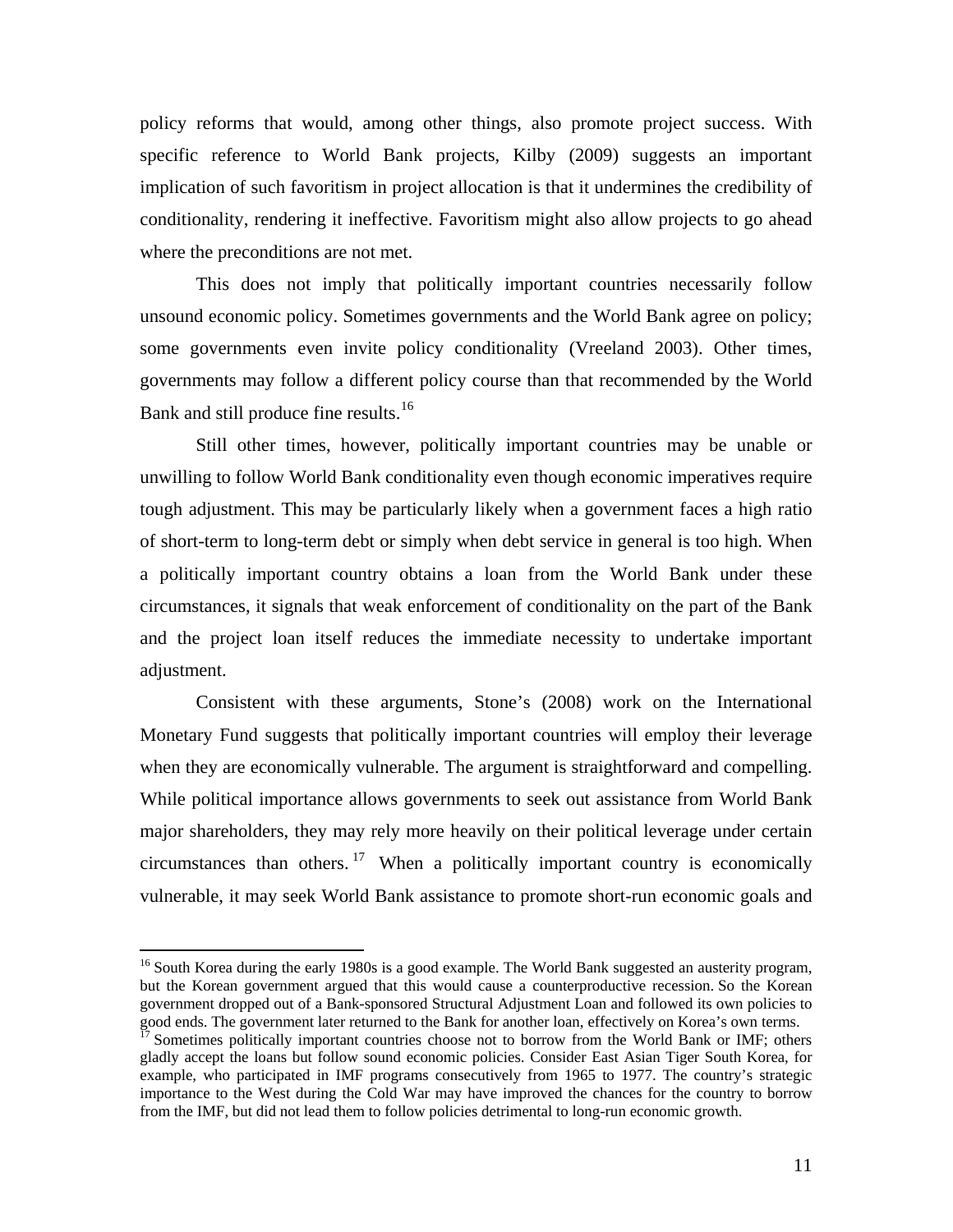use its political leverage to avoid following policies that might be painful in the short-run even if this may damage the viability of the project and its potential impact on the longrun development of the country. Or they may simply be focused on securing the foreign financing to mitigate their vulnerability with lesser interest to invest in project success. As the major shareholders of the Bank may be concerned with short-run political objectives, they may encourage the World Bank to let the government get away with this. To be blunt, when times are hard, governments may seek to take the money to address their short-term needs and worry less about project success and policy reforms, and the World Bank may be pressured to let them do it if they are important enough to the major shareholders.

Since there are theoretical reasons why political aid may be less effective, or just as effective, as developmental aid, we must now turn to the empirics—in this specialized setting—to search for evidence.

#### **5. Data and Empirical Specifications**

Our basic empirical test is measuring whether politically motivated World Bank projects are less likely than other projects to be of high quality. Our measurements of political motivation are whether the recipient country has a seat on the UNSC or the WBEB, and our quality measurement is the Bank's internal evaluation procedure. We face two concerns with this approach: (1) political motivation may be co-determined with project quality, and (2) project quality may be measured in a way correlated with political motivation. We address each of these in turn.

Since membership on the UNSC or WBEB is non-random, countries that obtain membership in these powerful committees may also offer better environments for project implementation. We note first that this omitted variable problem, though present, is much smaller than with competing variables of political motivation, and that Dreher et al. (2009b) have found that UNSC membership appears to be idiosyncratic once basic observables are controlled for. Our strategy to manage this challenge is to include a number of control variables as well as country fixed effects. In addition, fixed effects control for those WBEB members that are consistently elected. We also control for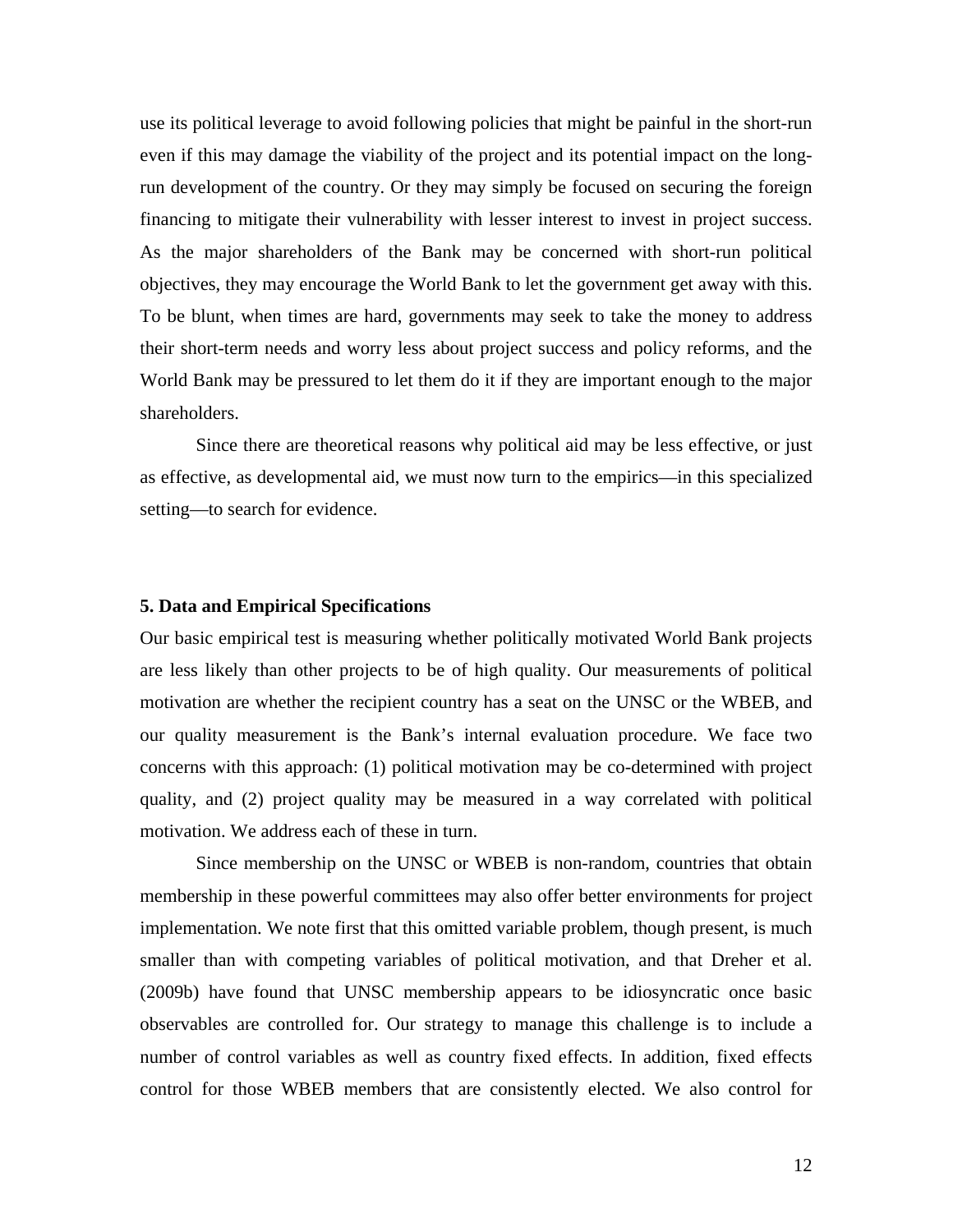<span id="page-15-0"></span>committee membership at time of project rating in addition to our variable of interest: membership at time of project approval. While this principally deals with measurement error—that project rating itself may suffer from political bias (discussed below)—it also allows the reader to get a sense of the extent to which projects of committee members are rated successfully. After all, since a project spans the time between approval and evaluation, the latter measure may address unobservable measures of implementation suitability, such as the support for reform among the population, that are not captured by the fixed effects but still may be correlated with international committee membership.<sup>[18](#page-15-0)</sup> Importantly, while we expect temporary UNSC members to receive favorable treatment while serving, we do not expect them to receive favorable treatment years later when they no longer serve on the UNSC, and the World Bank retrospectively evaluates the performance of their projects. Evidence shows that the perks of being a committee member disappear quickly after a term of service ends (Kuziemko and Werker 2006, Dreher, Sturm, and Vreeland 2009a,b, Kaja and Werker 2009).

Our strategy for addressing the potential correlation of project rating measurement error with political influence, namely that political influence can bias ratings upward, is threefold. One, we recall the discussion in Section 2 that notes how for various institutional reasons—including the political independence of evaluators, the duration of the projects and rotation of staff, and the minimal value placed on successful ratings of individual projects—the rating of individual projects is basically non-politicized. Two, as mentioned above, we include a control variable for committee membership at time of project evaluation. Some countries serve relatively frequently on the UNSC, and especially the WBEB, so it is possible that the same country may be on at time of approval as well as of evaluation. If ratings are politicized, then controlling for political influence at time of evaluation will allow us to remove this particular potential source of measurement error.

The final potential source of measurement error between project evaluation and our measure of political influence comes from the effects of committee membership on number of projects. After all, as the earlier papers demonstrated, political influence will

 $\overline{a}$ 

 $18$  As pointed out earlier, there is a lag of 1-3 years between project completion and the final rating so that, given the usual length of a World Bank project of 3-7 years, the time period between approval and final rating could be as large as 10 years.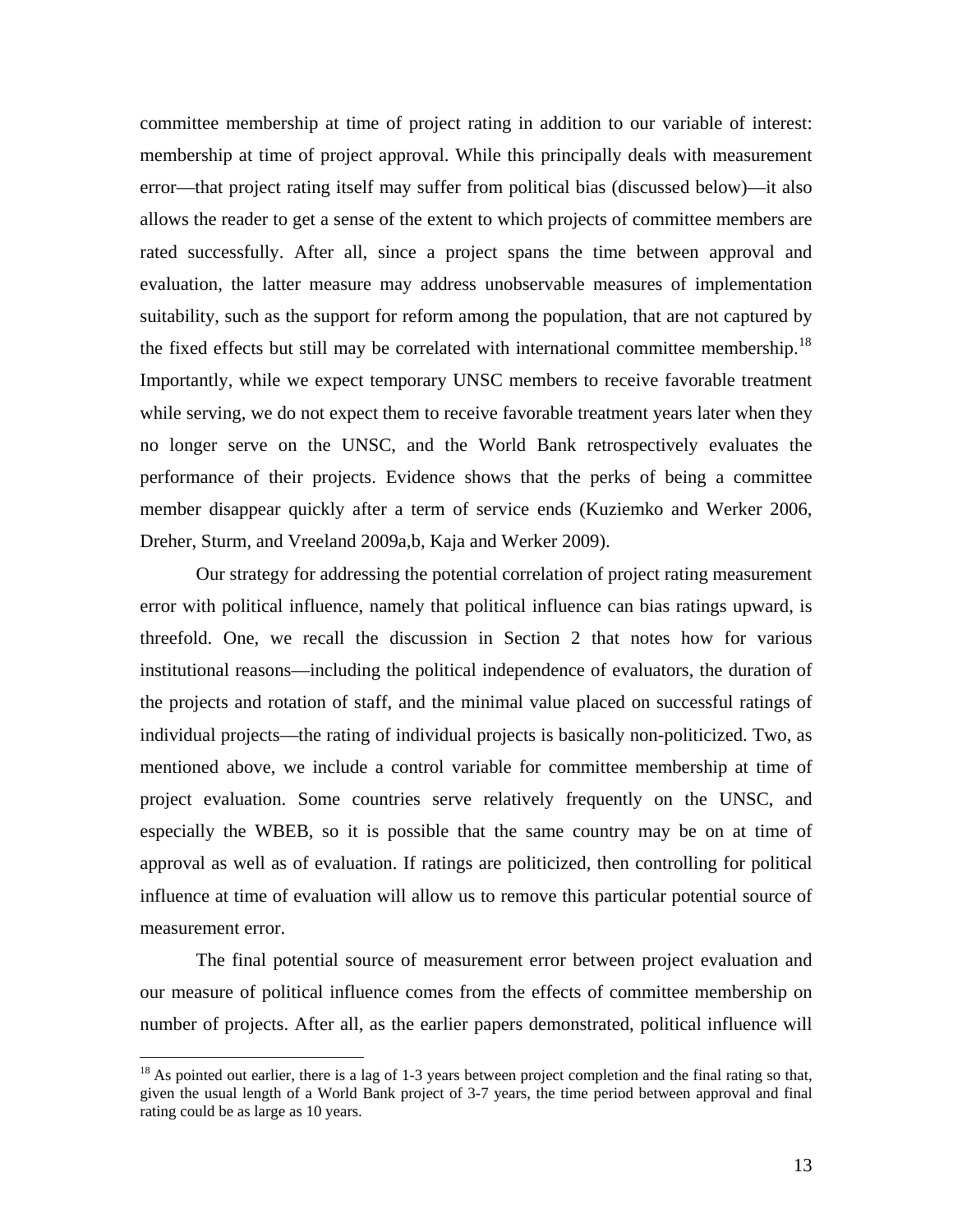<span id="page-16-0"></span>bring about more projects and aid. Thus, our measure of political importance does not only measure influence over existing projects, it also measures influence over a marginal, additional project. If such an additional project stretches the resources of the bureaucracy too thin, then lower project ratings may result regardless of political influence. Rather than attempt to neutralize this potential source of measurement error, we highlight it as an advantage of our empirical strategy. Since political influence brings about additional aid, research into how influence affects the quality of aid should study the marginal project and determine whether—because of shoddy economic justification, bureaucratic overstretching, or poor project implementation by the recipient—that project is of "marginal" quality.

Our reduced-form empirical specification, then, is at the project level:

(1) *Quality*<sub>iit</sub> =  $\alpha$  + *βCommitteeMembership*<sub>iit=approval</sub> + γ*CommitteeMembership*<sub>ijt=evaluation +  $\delta X_{\text{ijt}=\text{approxu}} + \varepsilon_{\text{ijt}}$ </sub>

<u>.</u>

where *Quality* is whether the World Bank measure of (project i in country j at year t) quality was satisfactory; *Committee Membership* is whether country j is a member of the UNSC or WBEB at the time of project approval or evaluation; *X* is a matrix of control variables, sometimes including country or year fixed effects, at the time of project approval; and ε is an error term.<sup>[19](#page-16-0)</sup>

Our analysis includes borrower-related control variables suggested by Dollar and Svensson (2000) in their analysis of the determinants of success of World Bank (adjustment) projects: time in office of the borrower government (and its square), ethnic fractionalization and ethnic fractionalization squared, instability, and democracy.<sup>[20](#page-16-0)</sup> Our measure of time in office comes from Beck et al. (2001). The longest period of time a country's leader has been in office is 46 years: Jordan in 1999. Our measure of ethnic fractionalization comes from Easterly and Sewadeh (2001) and ranges from zero

 $19$  When we include year dummies along with country dummies, many of our regressions fail to converge so we focus our attention on the specifications with country fixed effects. While there might be yearspecific effects on the likelihood of project success, there is no good reason to assume they would be systematically related to temporary UNSC membership or WBEB membership.

 $20$  Dollar and Svensson (2000: 901) point out "the political economy literature suggests that ethnic fractionalization and length of tenure affect the probability of successful reform, but does not exactly identify the functional form of this relationship. The quadratic form chosen yields the best results."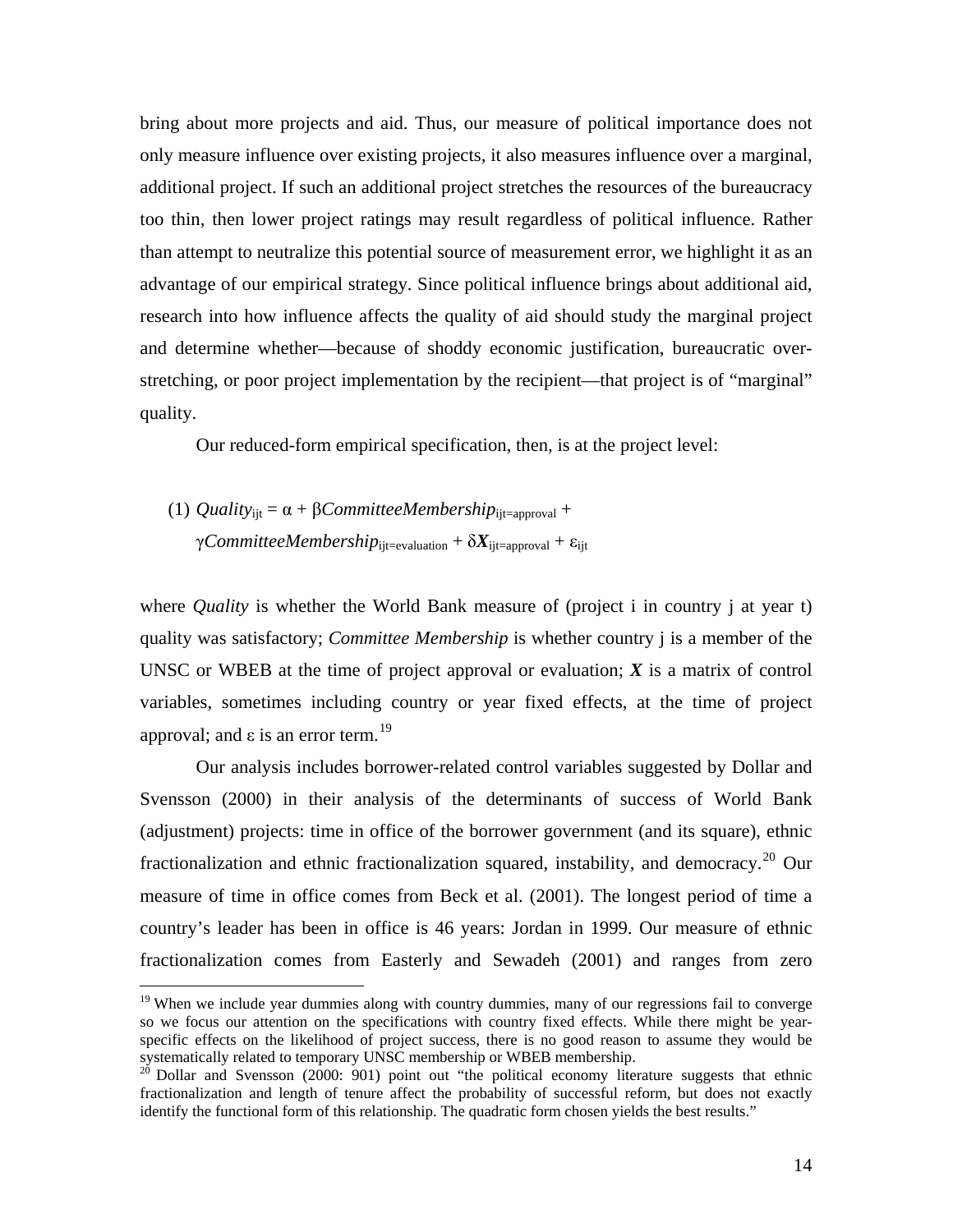<span id="page-17-0"></span>(Republic of Korea) to 93 (Tanzania). Following many other studies (e.g., Easterly and Levine 1997, Dollar and Svensson 2000, Broz 2002, Bueno de Mesquita et al. 2003), we include the number of government crises as a measure of instability. The variable is defined as "the number of any rapidly developing situation that threatens to bring the downfall of the present regime" (Databanks International 2005).<sup>[21](#page-17-0)</sup> The maximum number of crises in our sample is four (in Iran, 1978; Liberia 1980, 1981; Argentina 2002). Our measure of political regime, a binary indicator of democracy, comes from Cheibub et al.  $(2009)$ <sup>[22](#page-17-0)</sup> We also control for the administrative costs of the loan to the World Bank, which is included in our database for most, but not all of the projects (transformed to real 2000 US\$ using the GDP deflator). $^{23}$  $^{23}$  $^{23}$ 

This specification has a number of forces biasing against finding an effect from political motivation in a finite sample. As with any investigation, the evaluation data might be too rough on their own to identify significant patterns. In this case, however, only about 10 percent of the projects starting at a country's tenure on the UNSC are likely to be politically motivated, on average (Dreher et al. 2009a). Even if these projects are of lower quality, they might not reduce the average sufficiently to be observed amidst the noise in the data. Moreover, political bias might be present in the project goals already, making them easier to attain or less related to developmental outcomes. To the extent that goals are taken into account when evaluating a project, we would not find a significant effect here, even if politically motivated projects are indeed of lower quality.

Noting those limitations, we begin by estimating specification (1) for the entire sample. Following Bermeo (2008), who argues that the political motivations driving foreign aid were stronger and more pernicious during the Cold War, we also divide the sample into the Cold War and post-Cold War periods to investigate whether the higher

1

 $21$  This variable is available to us only up to 2003 and thus restricts our sample.

<sup>&</sup>lt;sup>22</sup> The measure of democracy is a binary indicator of whether the chief executive and the legislator are both filled through contested elections, where "contested" is defined by the observation that incumbents face some probability of losing, and they actually step down from office when they do.

<sup>&</sup>lt;sup>23</sup> The costs of the loan to the World Bank include the size of the loan and also any additional projectrelated costs. The results are unchanged when only loan size is used. Dollar and Svensson (2000) also include a number of variables related to the World Bank itself, like the time spent by World Bank staff to prepare or supervise a specific project. Their results show that once endogeneity of Bank effort is addressed, the World Bank related variables do not significantly affect project evaluation. We thus exclude them here.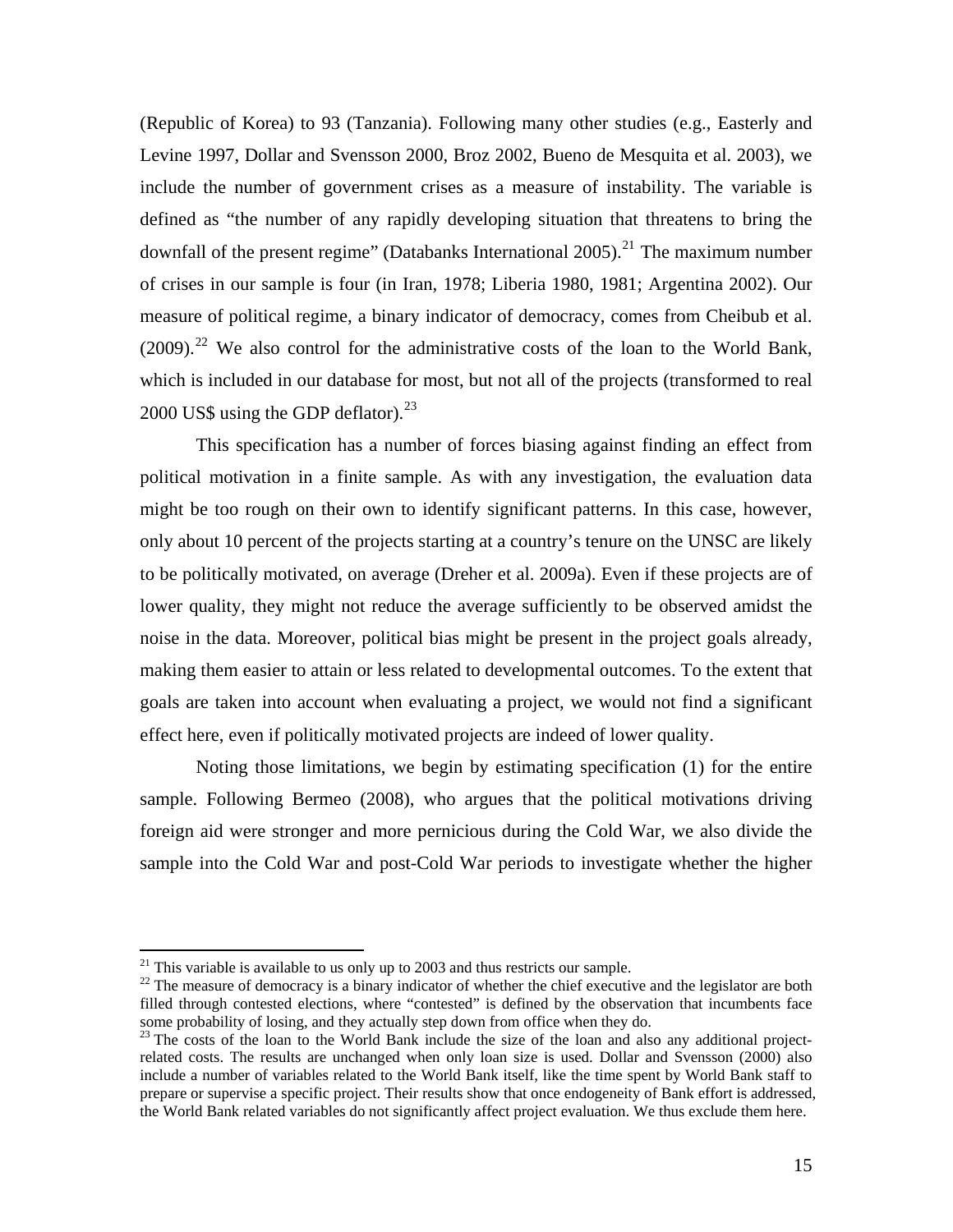<span id="page-18-0"></span>political stakes of the Cold War affected the impact of politics on project quality. This also allows us to test the World Bank's own claim (cited above).

To test whether political motivation affects quality more in economically mismanaged or vulnerable countries, we interact committee membership with two variables capturing the recent history of poor decision-making or desperation: short-term debt as a percentage of total debt; and debt service as a percentage of gross national income (GNI):

(2) *Quality*<sub>ijt</sub> =  $\alpha$  + *βCommitteeMembership*<sub>ijt=approval</sub> + *EconomicVulnerability*ijt=approval + β'*CommitteeMembership*ijt=approval\**EconomicVulnerability*ijt=approval + γ*CommitteeMembership*ijt=evaluation + δ*X*ijt=approval + εijt

Sovereigns with poor credit, like other borrowers, will find it difficult to borrow from commercial sources over long horizons, and having short-term debt means the country is vulnerable to the creditors deciding not to roll over their debt. Since some of the very poorest borrowers may only receive loans from international financial institutions, which are often subsidized and of longer duration, we also looked at debt service as a percentage of GNI. This variable captures both the interest rate as well as the overall debt of the country. These two variables have also been used by Stone (2008) as proxies for economic vulnerability.<sup>[24](#page-18-0)</sup>

The above variables are summarized in the Appendix, which also presents descriptive statistics and sources. Armed with these measures we now turn to the results.

1

 $24$  Stone (2008) also suggests trade openness as additional measure of vulnerability. While we omit this measure here, note that the results reported below also hold for openness to trade.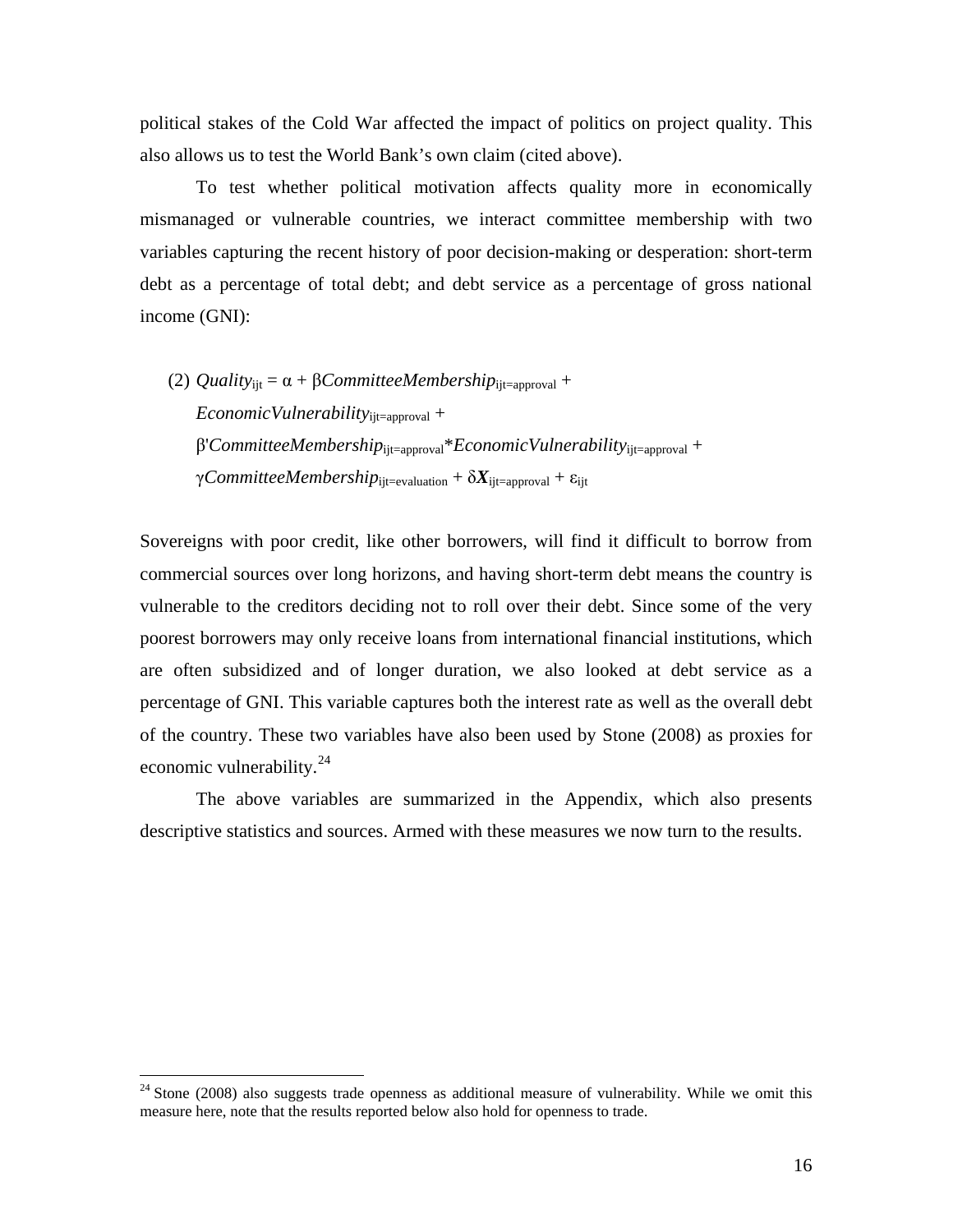#### **6. Results**

Table 2 presents our overall results. Throughout, we employ a logit model, where our dependent variable is an indicator coded 1 for projects that are rated as satisfactory and 0 otherwise. Standard errors are clustered at the country level.

In the first four columns we examine the impact of UNSC membership on project quality. In the first column we include basic control variables, in the second we add additional regional and economic controls, in the third we add year fixed effects, and in the fourth—our preferred specification—we estimate a country fixed effects model (conditional logit).

Of the control variables, only ethnic fractionalization squared (negative) and the indicator variable for East Asia (positive) are significant at the ten percent level or lower. According to column 1, the probability of a positive evaluation also increases with democracy (significant at the ten percent level). When we introduce additional control variables in column 2, the coefficient of the democracy indicator is not significant at conventional levels. The results are qualitatively unchanged when adding the year dummies in column 3. In the fixed effects specification, ethnic fractionalization is dropped as it does not vary over time.

The coefficient on our key independent variable of interest, UNSC membership at time of approval, is negative but statistically insignificant. UNSC membership at time of evaluation is positive, but similarly insignificant. Columns 5 through 8 repeat the analysis with WBEB as the independent variable of interest. World Bank Board membership is statistically insignificant across all specifications, and the results for the control variables are similar. From this analysis, it appears then that the political motivation of aid, as proxied by committee membership, does not have a discernible effect on project quality. Tables 3 and 4 break up the sample into the Cold War and post-Cold War periods. As Table 3 reveals, during the Cold War, World Bank projects awarded to countries that were UNSC members at the time of project approval subsequently experienced significantly worse project evaluation results, a result that is significant at the five percent level in column 1 and at the ten percent level when including the additional variables or estimating the conditional fixed effects model in columns 2 and 3. The magnitude of the effect does not vary substantially across the specifications. In the third column, with fixed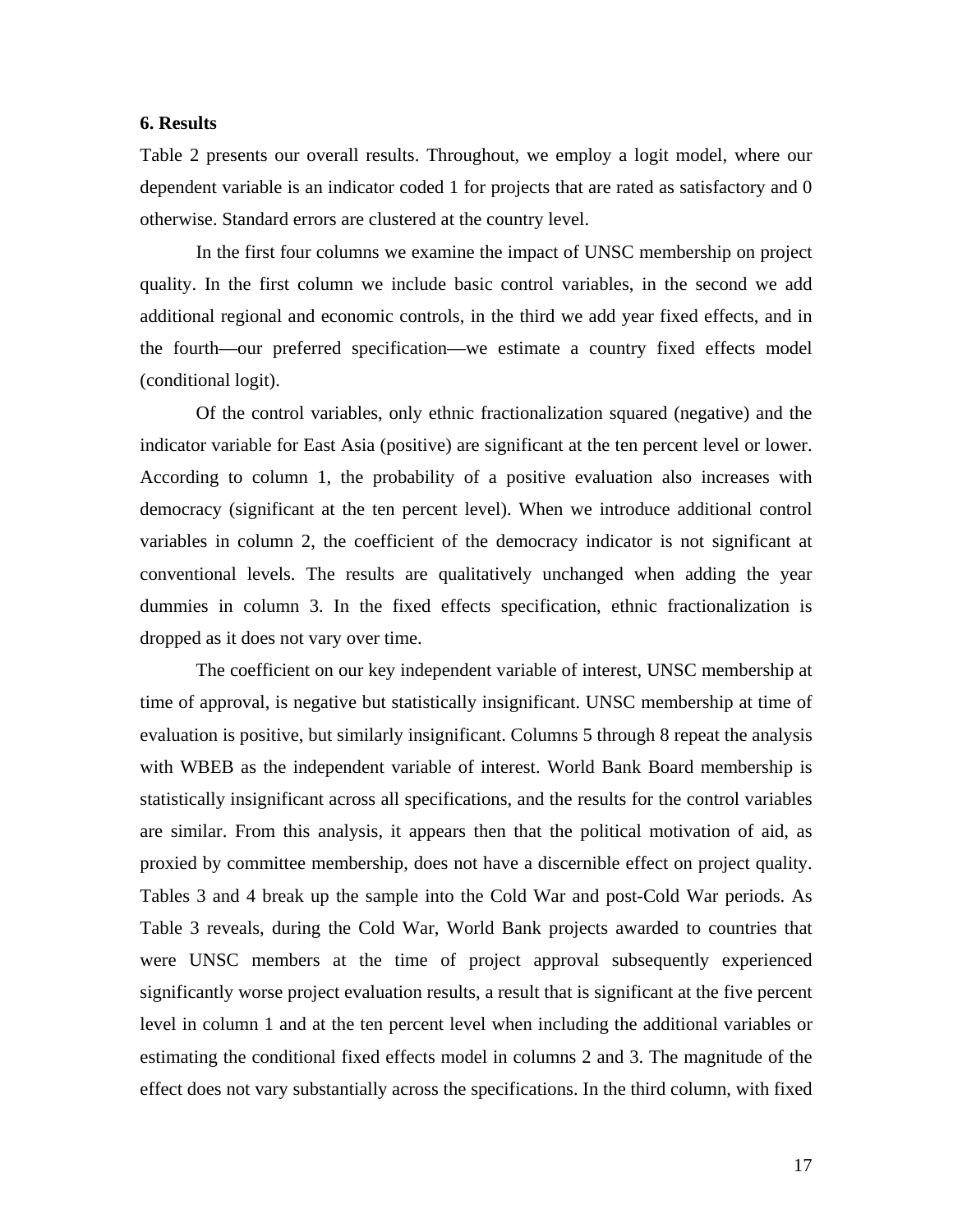<span id="page-20-0"></span>effects, the coefficient on UNSC membership is -0.471. Calculating marginal effects (assuming the fixed effects to be zero; not shown in the table), this result implies that temporary UNSC membership at approval time reduces the probability of successful evaluation by 11 percentage points. The (negative) statistically insignificant coefficient on UNSC membership at time of evaluation indicates that measurement bias on project review does not appear to be an issue.

In contrast, columns 4 through 6 do not show any evidence that WBEB membership during the Cold War led to significantly worse project evaluations. These results suggest that the politics of the Cold War significantly detracted from project quality when they resulted in marginal projects being awarded to politically important countries on the Security Council. Perhaps because World Bank Board membership had much weaker linkages with global politics, the Cold War had no additional effect on project ratings.

When the sample is limited to the post-Cold War era (Table 4), neither UNSC nor WBEB membership at approval time has a statistically significant effect on project quality. Interestingly, the positive coefficient of WBEB membership at the time the project gets evaluated is significant at the ten percent level, potentially indicating pressure by Executive Board members to evaluate projects of current WBEB members more positively. The coefficient is not statistically significant at conventional levels, however, when we control for the additional variables (in column 5) or estimate the conditional fixed effects logit model (in column 6).

In Table 5 we present the results from specification (2), interacting our measures of political importance with vulnerability. Interpreting the interaction effect in nonlinear models such as logit is not straightforward.<sup>[25](#page-20-0)</sup> Figures 1 and 2 thus illustrate the quantitative effect of UNSC membership at approval time and its significance. We graph the effect of a change in temporary UNSC membership on the probability of a satisfactory project rating for different values of short-term debt and total debt service, holding the additional explanatory variables to their means, and assuming country fixed

<u>.</u>

 $^{25}$  As Ai and Norton (2003: 123) point out, "the magnitude of the interaction effect in nonlinear models does not equal the marginal effect of the interaction term." It can even be of opposite sign. Moreover, a simple t-test on the coefficient of the interaction term is not appropriate to test for the significance of the interaction.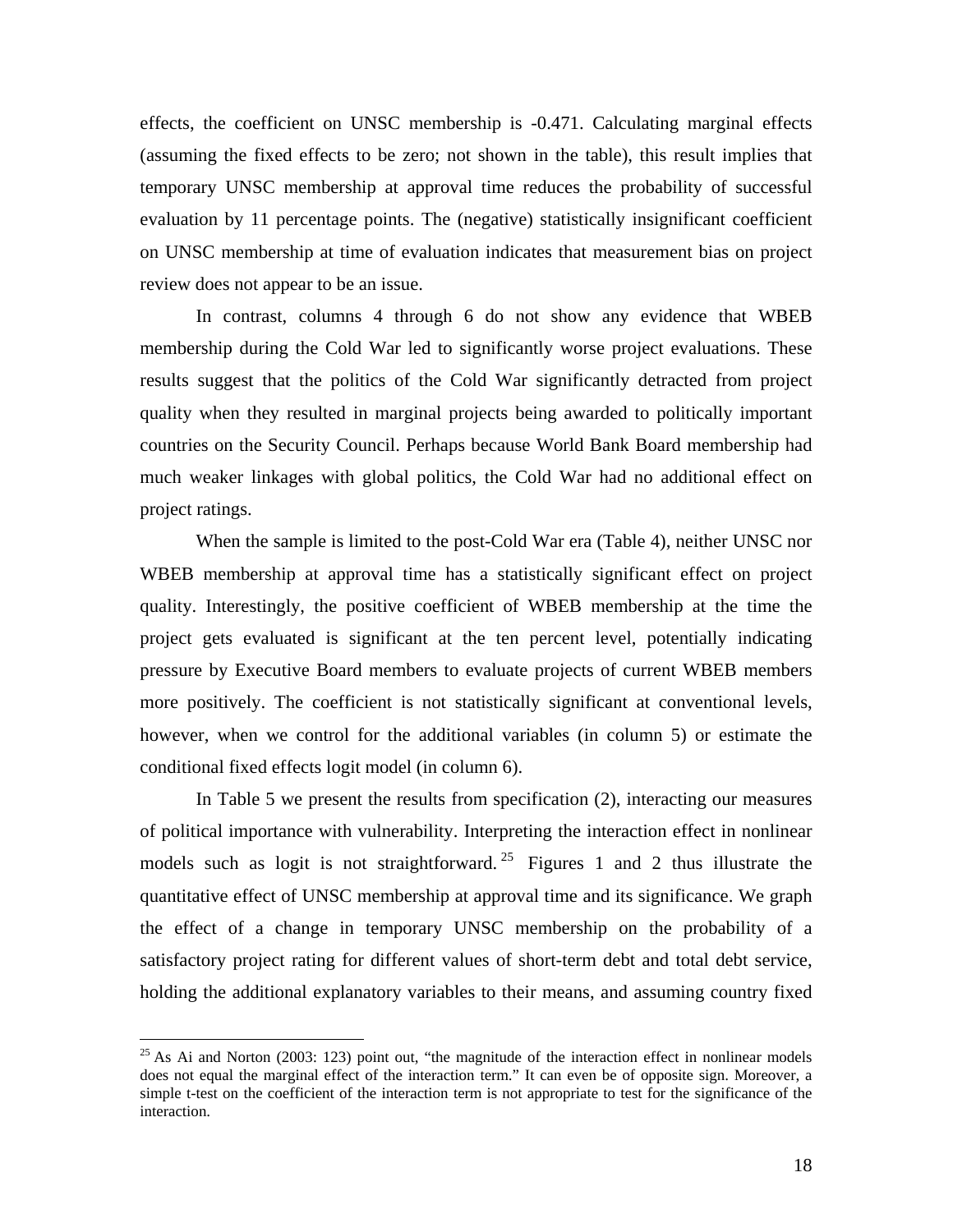<span id="page-21-0"></span>effects to be zero. UNSC members at time of project approval with relatively high levels of short-term debt or debt service experience significantly worse project ratings. As Figure 1 shows, UNSC membership has a statistically significant negative effect (at the ten percent level) on project quality when short-term debt to debt has a ratio of 20 percent or more.<sup>[26](#page-21-0)</sup> Within our sample, this is true for almost 18 percent of the observations. When the ratio is around 40 percent, the probability of a satisfactory evaluation declines by about -0.16 with temporary UNSC membership. To put this in perspective, this is almost the same magnitude as the difference in the observed rates of success in Africa and Eastern Europe, according to the descriptive data in Table  $1.^{27}$ 

Similarly, Figure 2 shows that UNSC-member projects with a debt service greater than 13 percent of GNI, twice the sample mean, are significantly less likely to receive a satisfactory rating. In our sample, this is true for about 6 percent of the observations. At this level of debt service, the estimated effect of UNSC membership on project satisfaction is around -9 percentage points.  $28$ 

As columns 3 and 4 of Table 5 show, there is no discernable effect on project quality for WBEB members that are economically vulnerable or mismanaged. Figures 3 and 4 do not reveal any remarkable patterns on how the marginal effect changes over the range of the debt variables; at no level of debt is the effect of WBEB membership statistically significant at conventional levels.

 $26$  Note that the mean of short-term debt in the sample is 12.7 percent, the maximum is 89 percent.

 $27$  The cases of UNSC members with short-term debt service above 20 percent at time of project approval and unsatisfactory projects include countries from Latin America, Africa, and Asia, such as Argentina (2005), Colombia (1990), Republic of Congo (2007), Ecuador (1991), Nigeria (1995), Thailand (1986), and Zambia (1988), among others.

<sup>&</sup>lt;sup>28</sup> Temporary members of the UNSC with debt service above 13 percent and unsatisfactory project ratings include Angola (2003), Cote d'Ivoire (1991), Indonesia (2007), and Nigeria (1995), among others.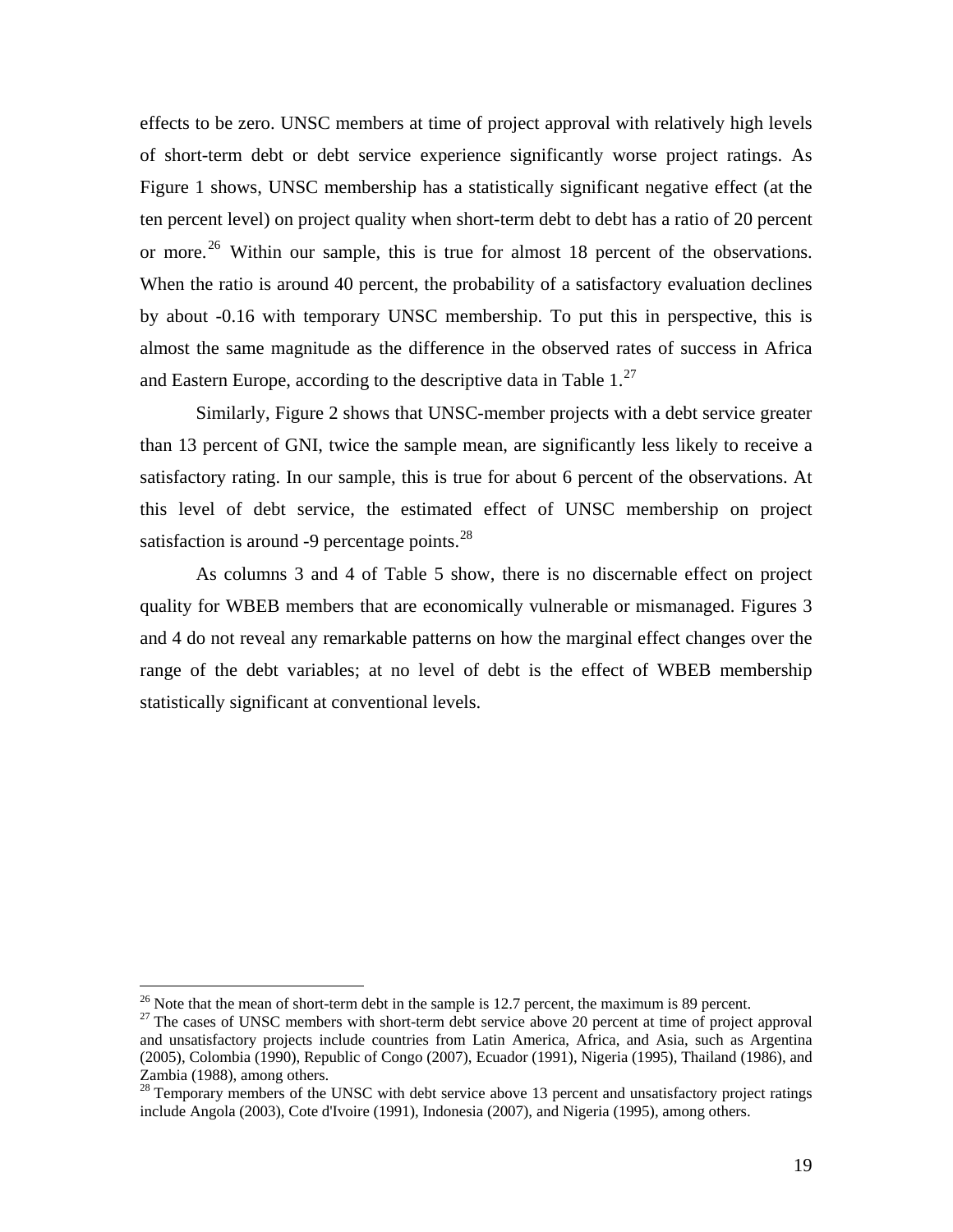#### **7. Robustness**

In this section we test for the robustness of our two main results, the negative influence of UNSC membership on satisfactory evaluation during the Cold War and the negative effect at times of high economic vulnerability or mismanagement throughout. To anticipate our results, the vulnerability results are robust, while the Cold War finding is not. In the interest of brevity, we focus on short-term debt rather than total debt service, although the results are robust to using either measure.

The lending environment of the World Bank is unique. Table 6 attempts to control for a number of Bank-specific idiosyncrasies in case these idiosyncrasies themselves might be responsible for the observed correlations. The odd-numbered regressions repeat the basic specification of column 1 in Table 5, in which we find that UNSC members with a high short-term debt service receive lower project evaluation ratings. The evennumbered regressions repeat the specification of column 3 in Table 3, in which we find that UNSC members during the Cold War receive lower project evaluation ratings.

In columns 1 and 2 we exclusively focus on projects evaluated by the IEG/OED. Limiting the sample to the audit control variable substantially increases the size of the interaction term between short-term debt and UNSC membership (-0.21 becomes -0.46) in column 1 and the graph for the marginal effect of UNSC membership is very similar to figure 1 (not shown). The coefficient on UNSC membership during the Cold War period is no longer significant, however.

Columns 3 and 4 introduce control variables for the project sector, including controls for energy/mining, transport, and other (with rural/agriculture as the omitted sector). The regressions indicate that transport and other sector projects are more likely to be successful than rural/agricultural projects. The result is significant at the one percent level in both samples. For the Cold War sample, projects in mining sectors are also more likely to be successful, a result significant at the one percent level. Even as sectors have different success rates, the coefficients of interest for the vulnerability hypothesis remain nearly unchanged. The Cold War finding, however, is again not statistically significant.

Columns 5 and 6 add controls for development policy loans. Policy loans, including structural and sectoral adjustment loans, are quite different from typical project loans in several respects. They are disbursed more quickly, they may be granted more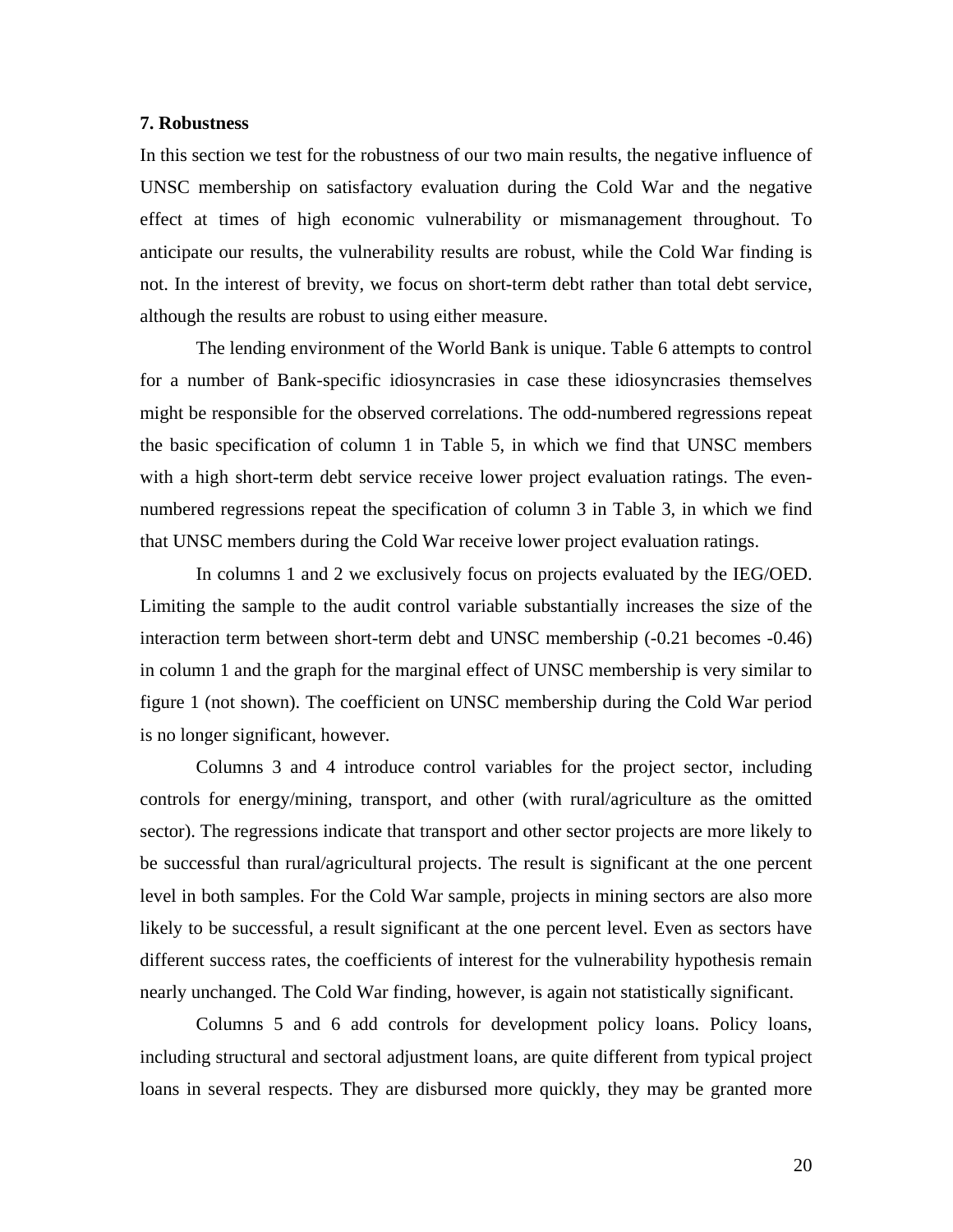<span id="page-23-0"></span>often due to financial vulnerability, international political factors feature more prominently in their approval and supervision, and policy conditionality is a key feature of these loans. Thus one might expect that our political variables would have a stronger effect for development policy loans.<sup>[29](#page-23-0)</sup> But this does not appear to be the case. The coefficients of interest are essentially the same as compared to table 2; the indicator variable for development policy loan is significant at the five percent level, with a positive coefficient in the full sample, but not significant at conventional levels in the Cold War sample.

In columns 7 and 8, we adjust the timing of the control variables. The projects are implemented over the period between approval and evaluation. Above, we have taken control-variable values from the time of project approval—in case the project itself influences the outcomes of the control variables. For instance, receiving a World Bank loan with long-term financing will arithmetically decrease the percentage of short-term debt in the country, one of our control variables. That said, most of the magnitudes of the control variables are driven by extraneous factors unrelated to the World Bank projects, and using the value from time of project approval does not perfectly capture the situation during implementation. The specifications in columns 7 and 8 use the average value for the control variables across the period between implementation and evaluation.<sup>[30](#page-23-0)</sup> While the UNSC-short term debt variable in column 7 is unaffected by this change, the UNSC variable during the Cold War in column 8 is not statistically significant.<sup>[31](#page-23-0)</sup> Among the control variables in column 8, only two change in magnitude substantially. The largest change occurs for the short-term debt variable, which, as one would expect, is affected by the long-term loan associated with the project itself. Thus it is unclear whether this robustness check reveals a weakness in the result or whether it is simply misspecified.

 $\overline{a}$ 

 $29$  When interacting the indicator for development policy loans with the indicator for UNSC membership at project initiation and, respectively, the interaction of UNSC and short-term debt, both additional interactions are completely insignificant.

<sup>&</sup>lt;sup>30</sup> Note that when we use average values of the control variables for the entire span of the project, we add some observations that are missing at the country-year level.

<sup>&</sup>lt;sup>31</sup> Note that the UNSC variable still refers to the time of project approval. When we include the share of years a country was on the UNSC during project duration instead it is insignificant throughout. This seems to imply that it is the political situation at project approval rather than the situation over the project period that matters for the outcome.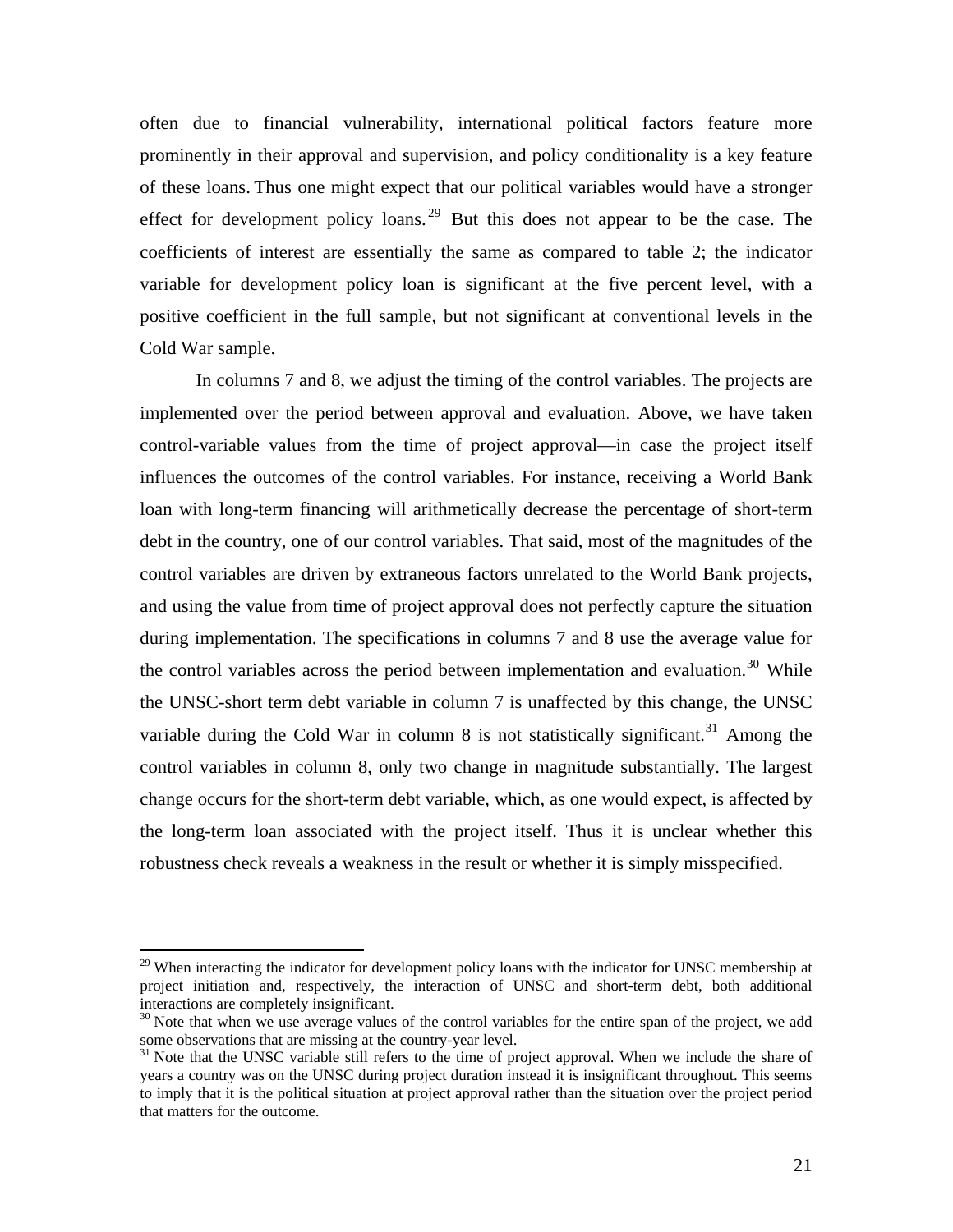Columns 9 and 10 address the possibility of non-random assignment of projects. We use a Heckman two-step approach, where the first stage – the selection stage – is the decision to provide World Bank projects to a country, and the second stage – the outcome stage – is the evaluation logistic regression that we have used throughout. Following Heckman, the outcome stage includes the Inverse Mills Ratio (IMR) estimated from the selection stage (not presented but available on request). The IMR has a convenient property: when included in the estimation of program effects, the parameter capturing its influence indicates the correlation between the selection and the outcome error terms (see Vreeland 2003). Hence, if this parameter is significant, there is selection on unobserved variables, and excluding the IMR may result in omitted variable bias. As with columns 3 and 4, the interaction term in column 9 is unaffected by this addition, while the UNSC coefficient during the Cold War in column 10 loses its statistical significance.

Next we distinguish between lending from the IBRD and the IDA, the soft-loan window for the poorest developing countries. Columns 11 and 12 focus on those projects that received financing by the IBRD, while columns 13 and 14 report results for projects financed by the IDA. In the IBRD sample, the coefficient of the interaction term remains qualitatively similar, but in the IDA sample, it differs substantially.

Recalling that we cannot directly interpret the coefficient and statistical significance of the interaction term in the non-linear logit model, figures 5 and 6 report the graphical representation of the marginal effects of short-term debt for these two regressions. The figures show a very similar result for the IBRD, as compared to the overall sample. For the IDA, however, the marginal effect of temporary UNSC membership is qualitatively similar, but not statistically significant at conventional levels for any size of short-term debt. This is also in line with findings from Kaja and Werker (2009) who also did not find any politically-motivated aid allocation effect for the much scarcer IDA funds. Note, however, that the coefficient of UNSC membership is significant at the ten percent level in the Cold War sample for the IDA, but not significant at conventional levels in the IBRD sample.

In column 15 we slightly change the definition of our dependent variable. From 1993 onwards, the IEG reports more fine-grained evaluation outcomes, including the category moderately satisfactory. While we did include this category as "satisfactory"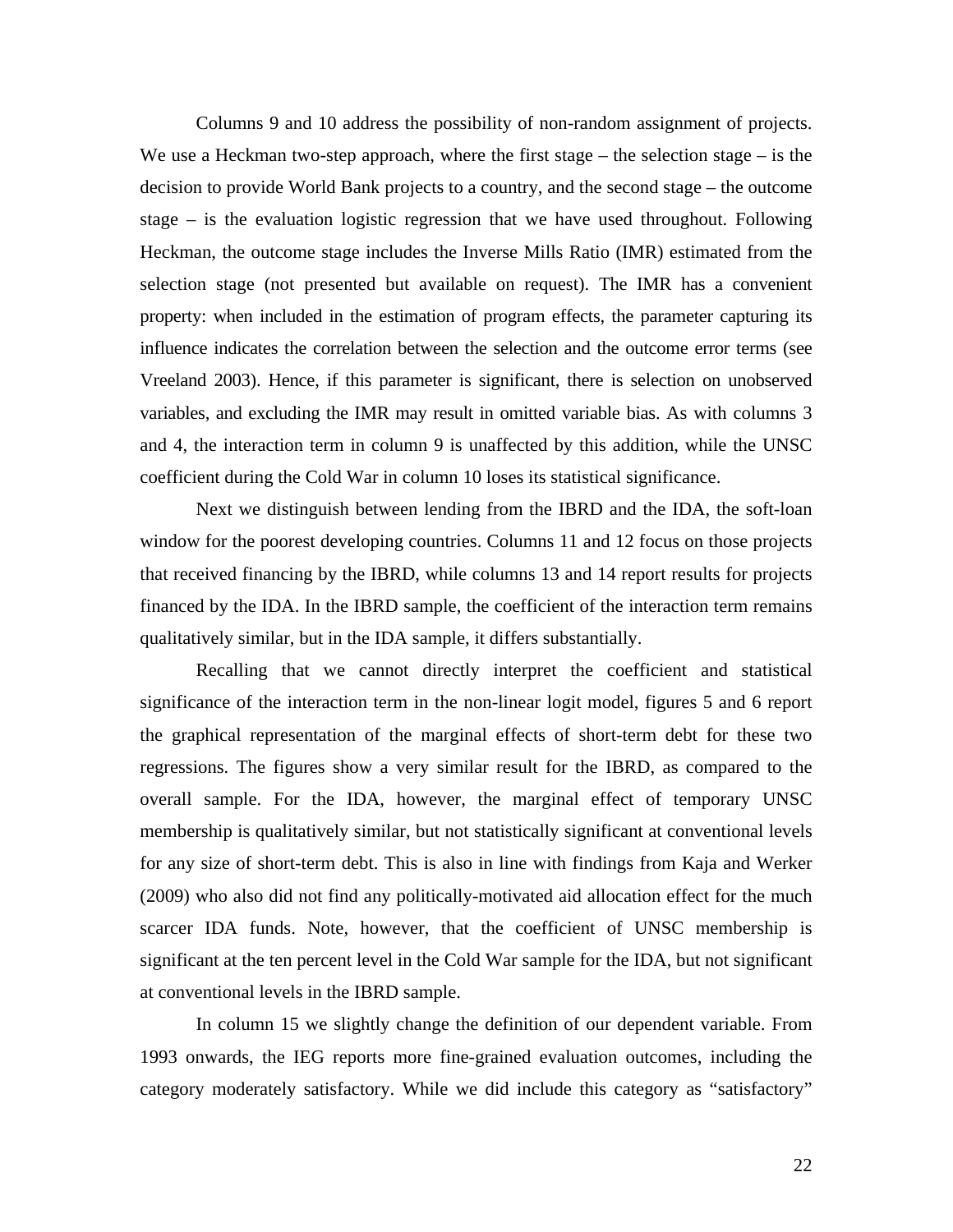throughout the analysis, here we test whether the result depends on this choice and rather include it as "unsatisfactory." As can be seen, our results are not affected by this change.

In Table 7 we come back to the question of which channel is responsible for the negative conditional effect of UNSC membership on project evaluation outcomes. One of our arguments can directly be tested. When only projects approved when a country is (i) a temporary member of the UNSC and (ii) economically vulnerable at the same time are really politically motivated, we should expect vulnerability to matter at the selection stage already. Table 7 therefore replicates the analysis in Dreher et al. (2009a) on the impact of temporary UNSC membership on the number of new World Bank projects in a particular country and year, adding the interaction between UNSC membership and shortterm debt.

Column 1 replicates column 4 of Table 2 in Dreher et al. (2009a). The dependent variable is the number of new World Bank projects approved in a particular country and year. This number rises with temporary UNSC membership, an indicator for contemporaneous IMF programs, higher debt service (in percent of GDP), higher investment (in percent of GDP), lower (log) GDP per capita, and lagged elections, at least at the ten percent level. The natural logarithm of population size is not significant at conventional levels. Column 2 replaces debt service by short-term debt and adds its interaction with temporary UNSC membership. The marginal effect of temporary membership is displayed in Figure 7. The marginal effect is significant at the ten percent level for short-term debt in the range of 6-15 percent of GNI. The impact of temporary membership, however, seems to decrease with short-term debt, if anything. To formally test whether the impact of UNSC membership depends on the level of short-term debt we conduct t-tests testing for their equality, comparing the marginal effect at the mean with those at the maximum and, respectively, minimum value of short-term debt shown on the graph. According to the results, neither at the minimum nor at the maximum do statistically significant differences exist. We conclude that "vulnerability" does not matter for project selection and therefore the mechanism suggested in Stone (2008) for the IMF does not drive our results for the World Bank. The negative effect of UNSC membership in countries with high short-term debt is thus most likely due to the incentives of borrowing governments to ask for different types of projects and invest less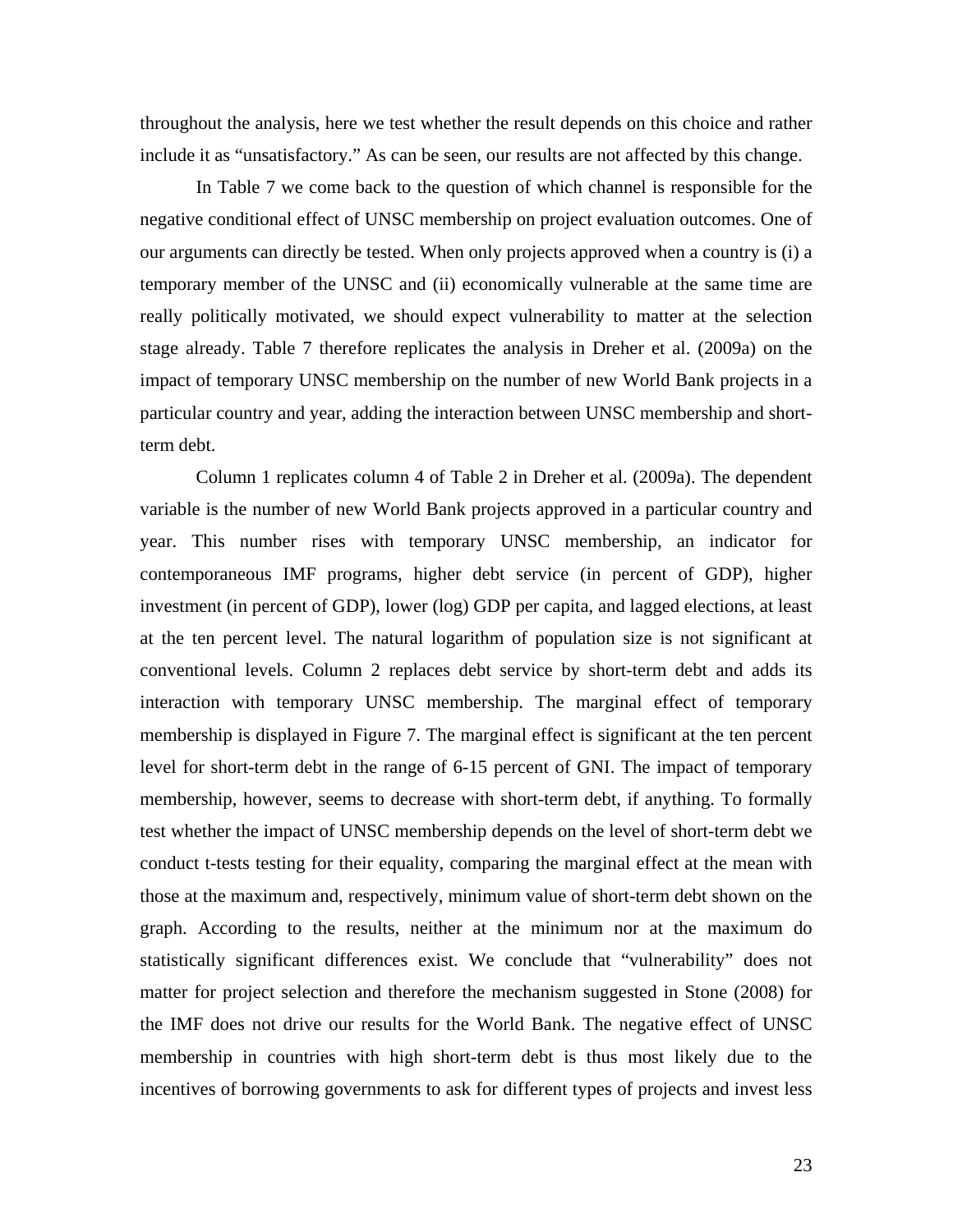in their successful implementation as compared to what they ask for at normal times, rather than receiving more projects than the average temporary UNSC member.

#### **8. Conclusion**

We have attempted a modest test of the oft-assumed hypothesis that since much aid is allocated for political rather than economic or humanitarian reasons it must therefore lead to worse development outcomes. Specifically, we have investigated whether World Bank project quality suffers when the projects are awarded to countries that experience fleeting increases in their political power resulting from membership on the UN Security Council or the World Bank Board of Executive Directors. We find little evidence that project quality suffers on average, especially after the Cold War. We find no evidence that projects awarded to WBEB members suffer at all in their quality.

We do find evidence, however, that projects awarded to UNSC members when the recipient governments are economically vulnerable or mismanaged are significantly lower in quality. And the magnitudes are large: With a ratio of short-term debt around 40 percent, the probability of a satisfactory evaluation declines by about 0.2 with temporary UNSC membership. Projects approved for countries with debt service greater than 15 percent of GNI also have about a 0.2 lower probability of successful evaluation. This is about the same magnitude as the difference between the observed rate of project success in Africa and the rate of success in Western Europe.

These findings suggest that World Bank project quality may not be affected by politics except in exceptional cases of political stakes or against a challenging economic backdrop. The scope of our analysis limits our ability to extrapolate these findings to other settings of political influence over aid allocation. The World Bank may deploy a consistent capacity in delivering projects regardless of the motivation behind them, compared with bilateral donors. The Bank as an institution may also have less riding on political outcomes than a sovereign embroiled in an international power struggle. Thus, given that we find evidence that certain politically-motivated Bank projects suffer in their quality, it is not unreasonable to imagine that politically motivated aid from bilateral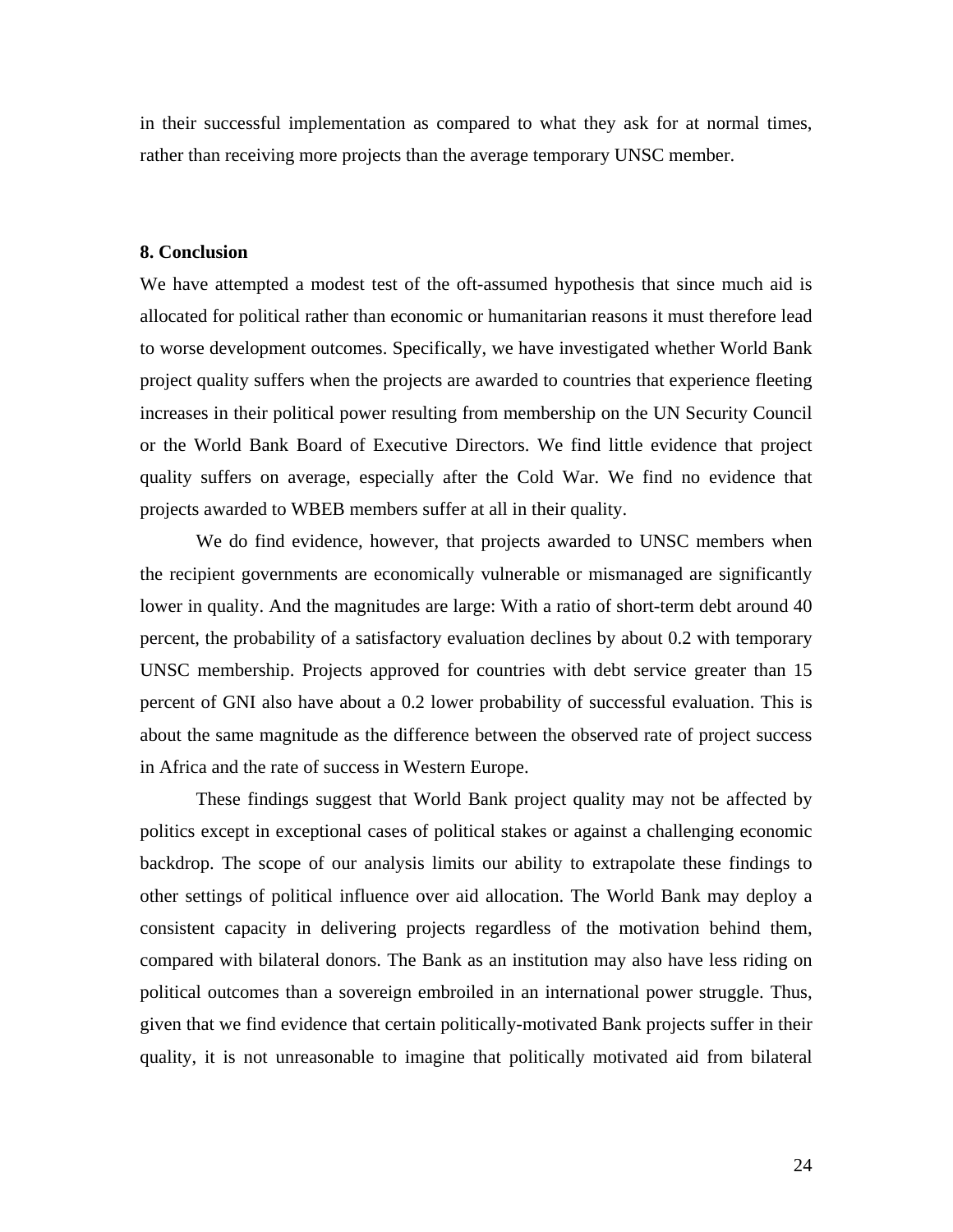donors could also be less effective from a developmental standpoint, particularly if the recipient government is already mismanaged.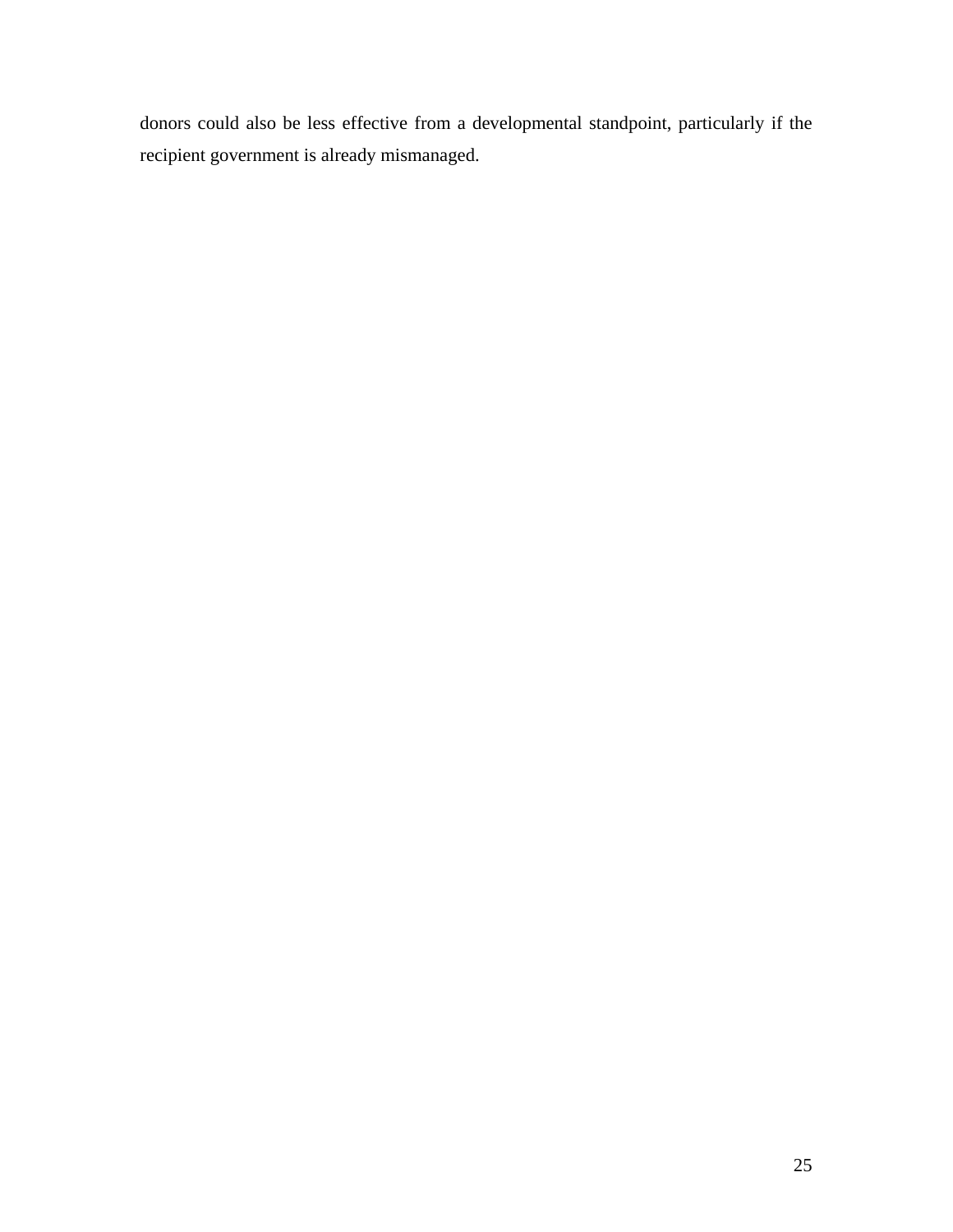#### **References**

- Ai, C Chunrong, and Edward C. Norton, 2003, Interaction Terms in Logit and Probit Models, *Economics Letters* 80, 1: 123-129.
- Alesina, Alberto and David Dollar, 2000, Who gives aid to whom and why? *Journal of Economic Growth*, 5, 1: 33-63.
- Andersen, Thomas Barnebeck, Henrik Hansen and Thomas Markussen, 2006, US politics and World Bank IDA-lending, *Journal of Development Studies* 42, 5:772-794.
- Bearce, David H. and Daniel C. Tirone, 2009, Foreign aid effectiveness and the strategic goals of donor governments, University of Pittsburgh Department of Political Science Working Paper.
- Beck, Thorsten, George Clarke, Alberto Groff, Philip Keefer and Patrick Walsh, 2001, New Tools in Comparative Political Economy: The Database of Political Institutions, *World Bank Economic Review* 15: 165-176.
- Bermeo, Sarah Blodgett, 2008, *Foreign Aid, Foreign Policy, and Strategic Development*. Dissertation. Princeton University.
- Berthélemy, Jean-Claude and Ariane Tichit, 2004, Bilateral Donors' Aid Allocation Decisions: A Three-Dimensional Panel Analysis, *International Review of Economics and Finance* 13, 3: 253–274.
- Boone, Peter, 1996, Politics and the effectiveness of foreign aid, *European Economic Review* 40, 2: 29-329.
- Broz, J. Lawrence, 2002, Political System Transparency and Monetary Commitment Regimes, *International Organization* 56, 4: 861-887.
- Bueno de Mesquita, Bruce, Alastair Smith, Randolph M. Siverson and James D. Morrow, 2003, *The Logic of Political Survival*. Cambridge, MA: MIT Press.
- Bueno de Mesquita, Bruce and Alastair Smith, 2009, Selling Out on the UN Security Council. Wilf Family Department of Politics, New York University. Ms.
- Burnside, Craig and David Dollar, 2000, Aid, Policies, and Growth, *American Economic Review* 90, 4: 847-868.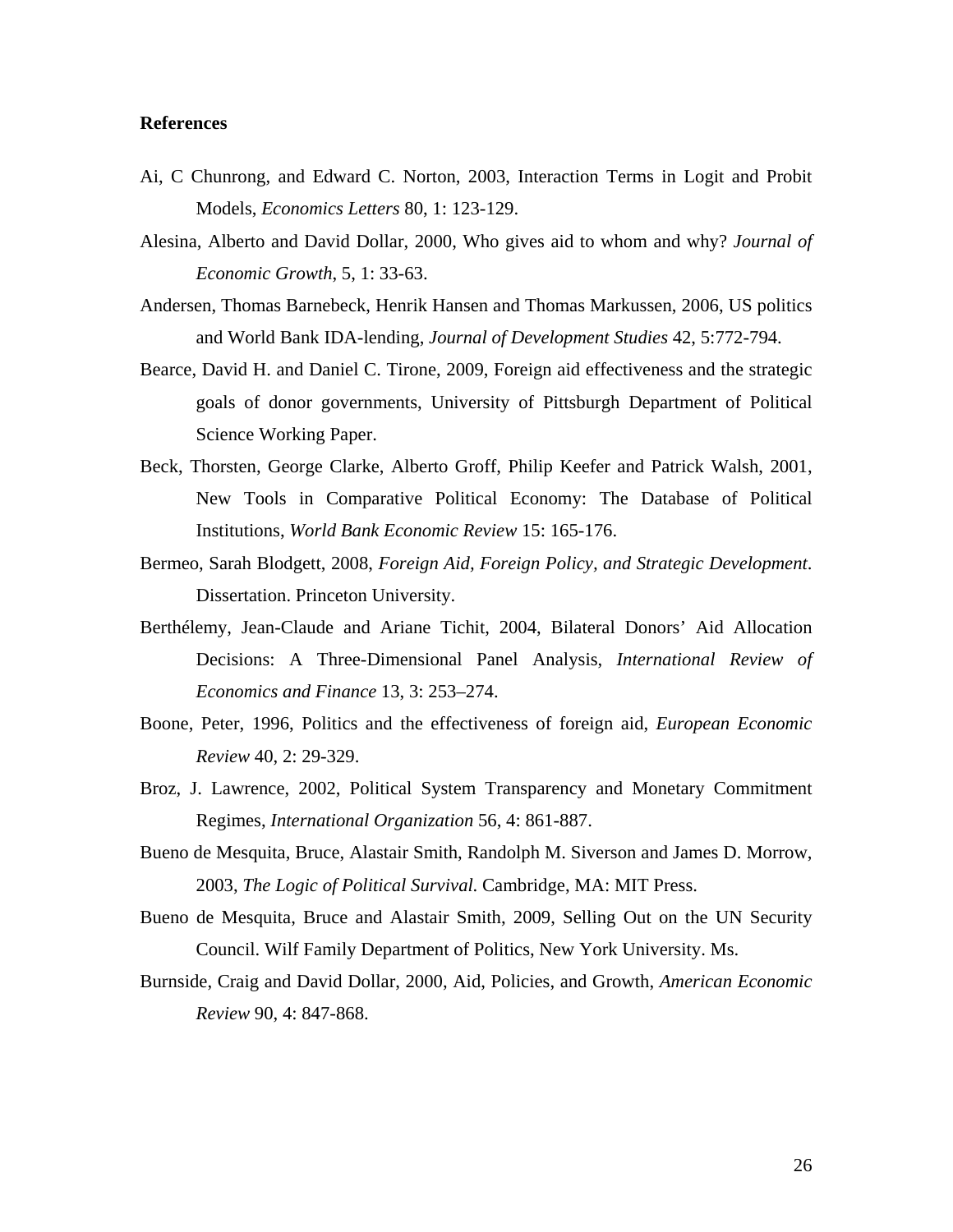- Canavire, Gustavo, Peter Nunnenkamp, Rainer Thiele and Luis Triveño, 2006, Assessing the Allocation of Aid: Developmental Concerns and the Self-Interest of Donors. *The Indian Economic Journal* 54, 1: 26–43.
- Chapman, Terrence L., forthcoming, Audience Beliefs and International Organization Legitimacy, *International Organization*.
- Chapman, Terrence L., 2007, International Security Institutions, Domestic Politics, and Institutional Legitimacy, *Journal of Conflict Resolution* 51, 1: 134-166.
- Chapman, Terrence L. and Dan Reiter, 2004, The United Nations Security Council and the Rally 'Round the Flag Effect, *Journal of Conflict Resolution* 48, 6: 886-909.
- Cheibub, Jose Antonio, Jennifer Gandhi and James Raymond Vreeland, 2009, Democracy and Dictatorship Revisited, *Public Choice* DOI 10.1007/s11127-009- 9491-2.
- Copelovitch, Mark, 2007, Master or Servant? Agency Slack and the Politics of IMF Lending, Ms. Department of Political Science, University of Wisconsin, Madison.
- Copelovitch. Forthcoming, *The International Monetary Fund in the Global Economy,*  New York: Cambridge University Press.
- Databanks International, 2005, Cross-National Time-Series Data Archive, 1815-2003, Binghamton, NY.
- Dollar, David and Lant Pritchett, 1998, *Assessing Aid: What Works, What Doesn't Work and Why?* Washington, DC: The World Bank.
- Dollar, David and Jakob Svensson, 2000, What Explains the Success or Failure of Structural Adjustment Programs, *Economic Journal* 110: 894-917.
- Doucouliagos, Hristos and Martin Paldam, 2009, The Aid Effectiveness Literature: The sad results of 40 years of research, *Journal of Economic Surveys*, forthcoming.
- Dreher, Axel, Jan-Egbert Sturm and James Raymond Vreeland, 2009a, Development Aid and International Politics: Does membership on the UN Security Council influence World Bank decisions? *Journal of Development Economics* 88, 1: 1-18.
- Dreher, Axel, Jan-Egbert Sturm and James Raymond Vreeland, 2009b, Global Horse Trading: IMF loans for votes in the United Nations Security Council, *European Economic Review* 53: 742-757.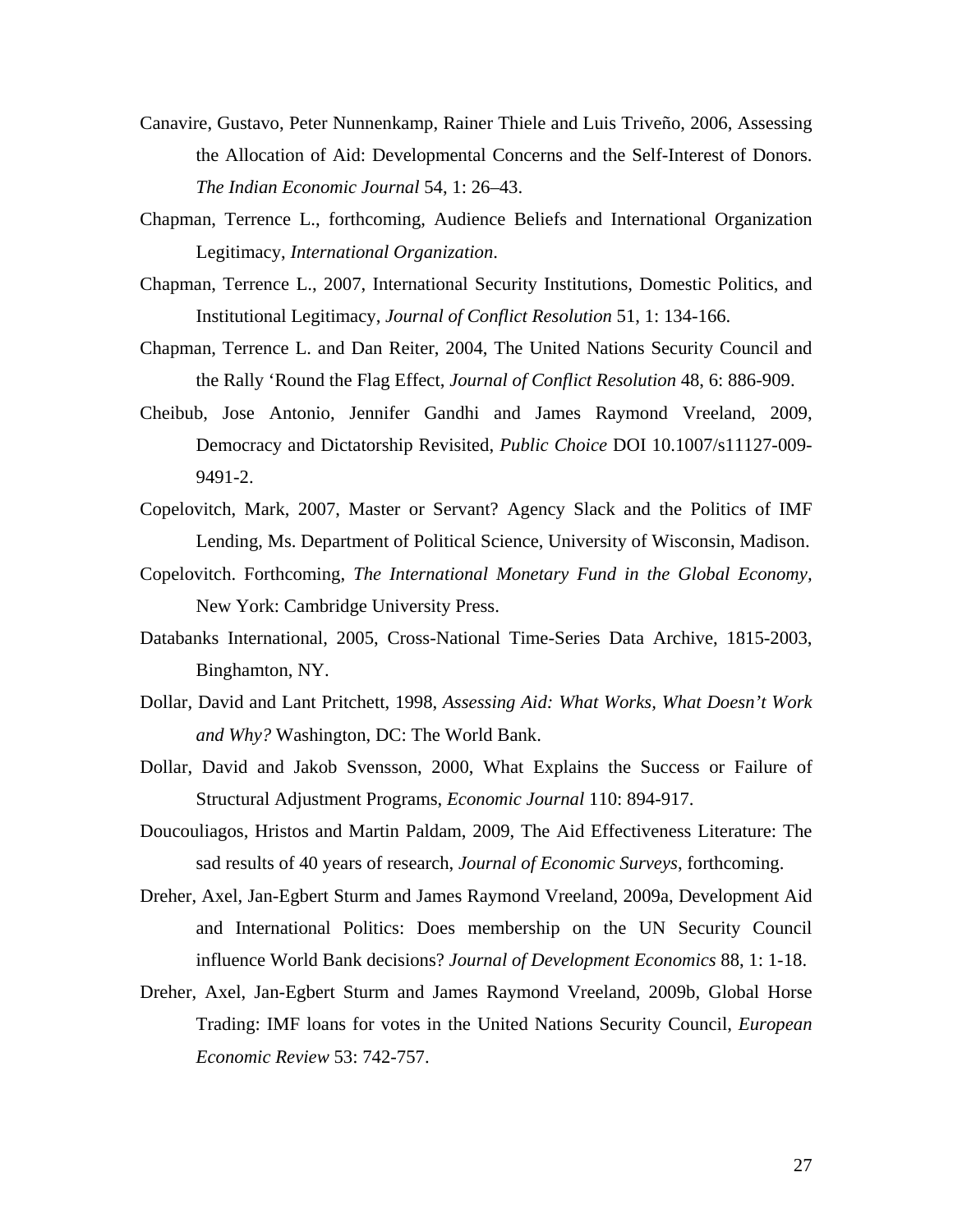- Dunning, Thad, 2004, Conditioning the Effects of Aid: Cold War Politics, Donor Credibility, and Democracy in Africa, *International Organization* 58, 2: 409-423.
- Easterly, William, 2006, *The White Man's Burden: Why the West's Efforts to Aid the Rest Have Done So Much Ill and So Little Good*, New York: The Penguin Press.
- Easterly, William and Ross Levine, 1997, Africa's Growth Tragedy: Policies and Ethnic Divisions, *Quarterly Journal of Economics* 112, 4: 1203-1250.
- Easterly, William, Ross Levine and David Roodman, 2004, New data, new doubts: A Comment on Burnside and Dollar's "Aid, Policies, and Growth" (2000), *American Economic Review* 94, 3: 774-780.
- Easterly, William and Mirvat Sewadeh, 2001, Global Development Network Growth Database, Washington: World Bank.
- Fleck, Robert K. and Christopher Kilby, 2006, World Bank Independence: a Model and Statistical Analysis of US Influence, *Review of Development Economics* 10, 2: 224-40.
- Frey, Bruno S. and Friedrich Schneider, 1986, Competing Models of International Lending Activity, *Journal of Development Economics* 20, 3: 225-245.
- Hansen, Henrik and Finn Tarp, 2001, Aid and growth regressions, *Journal of Development Economics* 64: 547-70.
- Headey, Derek, 2008, Geopolitics and the effect of foreign aid on economic growth: 1970-2001, *Journal of International Development* 20: 161-180.
- Hurd, Ian, 2007, After Anarchy: *Legitimacy and Power in the UN Security Council*, Princeton: Princeton University Press.
- Hurd, Ian and Bruce Cronin (eds.), 2008, *The UN Security Council and the Legitimacy of International Authority*, New York: Routledge.
- Isham, Jonathan and Daniel Kaufmann, 1999, The Forgotten Rationale For Policy Reform: The Productivity Of Investment Projects, *Quarterly Journal of Economics* 114, 1: 149-84.
- Kaja, Ashwin and Eric Werker, 2009, Corporate Misgovernance at the World Bank. Harvard Business School BGIE Unit Working Paper No. 09-108.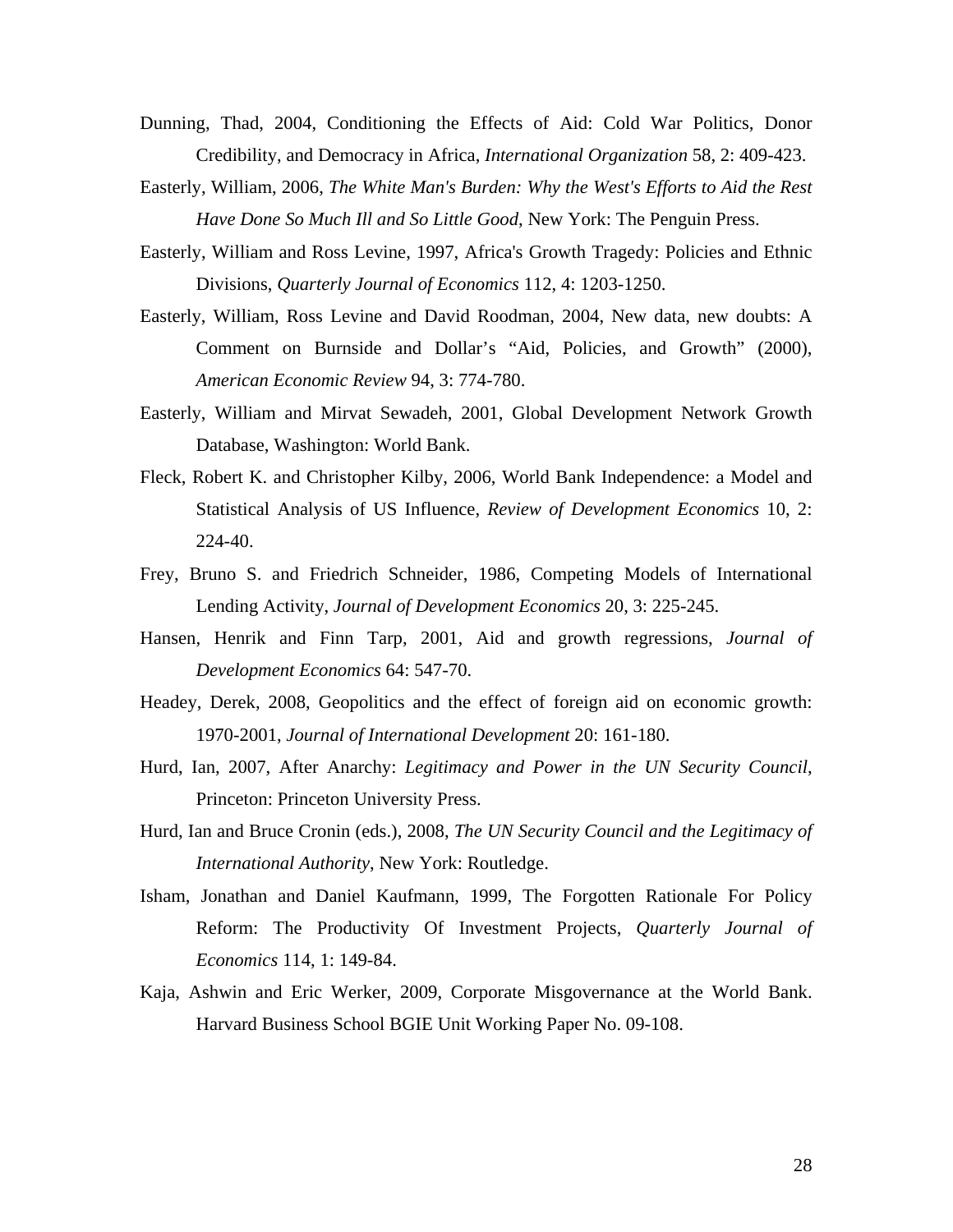- Kaufmann, Daniel and Yan Wang, 1995, Macroeconomic Policies and project performance in the Social Sector: A model of human capital production and evidence from LDCs, *World Development* 23, 5: 751-65.
- Kilby, Christopher, 1994, Risk Management: An Econometric Investigation of Projectlevel Factors. A Background Paper for The Annual Review of Evaluation Results 1994 of the World Bank, Operations Evaluation Department.
- Kilby, Christopher, 2000, Supervision and Performance: the Case of World Bank Projects. *Journal of Development Economics* 62, 1:233-59.
- Kilby, Christopher, 2001, World Bank-Borrower Relations and Project Supervision, *Canadian Journal of Development Studies* 22, 1: 191-218.
- Kilby, Christopher, 2009, The political economy of conditionality: An empirical analysis of World Bank loan disbursements, *Journal of Development Economics* 89, 1:51- 61.
- Kilby, Christopher and Axel Dreher, 2010, The Impact of Aid on Growth Revisited: Do Donor and Recipient Characteristics make a Difference? *Economics Letters*, forthcoming.
- Kuziemko, Ilyana and Eric Werker, 2006, How much is a Seat on the Security Council Worth? Foreign Aid and Bribery at the United Nations, *Journal of Political Economy* 114, 5: 905-930.
- Meernik, James, Eric L. Krueger and Steven C. Poe, 1998, Testing Models of U.S. Foreign Policy: Foreign Aid during and after the Cold War, *Journal of Politics* 60, 1: 63-85.
- Minoiu, Camelia and S Sanjay G. Reddy, 2010, Development aid and economic growth, *Quarterly Review of Economics and Finance* 50, 1: 27-39.
- Morgenthau, Hans, 1962, A political theory of foreign aid, *American Political Science Review* 56: 301-309.
- Mosley, Paul, Jane Harrigan and John Toye, 1991, *Aid and Power: The World Bank and Policy-Based Lending Volume 2, Case Studies.* New York: Routledge.
- Oatley, Thomas and Jason Yackee, 2004, American Interests and IMF Lending, *International Politics* 41, 3: 415-429.
- Perlez, Jane, 2009, U.S. Fears Pakistan Aid Will Fuel Graft, *The New York Times.* Sep 20.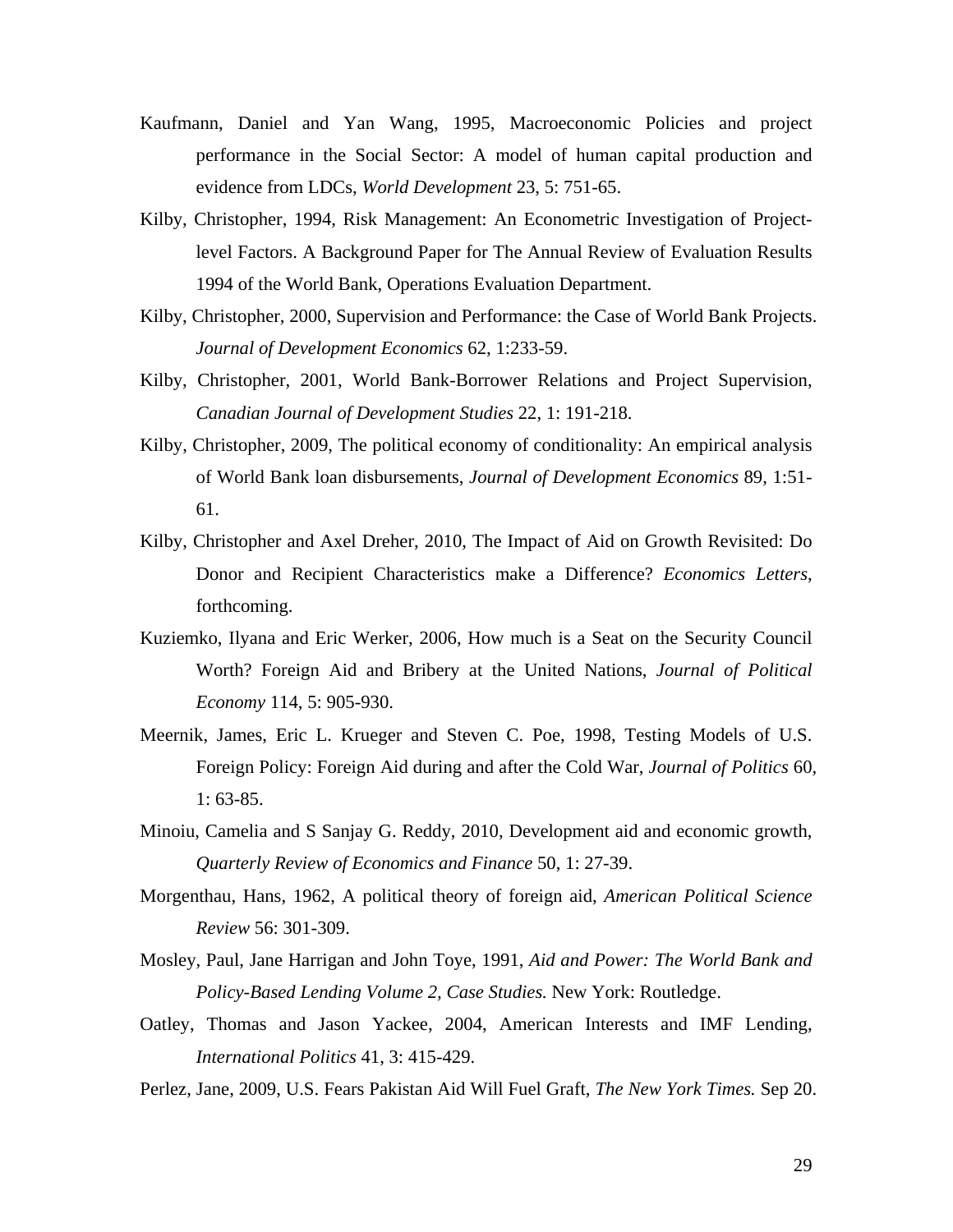- Rajan, Raghuram G. and Arvind Subramanian, 2008, Aid and Growth: What Does the Cross-Country Evidence Really Show? *Review of Economics and Statistics* 90, 4: 643-655*.*
- Roodman, David, 2007, Macro Aid Effectiveness Research; A Guide for the Perplexed, *CGD Working Paper* 135.
- Ruttan, Vernon W., 1996, *United States Development Assistance Policy: The Domestic Politics of Foreign Economic Aid*, The Johns Hopkins University Press, Baltimore.
- Sachs, Jeffrey D., 2005, *The End of Poverty: Economic Possibilities for Our Time*, Penguin Press, New York.
- Schneider, Christina J. and Jennifer L. Tobin, 2010, Interest Coalitions and Multilateral Aid: Is the EU Bad for Africa? Paper presented at the 3rd Annual Conference on the Political Economy of International Organizations.
- Schneider, Friedrich, Bruno S. Frey, Henrik Horn and Torsten Persson, 1985, A Formulation and Test of a Simple Model of World Bank Behavior, *Weltwirtschaftliches Archiv* 121, 3: 438-447.
- Stone, Randall W., 2002, *Lending Credibility: The International Monetary Fund and the Post-Communist Transition*, Princeton, NJ: Princeton University Press.
- Stone, Randall W., 2004, The Political Economy of IMF Lending in Africa, *American Political Science Review* 98, 4: 577-592.
- Stone, Randall, 2008, The Scope of IMF Conditionality, *International Organization* 62: 589-620.
- Tarp, Finn, 1994, *Stabilization and Structural Adjustment: Macroeconomic Frameworks for Analysing the Crisis in Sub-Saharan Africa*, New York: Routledge.
- Thacker, Strom C., 1999, The High Politics of IMF Lending, *World Politics* 52: 38-75.
- Voeten, Erik, 2005, The Political Origins of the UN Security Council's Ability to Legitimize the Use of Force, *International Organization* 59, 3: 527-557.
- Voeten, Erik, 2001, Outside Options and the Logic of Security Council Action, *American Political Science Review* 95, 4: 845-858.
- Volden Craig and Clifford J. Carrubba, 2004, The Formation of Oversized Coalitions in Parliamentary Democracies, *American Journal of Political Science* 48, 3: 521-537.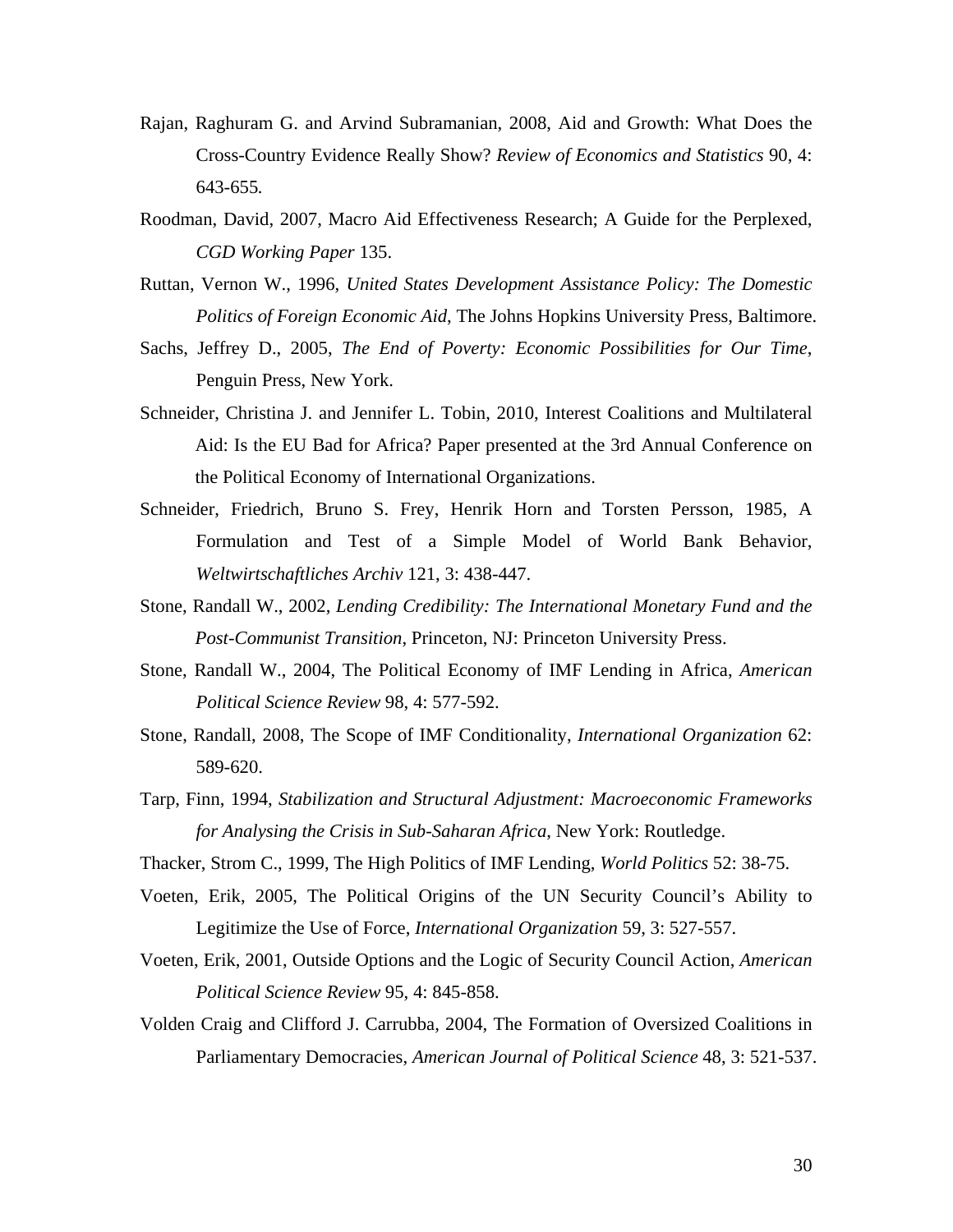- Vreeland, James R., 2003, *The IMF and Economic Development*, Cambridge: Cambridge University Press.
- Weiss, Jessica C., 2008, *Powerful Patriots: Nationalism, Diplomacy, and the Strategic Logic of Anti-Foreign Protest in China*. Ph.D. Dissertation, University of California, San Diego, Department of Political Science.
- World Bank, 2003, *World Bank Operations Evaluation Department: The first 30 years.* Washington DC: The World Bank.
- World Bank, 2008, *World Development Indicators, CD-ROM.* Washington DC: The World Bank.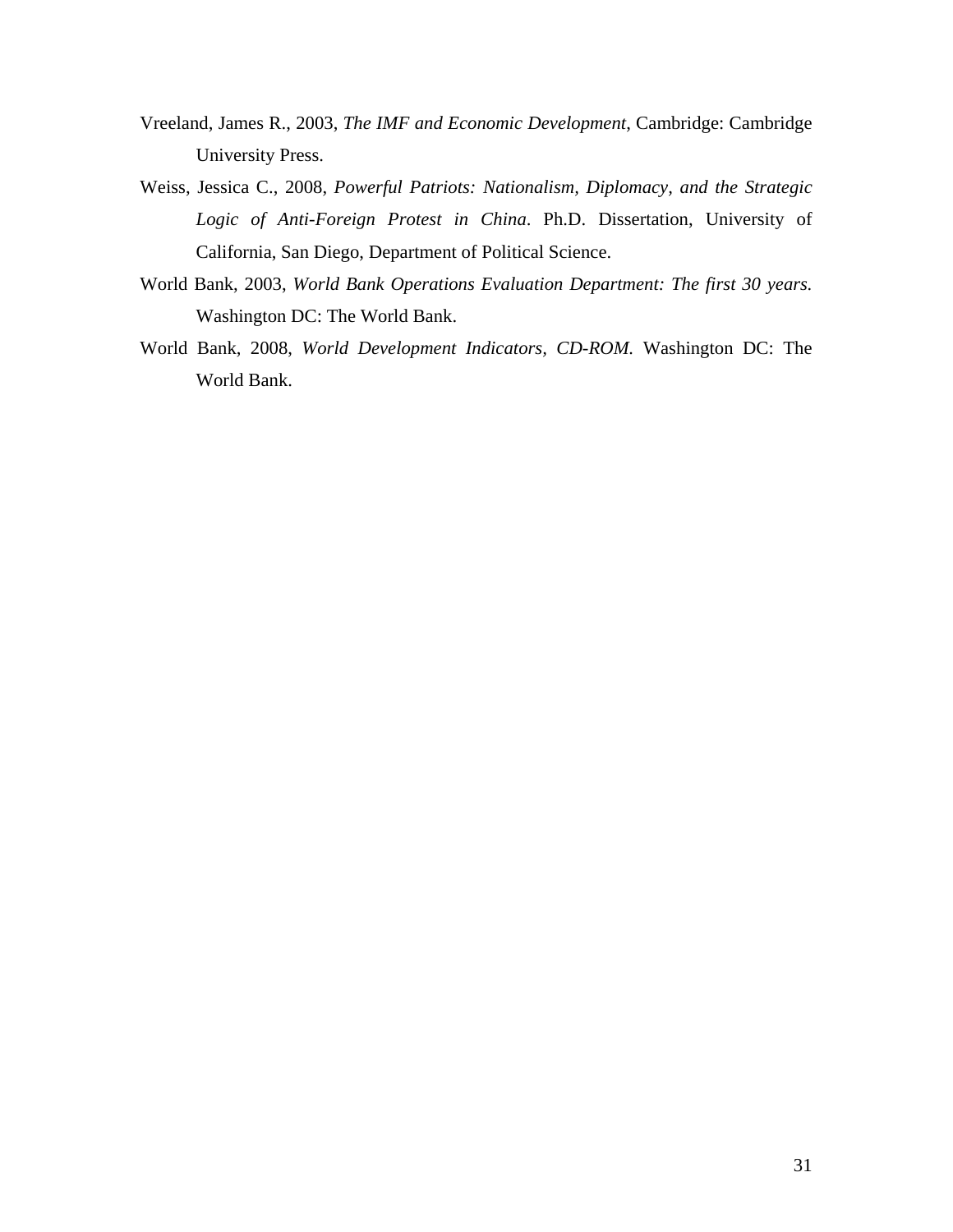### Table 1: Final Performance Rating

|                                                                                                 |       | Percent      |
|-------------------------------------------------------------------------------------------------|-------|--------------|
| Variable                                                                                        | Count | Satisfactory |
|                                                                                                 |       |              |
| <b>Final Performance Rating</b>                                                                 |       | 0.73         |
| Satisfactory                                                                                    | 6533  |              |
| Unsatisfactory                                                                                  | 2380  |              |
|                                                                                                 |       |              |
| Final Performance Rating (Audit Reports only)                                                   |       | 0.73         |
| Satisfactory                                                                                    | 2284  |              |
| Unsatisfactory                                                                                  | 826   |              |
|                                                                                                 |       |              |
| Final Performance Rating (Cold War)                                                             |       | 0.77         |
| Satisfactory                                                                                    | 2027  |              |
| Unsatisfactory                                                                                  | 619   |              |
|                                                                                                 |       |              |
| Final Performance Rating (Post Cold War)                                                        |       | 0.72         |
| Satisfactory                                                                                    | 4506  |              |
| Unsatisfactory                                                                                  | 1761  |              |
|                                                                                                 |       |              |
| Regions                                                                                         |       |              |
| Western Europe                                                                                  | 399   | 0.86         |
| East Asia                                                                                       | 1322  | 0.81         |
| Eastern Europe                                                                                  | 855   | 0.79         |
| Latin America                                                                                   | 1753  | 0.75         |
| <b>Middle East</b>                                                                              | 805   | 0.74         |
| South Asia                                                                                      | 1092  | 0.74         |
| Sub Saharan Africa                                                                              | 2588  | 0.63         |
|                                                                                                 |       |              |
| Sectors                                                                                         |       |              |
| Agriculture and Rural Development                                                               | 2139  | 0.66         |
| <b>Economic Policy</b>                                                                          | 543   | 0.76         |
| Education                                                                                       | 782   | 0.81         |
| <b>Energy and Mining</b>                                                                        | 1266  | 0.73         |
| Environment                                                                                     | 196   | 0.74         |
| <b>Financial Sector</b>                                                                         | 364   | 0.69         |
|                                                                                                 | 364   | 0.69         |
| <b>Financial and Private Sector Development</b><br>Global Information/Communications Technology |       |              |
|                                                                                                 | 364   | 0.69         |
| Health, Nutrition and Population                                                                | 358   | 0.63         |
| <b>Poverty Reduction</b>                                                                        | 28    | 0.86         |
| Private Sector Development                                                                      | 21    | 0.81         |
| <b>Public Sector Governance</b>                                                                 | 435   | 0.69         |
| Social Development                                                                              | 25    | 0.72         |
| Social Protection                                                                               | 230   | 0.84         |
| Transport                                                                                       | 1137  | 0.82         |
| <b>Urban Development</b>                                                                        | 425   | 0.76         |
| Water                                                                                           | 438   | 0.72         |
|                                                                                                 |       |              |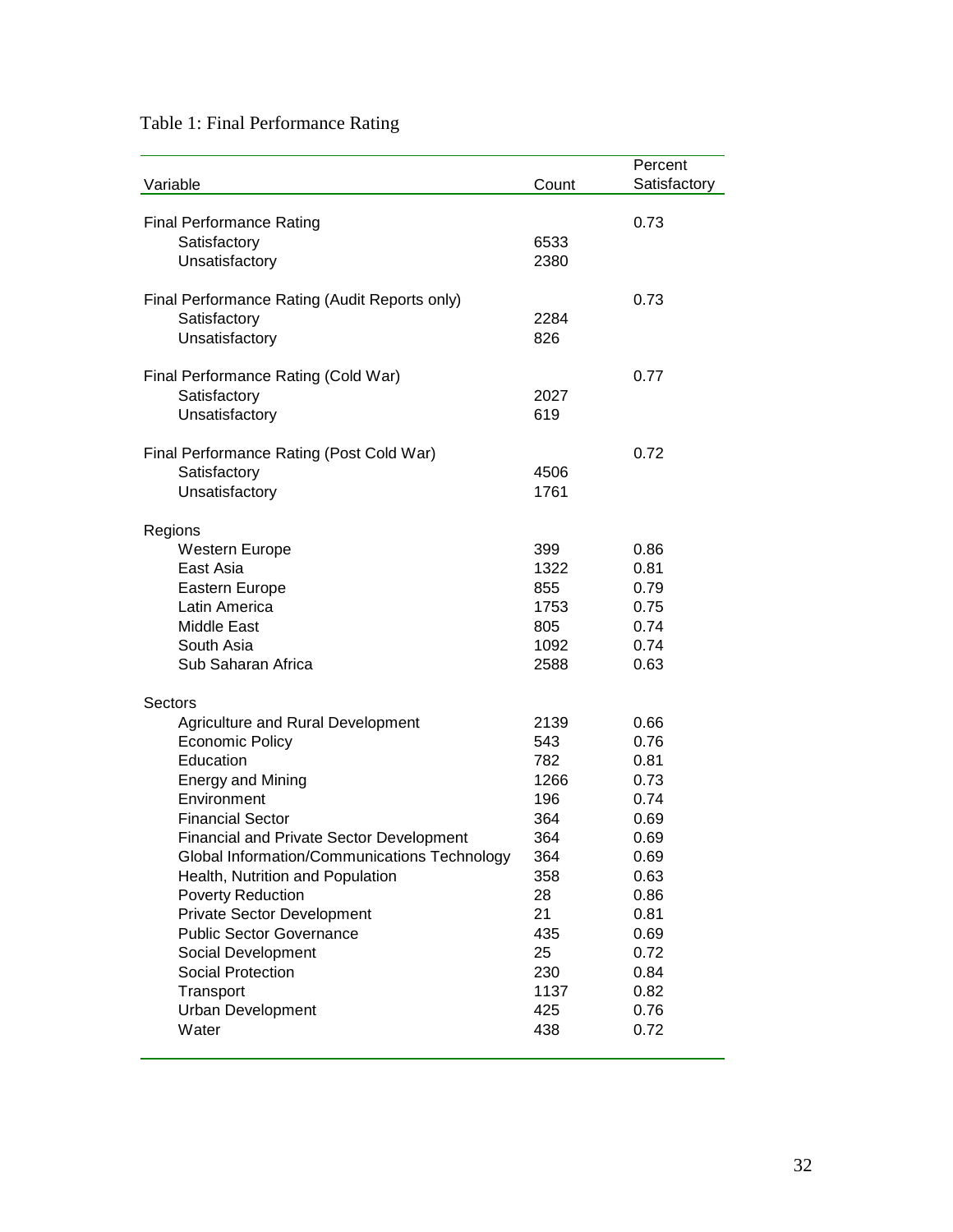| Table 2: Satisfactory Project Evaluation, Logit |  |  |  |
|-------------------------------------------------|--|--|--|
|-------------------------------------------------|--|--|--|

|                                   | (1)        | (2)         | (3)         | (4)        | (5)         | (6)         | (7)         | (8)        |
|-----------------------------------|------------|-------------|-------------|------------|-------------|-------------|-------------|------------|
| UNSC, approval time               | $-0.060$   | $-0.122$    | $-0.074$    | $-0.104$   |             |             |             |            |
|                                   | (0.45)     | (0.88)      | (0.51)      | (0.79)     |             |             |             |            |
| UNSC, evaluation time             | 0.110      | 0.130       | 0.150       | 0.067      |             |             |             |            |
|                                   | (0.79)     | (0.73)      | (0.84)      | (0.41)     |             |             |             |            |
| <b>WB Executive Board member</b>  |            |             |             |            | 0.191       | $-0.036$    | $-0.030$    | 0.038      |
| approval time                     |            |             |             |            | (1.40)      | (0.26)      | (0.22)      | (0.31)     |
| <b>WB Executive Board member</b>  |            |             |             |            | 0.058       | $-0.199$    | $-0.192$    | $-0.077$   |
| evaluation time                   |            |             |             |            | (0.37)      | (1.24)      | (1.15)      | (0.55)     |
| Short-term debt                   | 0.007      | 0.002       | 0.004       | $-0.004$   | 0.005       | 0.001       | 0.002       | $-0.005$   |
|                                   | (1.15)     | (0.37)      | (0.56)      | (0.62)     | (0.84)      | (0.20)      | (0.29)      | (0.74)     |
| Time in office                    | $-0.020$   | $-0.014$    | $-0.020$    | $-0.002$   | $-0.016$    | $-0.012$    | $-0.020$    | 0.003      |
|                                   | (0.83)     | (0.59)      | (0.83)      | (0.06)     | (0.65)      | (0.54)      | (0.86)      | (0.11)     |
| Time in office, squared           | 0.001      | 0.000       | 0.001       | $-0.000$   | 0.001       | 0.000       | 0.001       | $-0.001$   |
|                                   | (0.93)     | (0.42)      | (0.59)      | (0.43)     | (0.83)      | (0.40)      | (0.63)      | (0.68)     |
| Ethnic fractionalization          | 0.013      | 0.013       | 0.012       |            | 0.017       | 0.014       | 0.014       |            |
|                                   | (1.51)     | (1.33)      | (1.23)      |            | $(1.92)^*$  | (1.32)      | (1.35)      |            |
| Ethnic fractionalization, squared | $-0.000$   | $-0.000$    | $-0.000$    |            | $-0.000$    | $-0.000$    | $-0.000$    |            |
|                                   | $(1.95)^*$ | $(2.00)$ ** | $(1.98)$ ** |            | $(2.33)$ ** | $(2.01)$ ** | $(2.13)$ ** |            |
| Instability                       | 0.007      | $-0.055$    | $-0.119$    | 0.102      | $-0.057$    | $-0.076$    | $-0.149$    | 0.084      |
|                                   | (0.05)     | (0.50)      | (1.20)      | (0.85)     | (0.42)      | (0.62)      | (1.33)      | (0.64)     |
| Democracy                         | 0.254      | 0.190       | 0.105       | 0.070      | 0.217       | 0.262       | 0.208       | 0.115      |
|                                   | $(1.70)^*$ | (1.28)      | (0.67)      | (0.30)     | (1.45)      | $(1.72)^*$  | (1.22)      | (0.50)     |
| $(log)$ GDP p.c.                  |            | $-0.072$    | $-0.062$    |            |             | $-0.080$    | $-0.069$    |            |
|                                   |            | (0.81)      | (0.69)      |            |             | (0.94)      | (0.81)      |            |
| (log) Population                  |            | 0.051       | 0.053       |            |             | 0.070       | 0.081       |            |
|                                   |            | (1.14)      | (1.14)      |            |             | (1.54)      | $(1.71)^*$  |            |
| <b>Lending Project Cost</b>       |            | $-0.023$    | $-0.029$    |            |             | $-0.028$    | $-0.034$    |            |
|                                   |            | (0.95)      | (1.15)      |            |             | (0.99)      | (1.14)      |            |
| East Asia                         |            | 0.614       | 0.589       |            |             | 0.676       | 0.676       |            |
|                                   |            | $(2.44)$ ** | $(2.35)$ ** |            |             | $(2.56)$ ** | $(2.48)$ ** |            |
| Latin America                     |            | 0.004       | $-0.084$    |            |             | 0.015       | $-0.049$    |            |
|                                   |            | (0.04)      | (0.71)      |            |             | (0.12)      | (0.36)      |            |
| Middle East                       |            | 0.242       | 0.112       |            |             | 0.359       | 0.267       |            |
|                                   |            | (0.63)      | (0.28)      |            |             | (1.01)      | (0.71)      |            |
| South Asia                        |            | 0.354       | 0.352       |            |             | 0.406       | 0.412       |            |
|                                   |            | (1.16)      | (1.12)      |            |             | (1.32)      | (1.31)      |            |
| Sub Saharan Africa                |            | $-0.161$    | $-0.213$    |            |             | $-0.102$    | $-0.098$    |            |
|                                   |            | (0.55)      | (0.69)      |            |             | (0.35)      | (0.31)      |            |
| Country fixed effects             | no         | no          | no          | yes        | no          | no          | no          | yes        |
| Year fixed effects                | no         | no          | yes         | no         | no          | no          | yes         | no         |
| Period                            | all        | all         | all         | all        | all         | all         | all         | all        |
| Number of observations            | 5795       | 4483        | 4463        | 5793       | 5371        | 4140        | 4120        | 5370       |
| log likelihood                    | $-3543.93$ | $-2650.88$  | $-2601.71$  | $-3203.24$ | $-3290.24$  | $-2452.08$  | $-2403.78$  | $-2964.47$ |
| Pseudo R2                         | 0.01       | 0.03        | 0.04        | 0.00       | 0.01        | 0.03        | 0.04        | 0.00       |

Notes: The dependent variable is an indicator for successful project evaluation. Unless otherwise noted, all variables are measured at the time of project approval. Standard errors are clustered at the country level. (absolute) z statistics in parentheses: \*, \*\*, \*\*\* significant at 10, 5, 1%.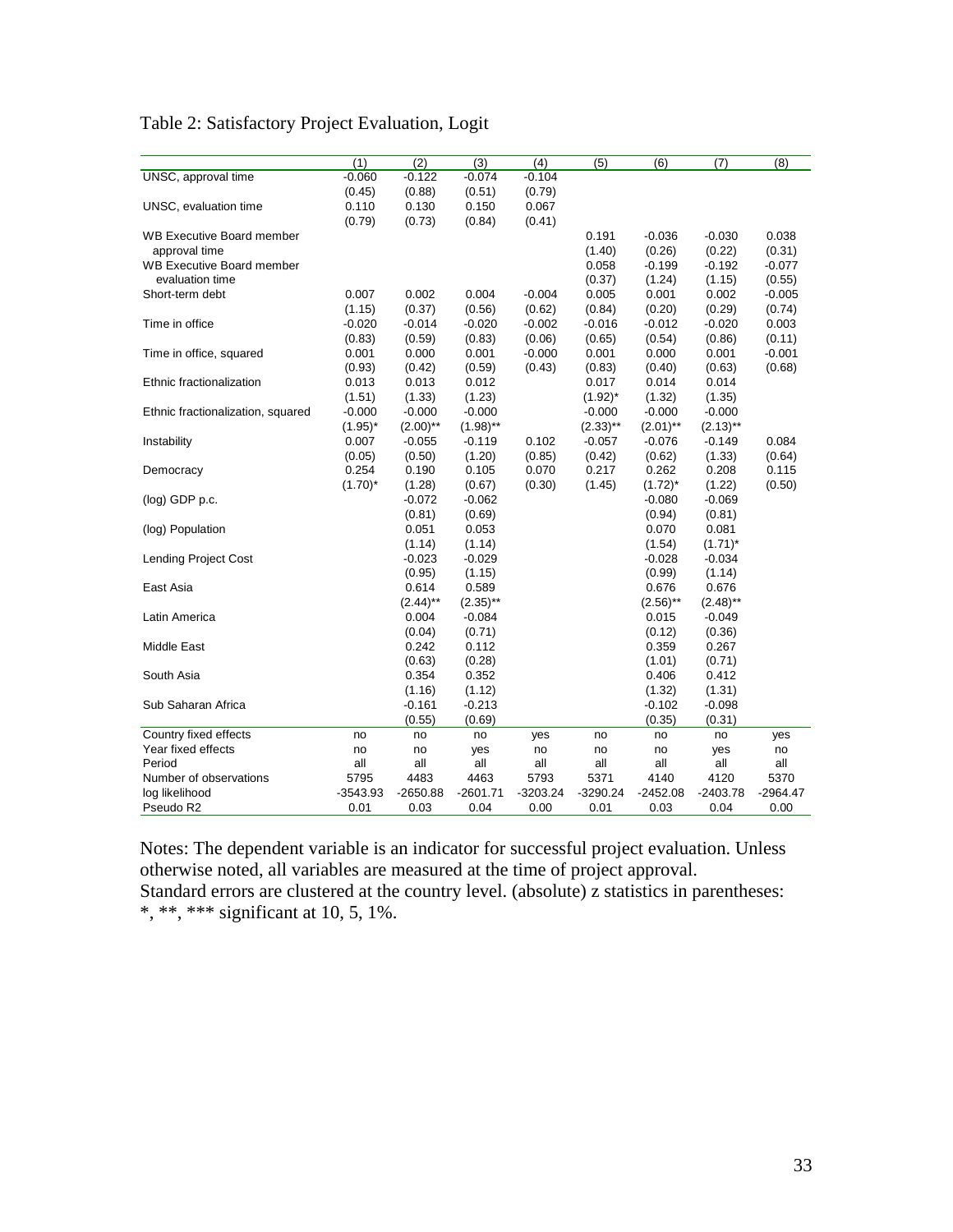|                                   | (1)         | (2)         | (3)        | (4)         | (5)         | (6)       |
|-----------------------------------|-------------|-------------|------------|-------------|-------------|-----------|
| UNSC, approval time               | $-0.484$    | $-0.512$    | $-0.471$   |             |             |           |
|                                   | $(2.25)$ ** | $(1.75)^*$  | $(1.76)^*$ |             |             |           |
| UNSC, evaluation time             | $-0.162$    | $-0.259$    | $-0.170$   |             |             |           |
|                                   | (0.65)      | (1.15)      | (0.71)     |             |             |           |
| <b>WB Executive Board member</b>  |             |             |            | 0.263       | 0.016       | $-0.156$  |
| approval time                     |             |             |            | (1.08)      | (0.05)      | (0.70)    |
| <b>WB Executive Board member</b>  |             |             |            | $-0.085$    | $-0.377$    | $-0.068$  |
| evaluation time                   |             |             |            | (0.26)      | (1.33)      | (0.25)    |
| Short-term debt                   | $-0.005$    | 0.002       | $-0.005$   | $-0.006$    | $-0.017$    | $-0.006$  |
|                                   | (0.60)      | (0.32)      | (0.64)     | (0.79)      | (1.48)      | (0.67)    |
| Time in office                    | $-0.002$    | $-0.037$    | $-0.000$   | $-0.006$    | $-0.090$    | $-0.005$  |
|                                   | (0.05)      | (0.94)      | (0.01)     | (0.14)      | (1.29)      | (0.10)    |
| Time in office, squared           | 0.002       | 0.003       | $-0.002$   | 0.002       | 0.005       | $-0.001$  |
|                                   | (0.96)      | $(2.12)$ ** | (0.68)     | (0.99)      | $(1.74)^*$  | (0.52)    |
| Ethnic fractionalization          | 0.029       | 0.009       |            | 0.032       | 0.037       |           |
|                                   | $(1.76)^*$  | (0.60)      |            | $(1.99)$ ** | $(2.03)$ ** |           |
| Ethnic fractionalization, squared | $-0.000$    | $-0.000$    |            | $-0.000$    | $-0.001$    |           |
|                                   | $(2.21)$ ** | (1.56)      |            | $(2.41)$ ** | $(2.64)***$ |           |
| Instability                       | 0.313       | 0.284       | 0.340      | 0.284       | 0.347       | 0.321     |
|                                   | $(1.89)^*$  | (1.59)      | $(1.79)^*$ | $(1.67)^*$  | (1.46)      | (1.64)    |
| Democracy                         | 0.370       | 0.013       | $-0.302$   | 0.254       | 0.006       | $-0.372$  |
|                                   | (1.49)      | (0.06)      | (0.91)     | (1.01)      | (0.02)      | (1.27)    |
| (log) GDP p.c.                    |             | $-0.205$    |            |             | 0.029       |           |
|                                   |             | (1.33)      |            |             | (0.10)      |           |
| (log) Population                  |             | 0.060       |            |             | 0.066       |           |
|                                   |             | (0.78)      |            |             | (0.64)      |           |
| <b>Lending Project Cost</b>       |             | $-0.111$    |            |             | $-0.161$    |           |
|                                   |             | (1.22)      |            |             | (1.43)      |           |
| East Asia                         |             | 0.489       |            |             | 0.671       |           |
|                                   |             | (1.46)      |            |             | (1.58)      |           |
| Latin America                     |             | $-0.456$    |            |             | $-0.759$    |           |
|                                   |             | $(2.06)$ ** |            |             | $(2.59)***$ |           |
| Middle East                       |             | $-0.168$    |            |             | 0.370       |           |
|                                   |             | (0.34)      |            |             | (0.59)      |           |
| South Asia                        |             | 0.390       |            |             | 0.755       |           |
|                                   |             | (0.92)      |            |             | (1.34)      |           |
| Sub Saharan Africa                |             | $-0.486$    |            |             | $-0.016$    |           |
|                                   |             | (1.10)      |            |             | (0.03)      |           |
| Country fixed effects             | no          | no          | yes        | no          | no          | yes       |
| Period                            | < 1991      | < 1991      | < 1991     | < 1991      | < 1991      | $1991$    |
| Number of observations            | 1387        | 1227        | 1352       | 1390        | 485         | 1355      |
| log likelihood                    | -813.52     | $-684.45$   | $-626.61$  | $-815.90$   | $-264.07$   | $-628.84$ |
| Pseudo R2                         | 0.03        | 0.05        | 0.01       | 0.03        | 0.09        | 0.01      |

Table 3: Satisfactory Project Evaluation, Logit, Cold War period

Notes: The dependent variable is an indicator for successful project evaluation. Unless Standard errors are clustered at the country level. (absolute) z statistics in parentheses: otherwise noted, all variables are measured at the time of project approval. \*, \*\*, \*\*\* significant at 10, 5, 1%.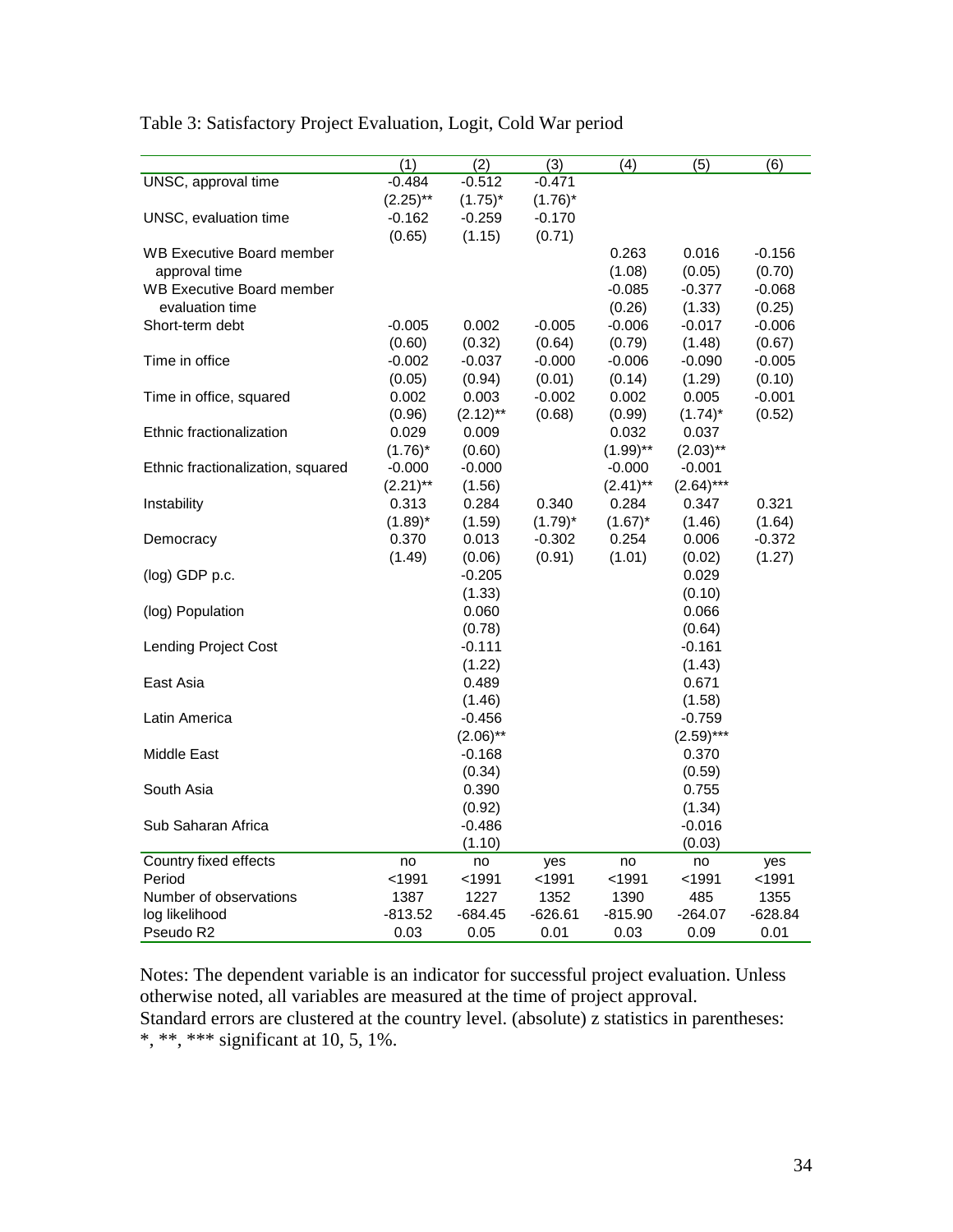|                                   | (1)        | (2)         | (3)        | (4)        | (5)         | (6)        |
|-----------------------------------|------------|-------------|------------|------------|-------------|------------|
| UNSC, approval time               | 0.061      | $-0.011$    | 0.025      |            |             |            |
|                                   | (0.41)     | (0.07)      | (0.18)     |            |             |            |
| UNSC, evaluation time             | 0.206      | 0.234       | 0.209      |            |             |            |
|                                   | (1.29)     | (1.09)      | (1.14)     |            |             |            |
| <b>WB Executive Board member</b>  |            |             |            | $-0.046$   | $-0.215$    | $-0.089$   |
| approval time                     |            |             |            | (0.29)     | (1.06)      | (0.57)     |
| <b>WB Executive Board member</b>  |            |             |            | 0.316      | 0.079       | 0.200      |
| evaluation time                   |            |             |            | $(1.96)^*$ | (0.47)      | (1.48)     |
| Short-term debt                   | 0.012      | 0.003       | $-0.001$   | 0.009      | 0.004       | $-0.004$   |
|                                   | $(1.89)^*$ | (0.37)      | (0.20)     | (1.40)     | (0.46)      | (0.46)     |
| Time in office                    | $-0.043$   | $-0.046$    | $-0.026$   | $-0.038$   | $-0.042$    | $-0.019$   |
|                                   | $(1.72)^*$ | $(1.78)^*$  | (0.97)     | (1.52)     | (1.58)      | (0.73)     |
| Time in office, squared           | 0.001      | 0.001       | 0.001      | 0.001      | 0.001       | 0.000      |
|                                   | $(1.70)^*$ | (1.31)      | (0.63)     | (1.56)     | (1.16)      | (0.37)     |
| Ethnic fractionalization          | 0.009      | 0.015       |            | 0.013      | 0.017       |            |
|                                   | (0.99)     | (1.33)      |            | (1.28)     | (1.41)      |            |
| Ethnic fractionalization, squared | $-0.000$   | $-0.000$    |            | $-0.000$   | $-0.000$    |            |
|                                   | (1.33)     | $(1.77)^*$  |            | (1.56)     | $(1.83)^*$  |            |
| Instability                       | $-0.078$   | $-0.169$    | 0.062      | $-0.172$   | $-0.244$    | 0.031      |
|                                   | (0.58)     | (1.63)      | (0.52)     | (1.29)     | $(2.03)$ ** | (0.24)     |
| Democracy                         | 0.252      | 0.196       | 0.179      | 0.244      | 0.282       | 0.284      |
|                                   | (1.58)     | (1.09)      | (0.64)     | (1.42)     | (1.41)      | (0.99)     |
| (log) GDP p.c.                    |            | $-0.052$    |            |            | $-0.036$    |            |
|                                   |            | (0.46)      |            |            | (0.23)      |            |
| (log) Population                  |            | 0.094       |            |            | 0.116       |            |
|                                   |            | (1.64)      |            |            | $(1.69)^*$  |            |
| <b>Lending Project Cost</b>       |            | $-0.021$    |            |            | $-0.031$    |            |
|                                   |            | (0.79)      |            |            | (1.04)      |            |
| East Asia                         |            | 0.777       |            |            | 0.891       |            |
|                                   |            | $(2.25)$ ** |            |            | $(2.38)$ ** |            |
| Latin America                     |            | 0.288       |            |            | 0.372       |            |
|                                   |            | $(2.11)$ ** |            |            | $(2.28)$ ** |            |
| <b>Middle East</b>                |            | 0.390       |            |            | 0.574       |            |
|                                   |            | (0.95)      |            |            | (1.40)      |            |
| South Asia                        |            | 0.453       |            |            | 0.535       |            |
|                                   |            | (1.25)      |            |            | (1.49)      |            |
| Sub Saharan Africa                |            | 0.146       |            |            | 0.314       |            |
|                                   |            | (0.43)      |            |            | (0.82)      |            |
| Country fixed effects             | no         | no          | yes        | no         | no          | yes        |
| Period                            | >1990      | >1990       | >1990      | >1990      | >1990       | >1990      |
| Number of observations            | 4408       | 3256        | 4401       | 3981       | 2842        | 3975       |
| log likelihood                    | $-2704.97$ | -1936.87    | $-2388.37$ | $-2451.13$ | $-1688.58$  | $-2147.39$ |
| Pseudo R2                         | 0.02       | 0.03        | 0.00       | 0.02       | 0.03        | 0.00       |

Table 4: Satisfactory Project Evaluation, Logit, Post-Cold War period

Notes: The dependent variable is an indicator for successful project evaluation. Unless otherwise noted, all variables are measured at the time of project approval. Standard errors are clustered at the country level. (absolute) z statistics in parentheses: \*, \*\*, \*\*\* significant at 10, 5, 1%.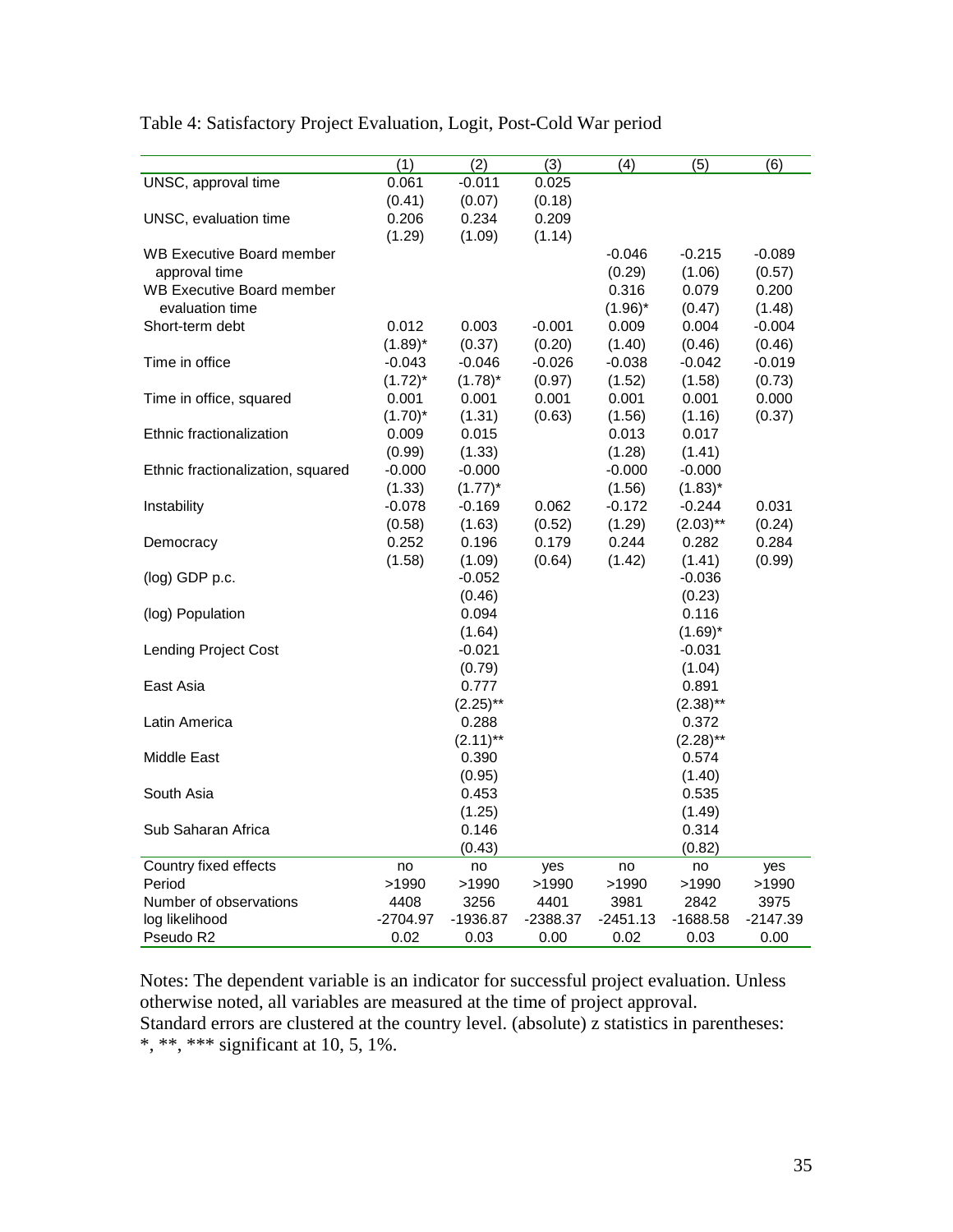|                                  | (1)        | (2)         | (3)        | (4)      |
|----------------------------------|------------|-------------|------------|----------|
| UNSC, approval time              | 0.183      | 0.175       |            |          |
|                                  | (0.95)     | (1.26)      |            |          |
| UNSC, evaluation time            | 0.066      | 0.050       |            |          |
|                                  | (0.41)     | (0.31)      |            |          |
| Short-term debt                  | $-0.000$   |             | $-0.005$   |          |
|                                  | (0.07)     |             | (0.76)     |          |
| UNSC*Short-term debt             | $-0.021$   |             |            |          |
|                                  | $(1.95)^*$ |             |            |          |
| Total debt service               |            | $-0.009$    |            | $-0.010$ |
|                                  |            | (1.27)      |            | (1.30)   |
| UNSC*Total debt service          |            | $-0.042$    |            |          |
|                                  |            | $(2.12)$ ** |            |          |
| WB Executive Board member        |            |             | $-0.127$   | 0.019    |
| approval time                    |            |             | (0.58)     | (0.09)   |
| <b>WB Executive Board member</b> |            |             | 0.037      | 0.034    |
| evaluation time                  |            |             | (0.31)     | (0.28)   |
| WBED*Short-term debt             |            |             | 0.003      |          |
|                                  |            |             | (0.35)     |          |
| WBED*Total debt service          |            |             |            | $-0.016$ |
|                                  |            |             |            | (0.70)   |
| Time in office                   | $-0.002$   | 0.001       | 0.003      | 0.004    |
|                                  | (0.08)     | (0.05)      | (0.11)     | (0.18)   |
| Time in office, squared          | $-0.000$   | $-0.000$    | $-0.001$   | $-0.001$ |
|                                  | (0.41)     | (0.50)      | (0.68)     | (0.76)   |
| Instability                      | 0.105      | 0.108       | 0.085      | 0.094    |
|                                  | (0.86)     | (0.87)      | (0.66)     | (0.72)   |
| Democracy                        | 0.074      | 0.089       | 0.117      | 0.144    |
|                                  | (0.31)     | (0.38)      | (0.50)     | (0.62)   |
| Observations                     | 5793       | 5626        | 5370       | 5193     |
| log likelihood                   | $-3201.01$ | $-3092.80$  | $-2964.42$ | -2847.36 |
| R <sub>2</sub>                   | 0.00       | 0.00        | 0.00       | 0.00     |

Table 5: Satisfactory Project Evaluation, Interaction with vulnerability, Conditional Logit

Notes: The dependent variable is an indicator for successful project evaluation. Unless otherwise noted, all variables are measured at the time of project approval.

Standard errors are clustered at the country level. (absolute) z statistics in parentheses: \*, \*\*, \*\*\* significant at 10, 5, 1%.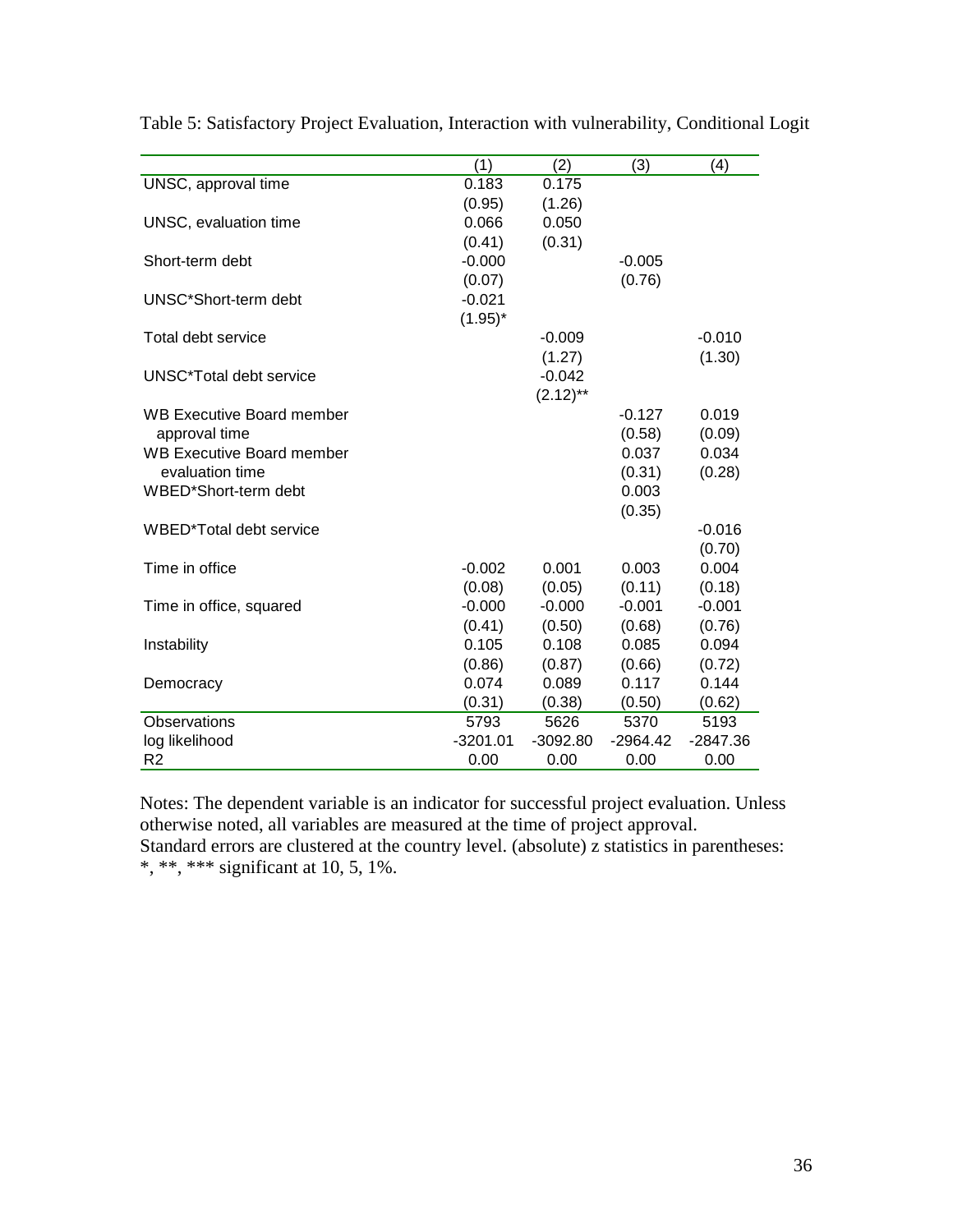|                                | (1)         | (2)         | (3)         | (4)          | (5)         | (6)                   | (7)          | (8)        | (9)         | (10)      | (11)        | (12)                | (13)       | (14)        | (15)             |
|--------------------------------|-------------|-------------|-------------|--------------|-------------|-----------------------|--------------|------------|-------------|-----------|-------------|---------------------|------------|-------------|------------------|
| UNSC, approval time            | 0.448       | $-0.296$    | 0.204       | $-0.453$     | 0.190       | $-0.468$              | 0.168        | $-0.460$   | 0.195       | $-0.440$  | 0.208       | $-0.040$            | 0.290      | $-0.862$    | 0.334            |
|                                | (1.50)      | (0.75)      | (1.03)      | (1.62)       | (0.99)      | $(1.74)^*$            | (0.87)       | $(1.72)^*$ | (0.99)      | (1.29)    | (0.88)      | (0.13)              | (0.73)     | $(1.77)^*$  | $(2.03)$ **      |
| UNSC, evaluation time          | 0.177       | 0.139       | 0.071       | $-0.156$     | 0.060       | $-0.177$              | 0.071        | $-0.173$   | 0.055       | $-0.215$  | $-0.004$    | $-0.141$            | 0.306      | $-0.131$    | 0.124            |
|                                | (0.84)      | (0.35)      | (0.44)      | (0.67)       | (0.38)      | (0.75)                | (0.44)       | (0.69)     | (0.32)      | (0.85)    | (0.02)      | (0.46)              | (1.20)     | (0.35)      | (0.84)           |
| Short-term debt                | 0.003       | $-0.014$    | 0.000       | $-0.006$     | 0.001       | $-0.004$              | $-0.002$     | $-0.007$   | 0.001       | $-0.011$  | 0.003       | $-0.014$            | $-0.010$   | $-0.008$    | 0.013            |
|                                | (0.28)      | (1.04)      | (0.07)      | (0.74)       | (0.18)      | (0.57)                | (0.34)       | (0.81)     | (0.17)      | (1.40)    | (0.48)      | (1.39)              | (1.02)     | (0.52)      | $(1.92)^{*}$     |
| UNSC*Short-term debt           | $-0.046$    |             | $-0.022$    |              | $-0.021$    |                       | $-0.021$     |            | $-0.024$    |           | $-0.023$    |                     | $-0.040$   |             | $-0.027$         |
|                                | $(2.56)$ ** |             | $(2.03)$ ** |              | $(1.98)$ ** |                       | $(1.92)^{*}$ |            | $(2.22)$ ** |           | $(1.95)^*$  |                     | (0.95)     |             | $(2.70)$ ***     |
| Time in office                 | 0.004       | 0.117       | $-0.002$    | 0.016        | $-0.001$    | 0.002                 | 0.006        | 0.047      | 0.013       | 0.035     | 0.003       | 0.054               | $-0.021$   | $-0.074$    | 0.031            |
|                                | (0.14)      | $(1.77)^*$  | (0.06)      | (0.32)       | (0.02)      | (0.04)                | (0.22)       | (0.74)     | (0.53)      | (0.62)    | (0.11)      | (0.92)              | (0.56)     | (1.13)      | (1.38)           |
| Time in office, squared        | $-0.001$    | $-0.007$    | $-0.000$    | $-0.003$     | $-0.000$    | $-0.002$              | 0.000        | $-0.003$   | $-0.001$    | $-0.003$  | $-0.001$    | $-0.007$            | 0.000      | 0.004       | $-0.002$         |
|                                | (0.49)      | $(2.23)$ ** | (0.43)      | (1.00)       | (0.48)      | (0.74)                | (0.09)       | (1.08)     | (0.71)      | (0.86)    | (0.44)      | $(2.43)$ **         | (0.03)     | (1.43)      | $(1.99)$ **      |
| Instability                    | 0.106       | 0.124       | 0.100       | 0.358        | 0.099       | 0.340                 | $-0.054$     | 0.157      | 0.128       | 0.319     | 0.109       | 0.158               | 0.063      | 0.616       | $-0.024$         |
|                                | (0.52)      | (0.53)      | (0.84)      | $(1.88)^{*}$ | (0.80)      | $(1.80)$ <sup>*</sup> | (0.45)       | (0.65)     | (0.90)      | (1.51)    | (0.90)      | (0.80)              | (0.30)     | $(2.85)***$ | (0.23)           |
| Democracy                      | $-0.023$    | $-0.376$    | 0.045       | $-0.353$     | 0.064       | $-0.303$              | 0.020        | $-0.439$   | 0.127       | $-0.341$  | 0.201       | $-0.652$            | $-0.144$   | 0.367       | $-0.506$         |
|                                | (0.06)      | (1.39)      | (0.19)      | (1.07)       | (0.27)      | (0.91)                | (0.07)       | (0.91)     | (0.46)      | (1.06)    | (0.58)      | $(2.54)$ **         | (0.76)     | (0.42)      | $(2.75)***$      |
| Energy and Mining Sector dummy |             |             | 0.169       | 0.943        |             |                       |              |            |             |           |             |                     |            |             |                  |
|                                |             |             | (1.24)      | $(4.09)***$  |             |                       |              |            |             |           |             |                     |            |             |                  |
| <b>Transport Sector dummy</b>  |             |             | 0.609       | 0.627        |             |                       |              |            |             |           |             |                     |            |             |                  |
|                                |             |             | $(4.50)$ ** | $(2.62)***$  |             |                       |              |            |             |           |             |                     |            |             |                  |
| Other sectors dummy            |             |             | 0.338       | 0.648        |             |                       |              |            |             |           |             |                     |            |             |                  |
|                                |             |             | $(3.71***$  | $(3.43)***$  |             |                       |              |            |             |           |             |                     |            |             |                  |
| Development Policy Loan dummy  |             |             |             |              | 0.279       | 0.127                 |              |            |             |           |             |                     |            |             |                  |
|                                |             |             |             |              | $(2.22)$ ** | (0.37)                |              |            |             |           |             |                     |            |             |                  |
| <b>Inverse Mills Ratio</b>     |             |             |             |              |             |                       |              |            | 2.174       | $-8.530$  |             |                     |            |             |                  |
|                                |             |             |             |              |             |                       |              |            | (0.74)      | (1.49)    |             |                     |            |             |                  |
| Sample                         | <b>IEG</b>  | IEG<1991    | all         | < 1991       | all         | < 1991                | all          | $1991$     | all         | < 1991    | <b>IBRD</b> | <b>IBRD&lt;1991</b> | <b>IDA</b> | IDA<1991    | all <sup>a</sup> |
| Observations                   | 1717        | 543         | 5793        | 1352         | 5793        | 1352                  | 5793         | 1352       | 4965        | 1049      | 3562        | 805                 | 2194       | 524         | 5795             |
| log likelihood                 | $-909.81$   | $-225.45$   | $-3182.37$  | $-612.48$    | -3196.93    | $-626.52$             | $-3204.50$   | $-628.92$  | -2718.20    | $-475.78$ | -1883.09    | $-341.61$           | $-1208.13$ | $-237.78$   | -3596.79         |
| Pseudo R2                      | 0.01        | 0.02        | 0.01        | 0.03         | 0.00        | 0.01                  | 0.00         | 0.01       | 0.00        | 0.01      | 0.00        | 0.02                | 0.00       | 0.03        | 0.01             |

Table 6: Satisfactory Project Evaluation, Tests for Robustness, Conditional Logit

Notes: The dependent variable is an indicator for successful project evaluation. Control Variables refer to the time of program start in all column except (7) and (8), where they are averages of values at program start and program evaluation. The sample in (1) and (2) contains only projects evaluated in a direct audit by the IEG/OED.<sup>a</sup> In column 15 we recode the dependent variable so that all projects with satisfactory and highly satisfactory evaluation are one, and all others zero (including moderately satisfactory). Standard errors are clustered at the country level. (absolute) z statistics in parentheses: \*, \*\*, \*\*\* significant at 10, 5, 1%.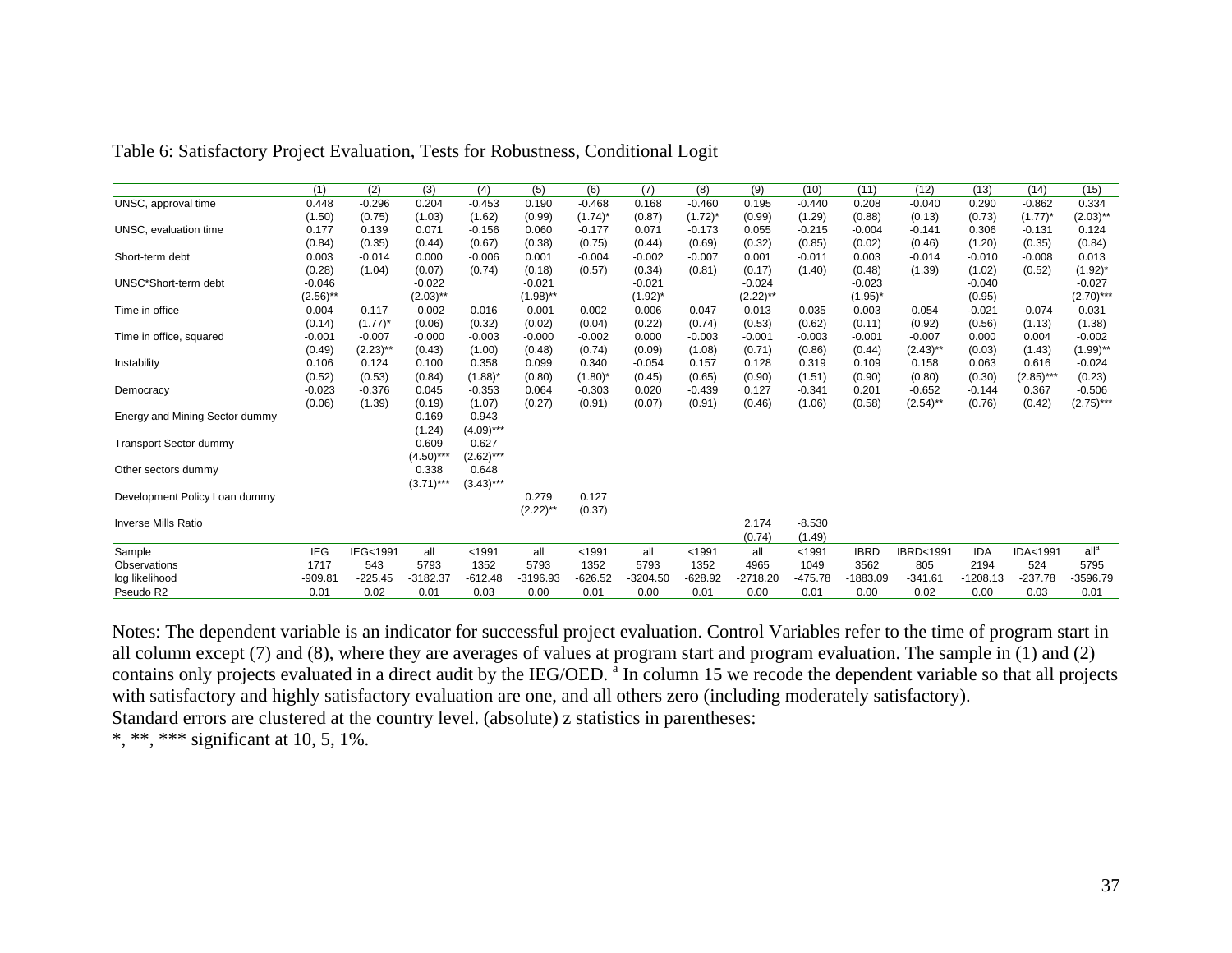|                      | (1)          | (2)          |
|----------------------|--------------|--------------|
| Temp. UNSC member    | 0.094        | 0.148        |
|                      | $(1.74)^*$   | $(1.69)^*$   |
| IMF program          | 0.250        | 0.259        |
|                      | $(6.31)***$  | $(6.50)$ *** |
| Debt service (% GDP) | 0.005        |              |
|                      | $(3.67)***$  |              |
| Short-term debt      |              | $-0.001$     |
|                      |              | (0.49)       |
| UNSC*Short-term debt |              | $-0.003$     |
|                      |              | (0.50)       |
| Investment (% GDP)   | 0.021        | 0.019        |
|                      | $(4.83)$ *** | $(4.54)***$  |
| GDP per capita (log) | $-0.576$     | $-0.551$     |
|                      | $(5.50)$ *** | $(5.31)***$  |
| Population (log)     | -0.036       | $-0.040$     |
|                      | (0.39)       | (0.44)       |
| Lagged election      | $-0.083$     | $-0.077$     |
|                      | $(2.07)$ **  | $(1.92)^*$   |
| Observations         | 2135         | 2092         |
| Number of countries  | 113          | 110          |
| log likelihood       | -3097.25     | -3073.64     |

Table 7: The impact of UNSC membership on new World Bank projects

Notes: The dependent variable is the number of new World Bank projects in a particular country and year.

(absolute) z statistics in parentheses: \*, \*\*, \*\*\* significant at 10, 5, 1%.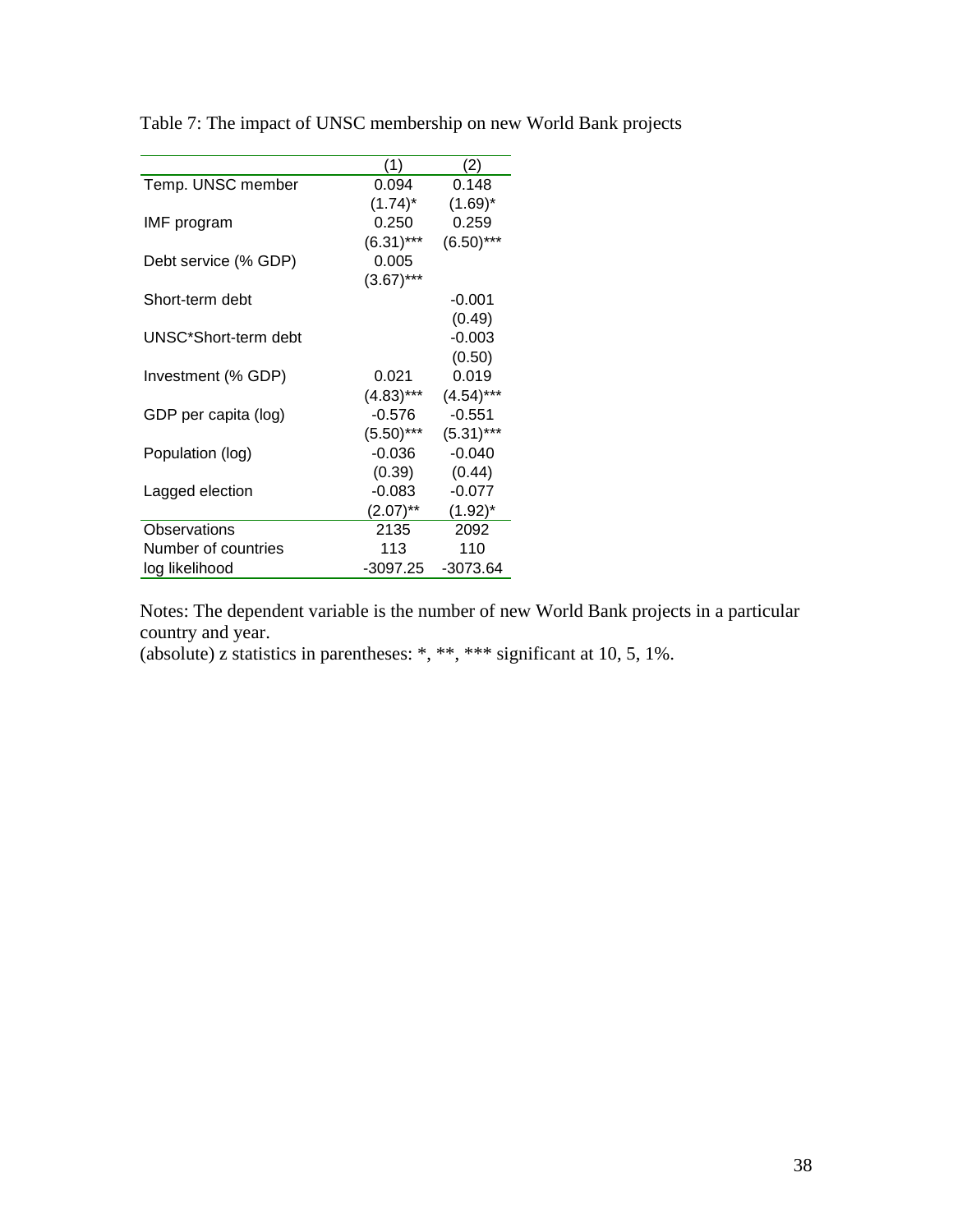



Figure 2: Marginal Effect Table 5, Column 2

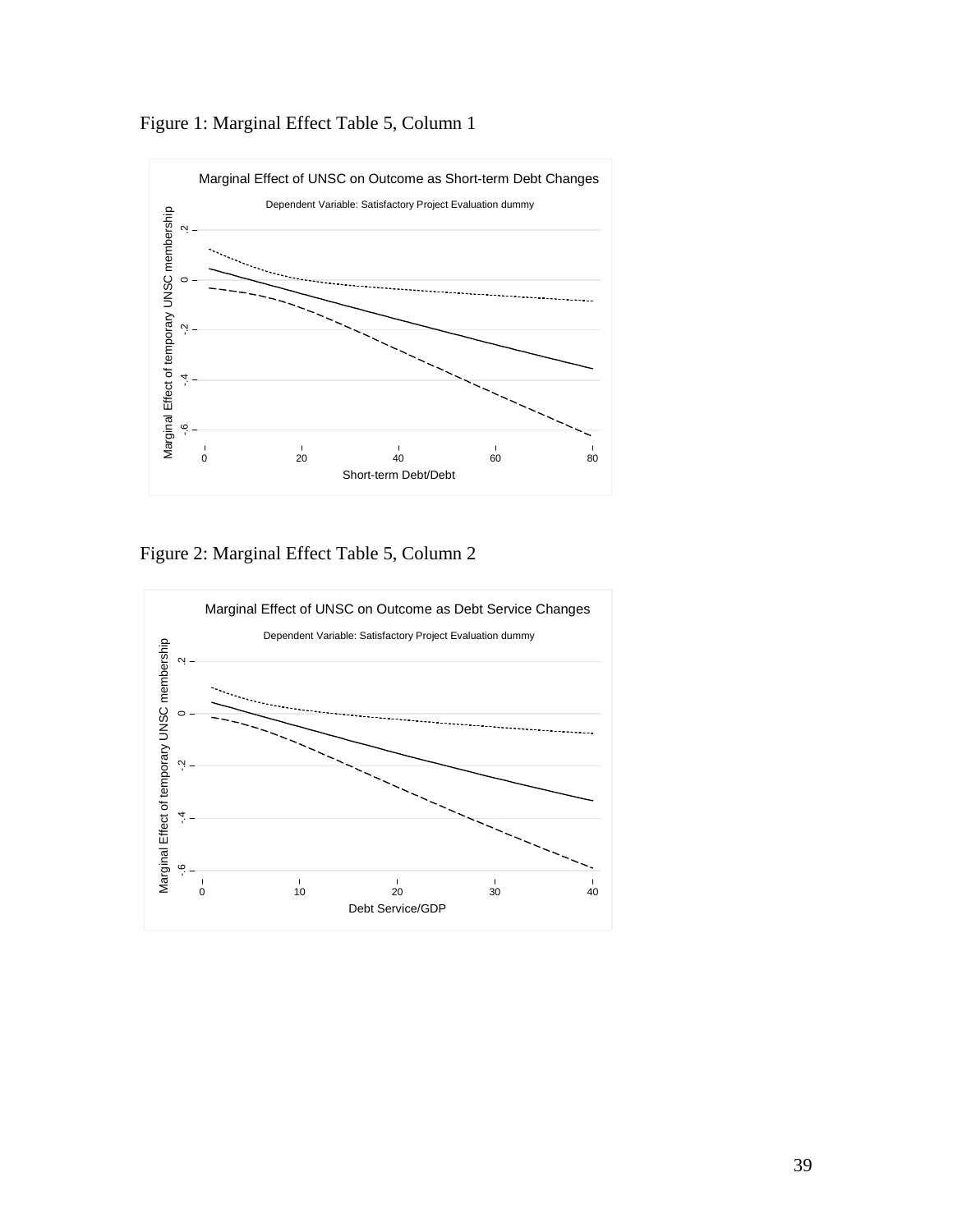Figure 3: Marginal Effect Table 5, Column 3



Figure 4: Marginal Effect Table 5, Column 4

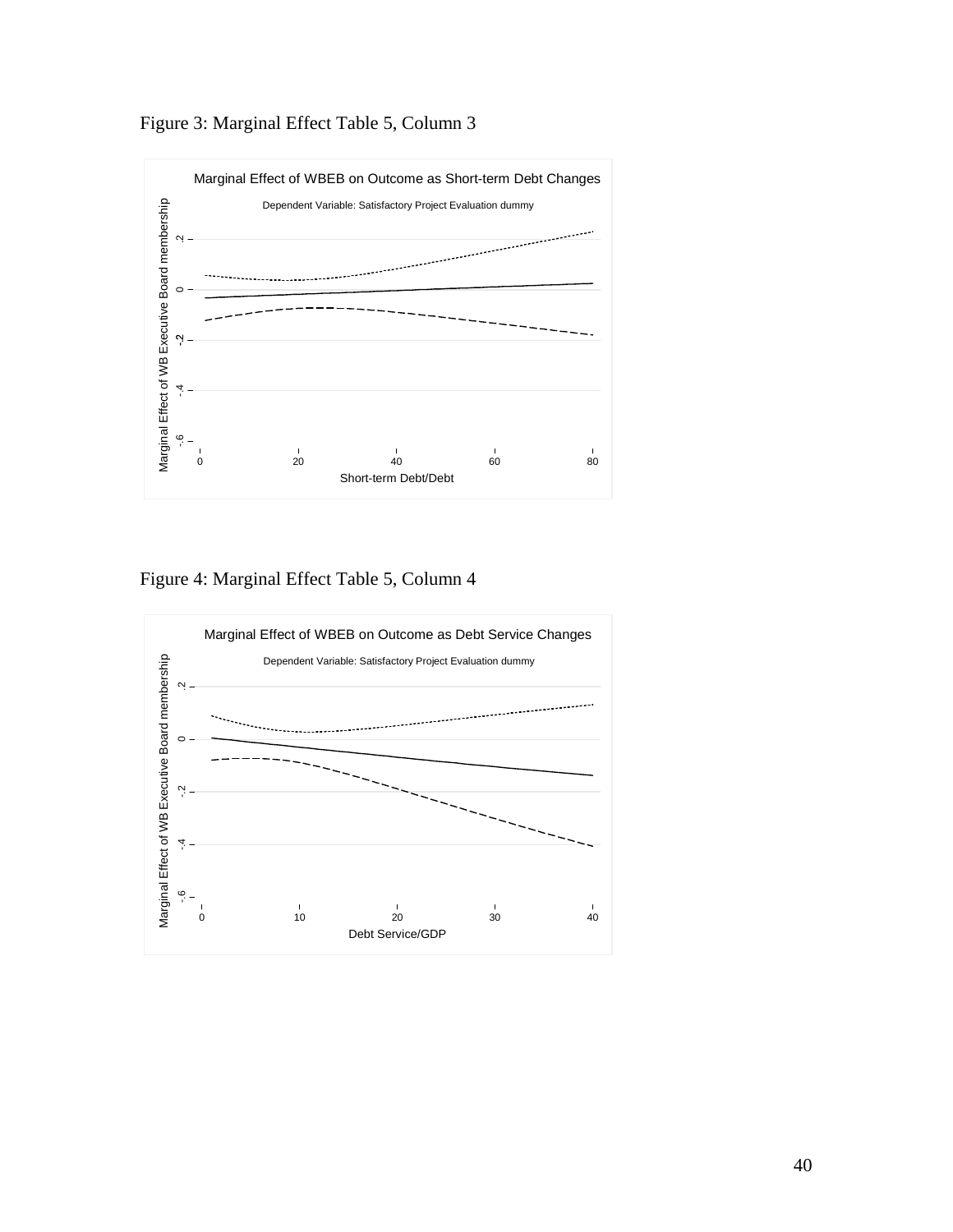



Figure 6: Marginal Effect Table 6, Column 13

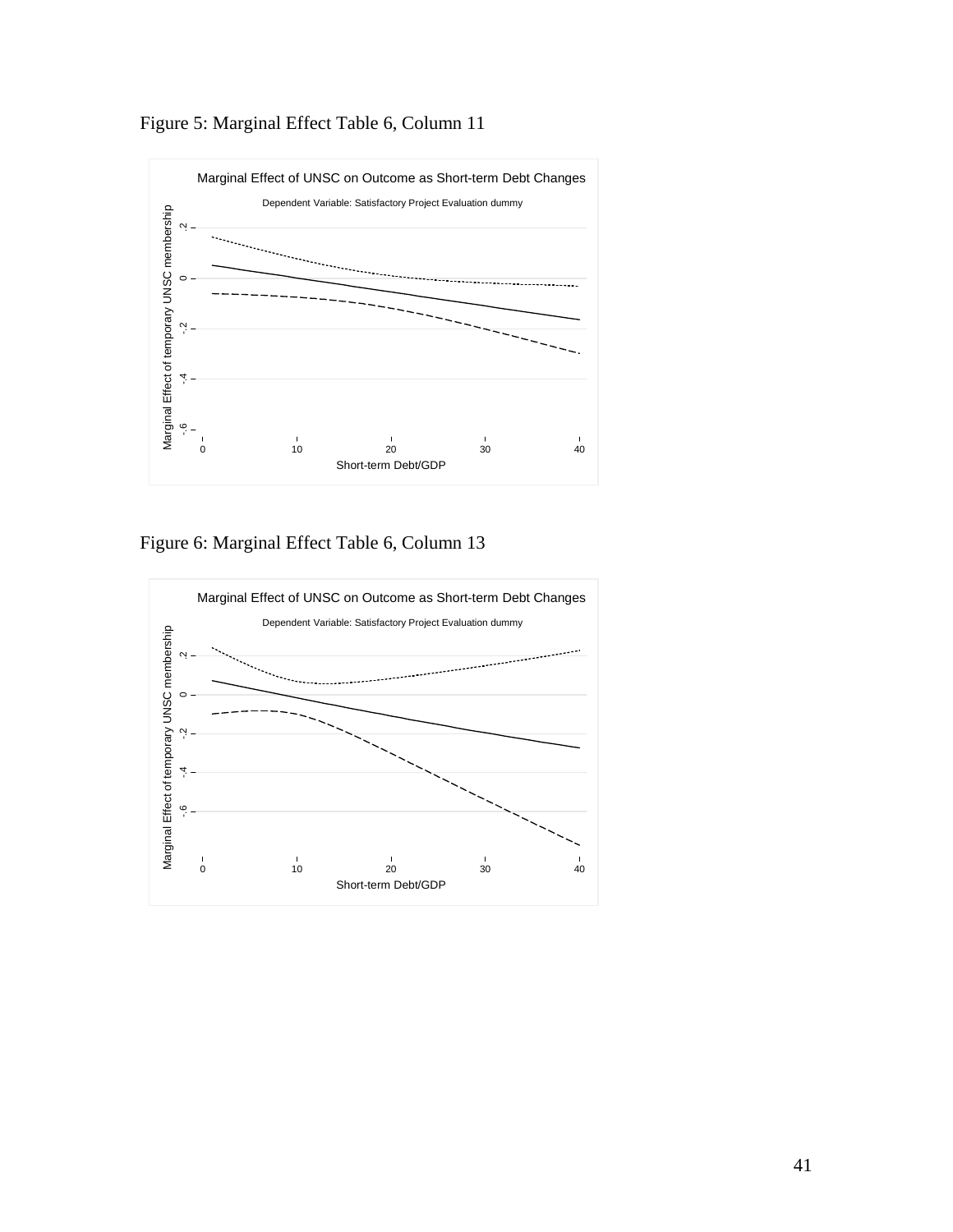

Figure 7: Marginal Effect Table 7, Column 2